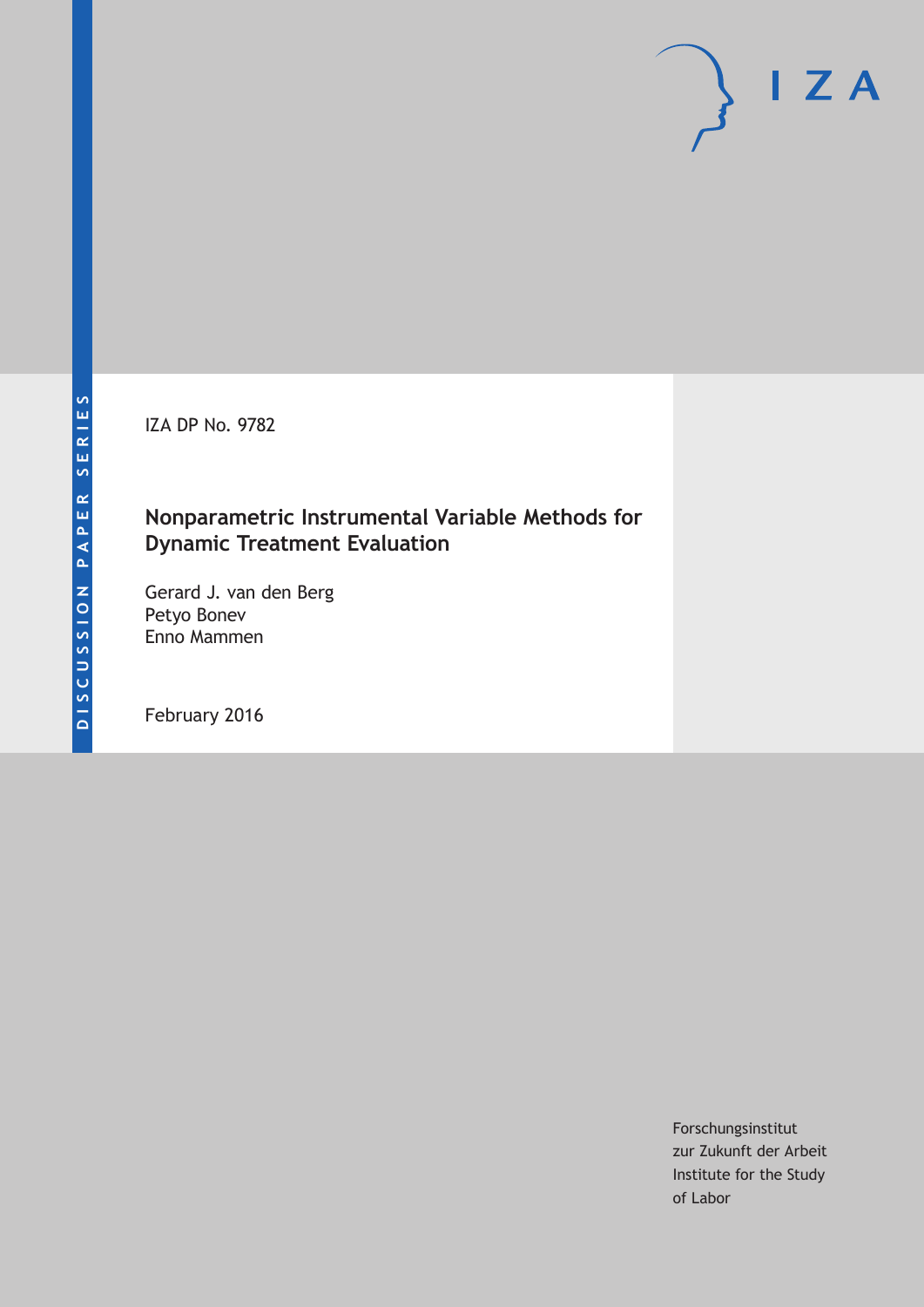# **Nonparametric Instrumental Variable Methods for Dynamic Treatment Evaluation**

## **Gerard J. van den Berg**

*University of Bristol, IFAU-Uppsala, IZA, ZEW*

## **Petyo Bonev**

*MINES ParisTech, PSL Research University, CERNA, i3*

## **Enno Mammen**

*Heidelberg University, National Research University Higher School of Economics*

### Discussion Paper No. 9782 February 2016

IZA

P.O. Box 7240 53072 Bonn Germany

Phone: +49-228-3894-0 Fax: +49-228-3894-180 E-mail: iza@iza.org

Any opinions expressed here are those of the author(s) and not those of IZA. Research published in this series may include views on policy, but the institute itself takes no institutional policy positions. The IZA research network is committed to the IZA Guiding Principles of Research Integrity.

The Institute for the Study of Labor (IZA) in Bonn is a local and virtual international research center and a place of communication between science, politics and business. IZA is an independent nonprofit organization supported by Deutsche Post Foundation. The center is associated with the University of Bonn and offers a stimulating research environment through its international network, workshops and conferences, data service, project support, research visits and doctoral program. IZA engages in (i) original and internationally competitive research in all fields of labor economics, (ii) development of policy concepts, and (iii) dissemination of research results and concepts to the interested public.

IZA Discussion Papers often represent preliminary work and are circulated to encourage discussion. Citation of such a paper should account for its provisional character. A revised version may be available directly from the author.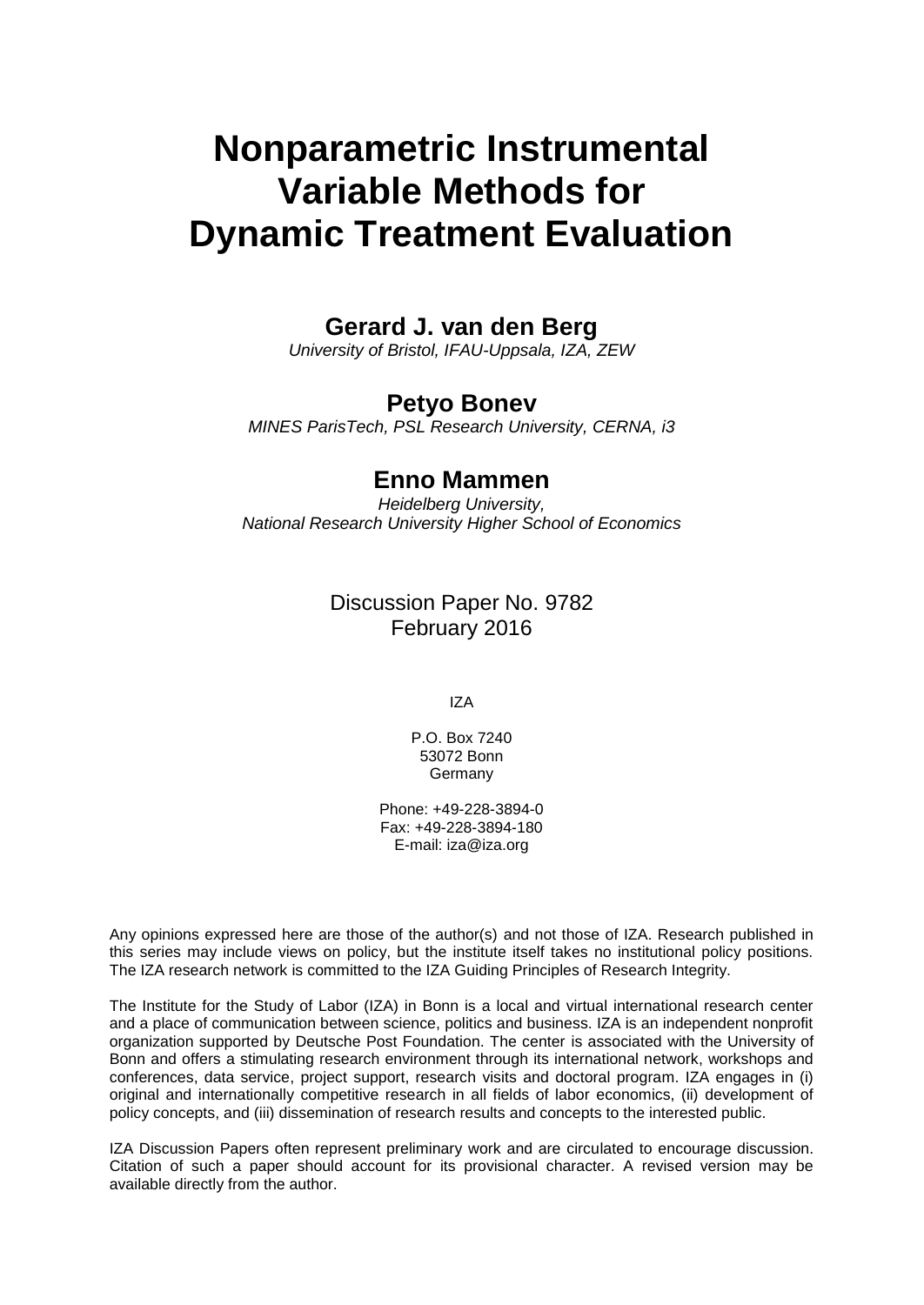## **ABSTRACT**

## **Nonparametric Instrumental Variable Methods for Dynamic Treatment Evaluation\***

We develop a nonparametric instrumental variable approach for the estimation of average treatment effects on hazard rates and conditional survival probabilities, without model structure. We derive constructive identification proofs for average treatment effects under noncompliance and dynamic selection, exploiting instrumental variation taking place during ongoing spells. We derive asymptotic distributions of the corresponding estimators. This includes a detailed examination of noncompliance in a dynamic context. In an empirical application, we evaluate the French labor market policy reform PARE which abolished the dependence of unemployment insurance benefits on the elapsed unemployment duration and simultaneously introduced additional active labor market policy measures. The estimated effect of the reform on the survival function of the duration of unemployment duration is positive and significant. Neglecting selectivity leads to an underestimation of the effects in absolute terms.

JEL Classification: C14, C41, J64, J65

Keywords: hazard rate, duration variable, treatment effects, survival function, noncompliance, regression discontinuity design, unemployment, labor market policy reform, active labor market policy, unemployment benefits

Corresponding author:

 $\overline{a}$ 

Gerard J. van den Berg School of Economics, Finance and Management University of Bristol 2C3, The Priory Road Complex Priory Road, Clifton Bristol, BS8 1TU United Kingdom E-mail: [gerard.vandenberg@bristol.ac.uk](mailto:gerard.vandenberg@bristol.ac.uk)

<sup>\*</sup> We thank Sylvie Blasco, Christoph Breunig, Bettina Drepper, Markus Frölich, Bo E. Honoré, Andreas Landmann, Aureo de Paula, Gautam Tripathi and participants at the ESEM, an IZA conference on labor market policy evaluation at Harvard, conferences on survival analysis and on the evaluation of political reforms at Mannheim, a workshop at ZEW, and the joint econometrics and statistics workshop at the LSE, for their useful comments. We thank INSEE-CREST and DARES at the French Ministry of Labor, especially Bruno Crépon, Thomas le Barbanchon, Francis Kramarz, and Philippe Scherrer, for their extraordinary help with the data access and their hospitality and for having shared their institutional and econometric expertise. We are also grateful to Pôle Emploi for data access. Van den Berg thanks the Humboldt Stiftung for financial support. Mammen acknowledges financial support from the Government of the Russian Federation within the framework of the implementation of the 5-100 Programme Roadmap of the National Research University Higher School of Economics.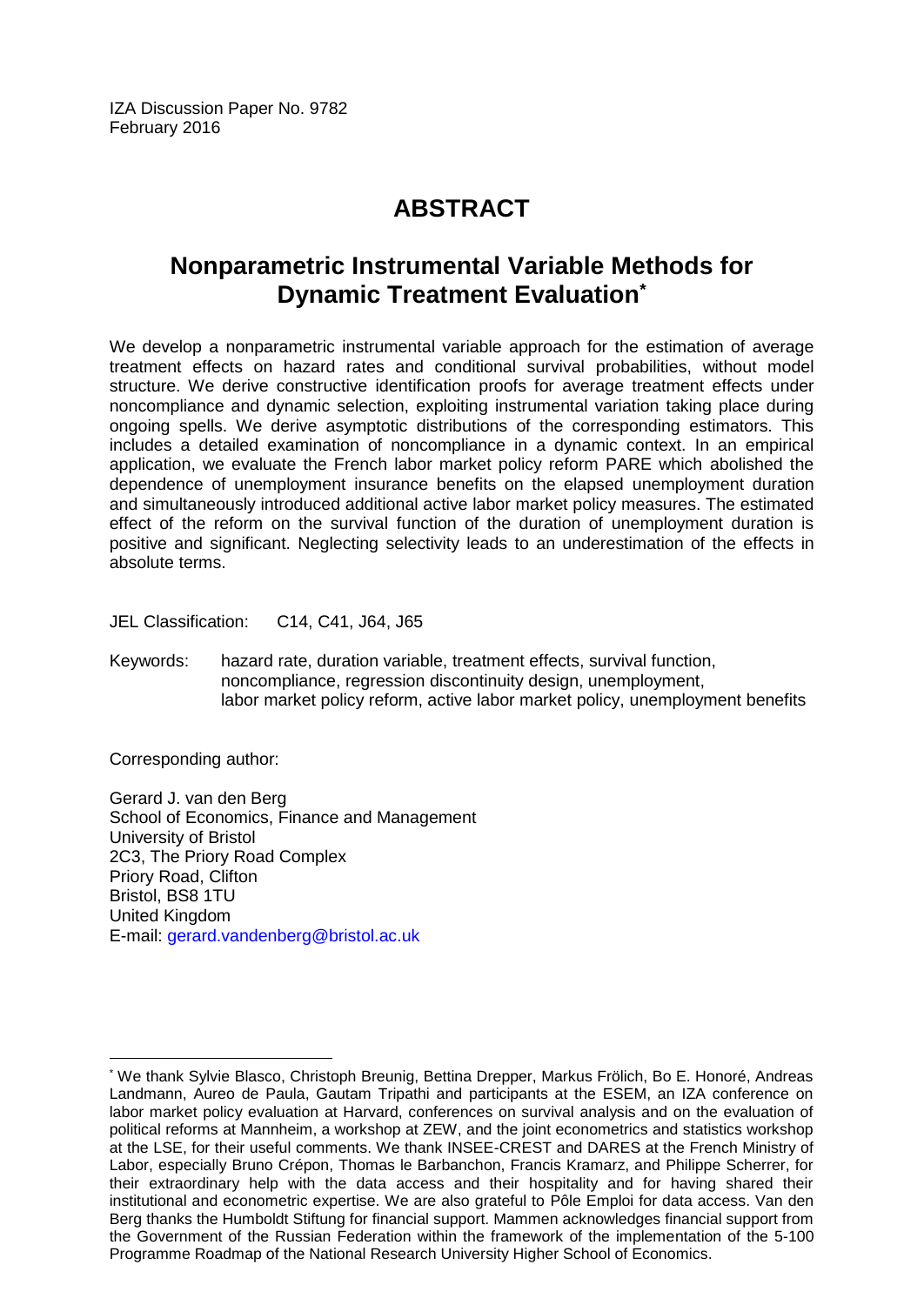#### 1. INTRODUCTION

In the evaluation of treatment effects on duration outcomes, such as the effect of job search assistance on unemployment durations, it is often interesting to distinguish effect sizes by the elapsed duration of unemployment. Differences between effects at low durations and high durations may shed light on the extent to which individual behavior changes over time and this may be relevant for policy design (see e.g. Van den Berg, 2001). Empirical studies therefore tend to estimate effect sizes on hazard rates or on conditional survival probabilities at a range of elapsed durations.

However, the identification of such dynamic treatment effects is hampered by some hurdles even if the assignment is randomized. First, suppose the treatment is randomized at some elapsed duration *t* after inflow into some state of interest. In the presence of unobserved determinants of the outcome, their distributions among survivors at some later point in time will differ across different treatment arms; see Meyer (1996), Ham and LaLonde (1996), Eberwein et al. (1997) and Abbring and van den Berg (2005). A second hurdle is posed by the standard issue of noncompliance. If individuals can choose a treatment status different from the one that has been assigned to them, then estimation results will suffer from the standard selection bias. We refer to these two hurdles as dynamic and static endogeneity, respectively. A third hurdle is posed by the fact that duration variables are often subject to right-censoring. In this paper, we develop an instrumental variable (IV) approach for identification and estimation of dynamic treatment effects on the conditional survival function and the hazard of a duration variable. Our method solves the dynamic and static endogeneity problems and allows for right-censoring. We do not adopt parametric or semiparametric structures. We also do not impose independence of observed and unobserved characteristics or separability in their effects on the outcome. We propose estimation procedures and derive their asymptotic properties. Our estimators are dynamic versions of the Wald estimator.

We focus on a setting in which a single comprehensive treatment is assigned at a specific calendar point in time to all individuals in some state of interest. A typical example is a labor market policy reform that changes the unemployment benefits system. Cohorts of individuals receive the treatment at the same point in calendar time but at different elapsed durations of their spells. The policy intervention can be regarded as exogenous, but due to dynamic selection the distribution of unobserved characteristics at the moment of treatment will differ across cohorts. Additionally, we allow for noncompliance in the sense that individuals may influence the extent to which they are exposed to the new policy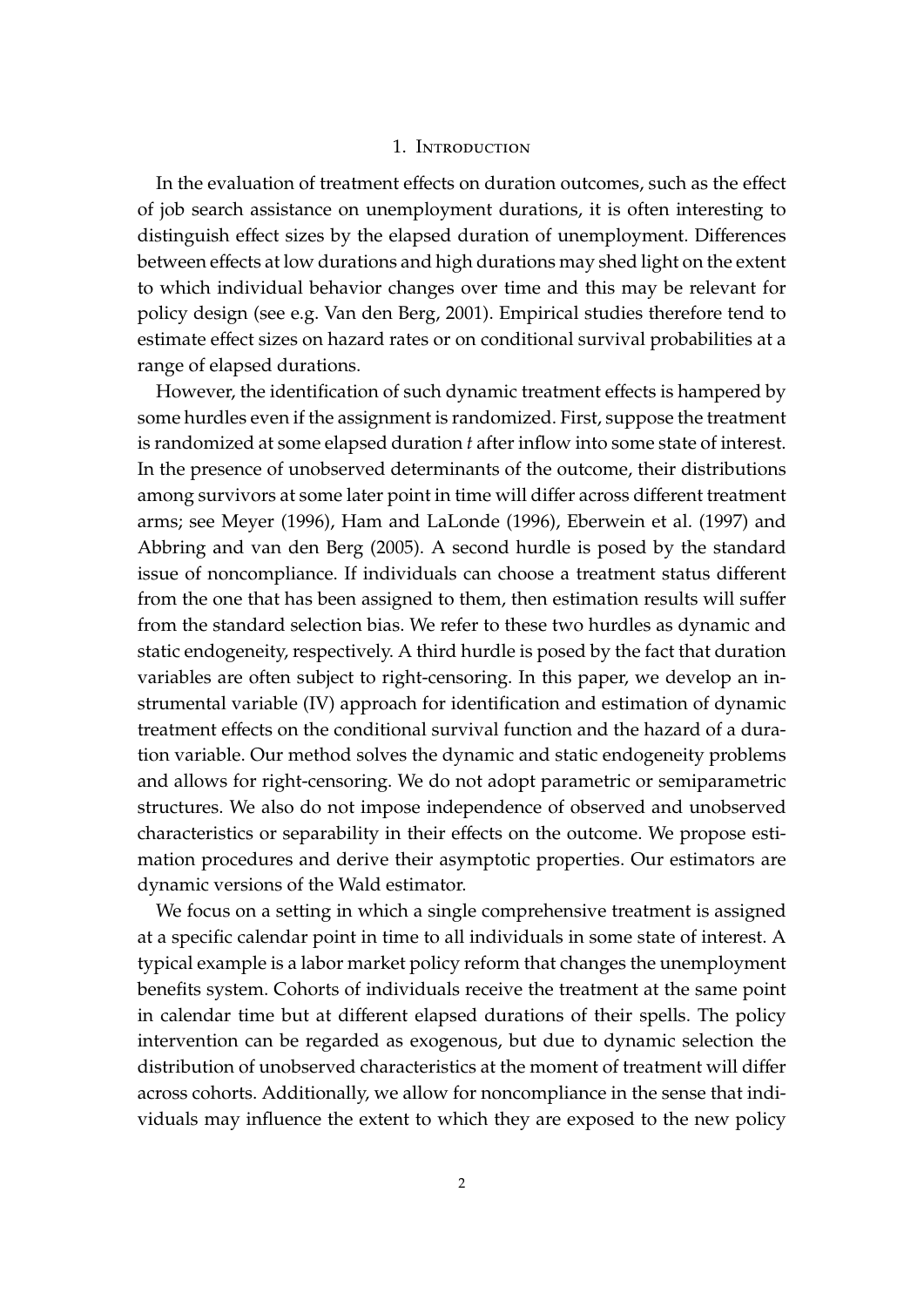regime. As an alternative example, we may replace the role of the labor market policy reform by a randomized field experiment.

Van den Berg et al. (2014) considered exogenous policy interventions and demonstrated that nonparametric causal inference of effects on hazard rates and conditional survival probabilities greatly benefits from the availability of data in which ongoing spells are interrupted by the intervention. In particular, such data allow for a comparison of subsamples of treated and not-yet treated that experienced the same dynamic selection pattern at durations before the elapsed duration at which the treated subsample was exposed to the intervention. Our approach also exploits ongoing spells that are interrupted by an exogenous intervention. The major contribution of our paper is to allow for partial compliance. Thus, the treatment assignment is not mandatory, and only some of those assigned select into it. The problem of noncompliance has received much attention in the static evaluation literature in recent years (references are provided below). This contrasts to noncompliance in a dynamic nonparametric context. We achieve identification of treatment effects using the time to assigned treatment as an instrument for the actual treatment status. Notice that we effectively have a setting in which the instrumental variable and the treatment indicator are realized at the same elapsed duration. This serves to prevent that individuals respond to the instrumental variable before the treatment indicator is realized, in which case the dynamic selection pattern would differ between the subsamples of those who are assigned to the treatment and those who are not.

In the second part of the paper we evaluate the French 2001 labor market policy reform PARE which changed the dependence of unemployment benefits on the elapsed unemployment duration and simultaneously introduced additional active labor market policy measures. Individuals who were unemployed at the moment of the reform could choose whether to stay in the old regime for the remaining duration of their spell – or to enter the new regime immediately. In this empirical analysis we apply the methods devised in the first part of the paper. This includes an extensive examination of the plausibility of the assumptions required for the use of the methods. We address the non-testable independent right-censoring assumption in a simulation study. This suggests that the estimation results are robust to violations of the assumption, primarily because violations that are likely to occur in the PARE setting have opposite directions and offset each other's impact on the estimates.

An additional contribution of our paper concerns the development of a theoretical framework to analyze the importance of endogeneity due to noncompliance in a dynamic setting. Specifically, we propose how to measure the extent of noncompliance and the bias that would be induced if its role is ignored. Understanding noncompliance is an important ingredient in the analysis of policy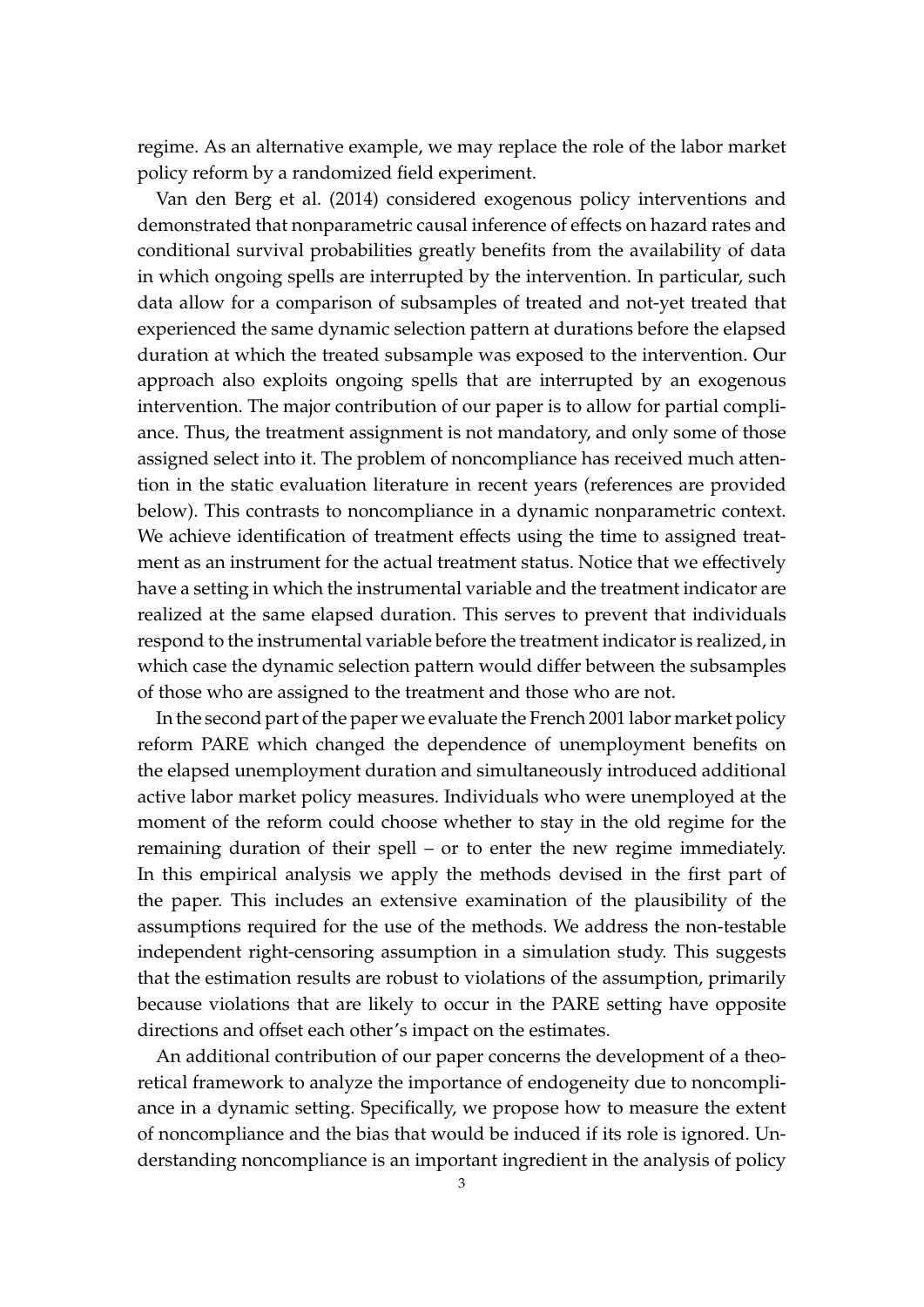effectiveness and policy design. Pilot studies with noncompliance can be used to derive bounds for the effect of a comprehensive policy reform with perfect compliance. Our methods are based on a comparison of untreated noncompliers with a whole nontreated cohort at the same elapsed duration. In the empirical analysis, the results indicate that noncompliance is endogenous and that one major reason for noncompliance is the expectation of a quick exit. These findings are in line with Blasco (2009) who studied noncompliance in the PARE reform.

By dealing with both dynamic and static selection, our paper provides a link between the IV literature on treatment effects, the literature on dynamic treatment evaluation, and the regression discontinuity literature. The emphasis on noncompliance and IV estimation means that the link to the existing literature on IV in survival models and dynamic models is particularly strong. Much of the latter literature is surveyed in Abbring and van den Berg (2005). Eberwein et al. (1997) were the first to introduce IV in econometric survival analysis. They applied this to study the causal effect of training on unemployment durations. See also Robins and Tsiatis (1991), Chesher (2002), Bijwaard and Ridder (2005), Heckman and Navarro (2007), Bijwaard (2008) and Tchetgen et al. (2014). Typically, these studies adopt a semiparametric or a parametric model structure.<sup>1</sup> Abbring and van den Berg (2005) develop a nonparametric IV estimator of the local average treatment effect on the survival function for the case that instrument and treatment indicator are realized at the inflow into the state of interest.

Another branch of literature that is relevant for our study comprises of existing empirical evaluations of the PARE reform. These impose semiparametric or parametric model structures and/or focus on other outcome measures than we do. They are discussed in section 3 below. The remainder of this paper is structured as follows. We present our IV approach in section 2. In section 3, we apply our IV method to the French labor market policy reform PARE. Section 4 concludes. All proofs are in the appendix.

#### 2. Identification and estimation of dynamic treatment effects

2.1. **Notation and a framework for dynamic treatment evaluation.** Assume that all agents in some state of interest *O* are assigned to receive a treatment at a specific calendar point in time  $r > 0$ . We are interested in the causal effect of this treatment on the distribution of the duration of stay in *O*. We embed our analysis in a framework with dynamic potential outcomes. We assume that potential outcomes of the individual *i* depend on pretreatment characteristics *X<sup>i</sup>* and *V<sup>i</sup>* ,

<sup>&</sup>lt;sup>1</sup>The use of dynamic discrete choice models such as the reduced-form model in Heckman and Navarro (2007) enables the evaluation of complex treatment effects as well as the distribution of counterfactuals. Identification allows for general time-varying unobservables but uses identification at infinity as well as some separability and random effects assumptions.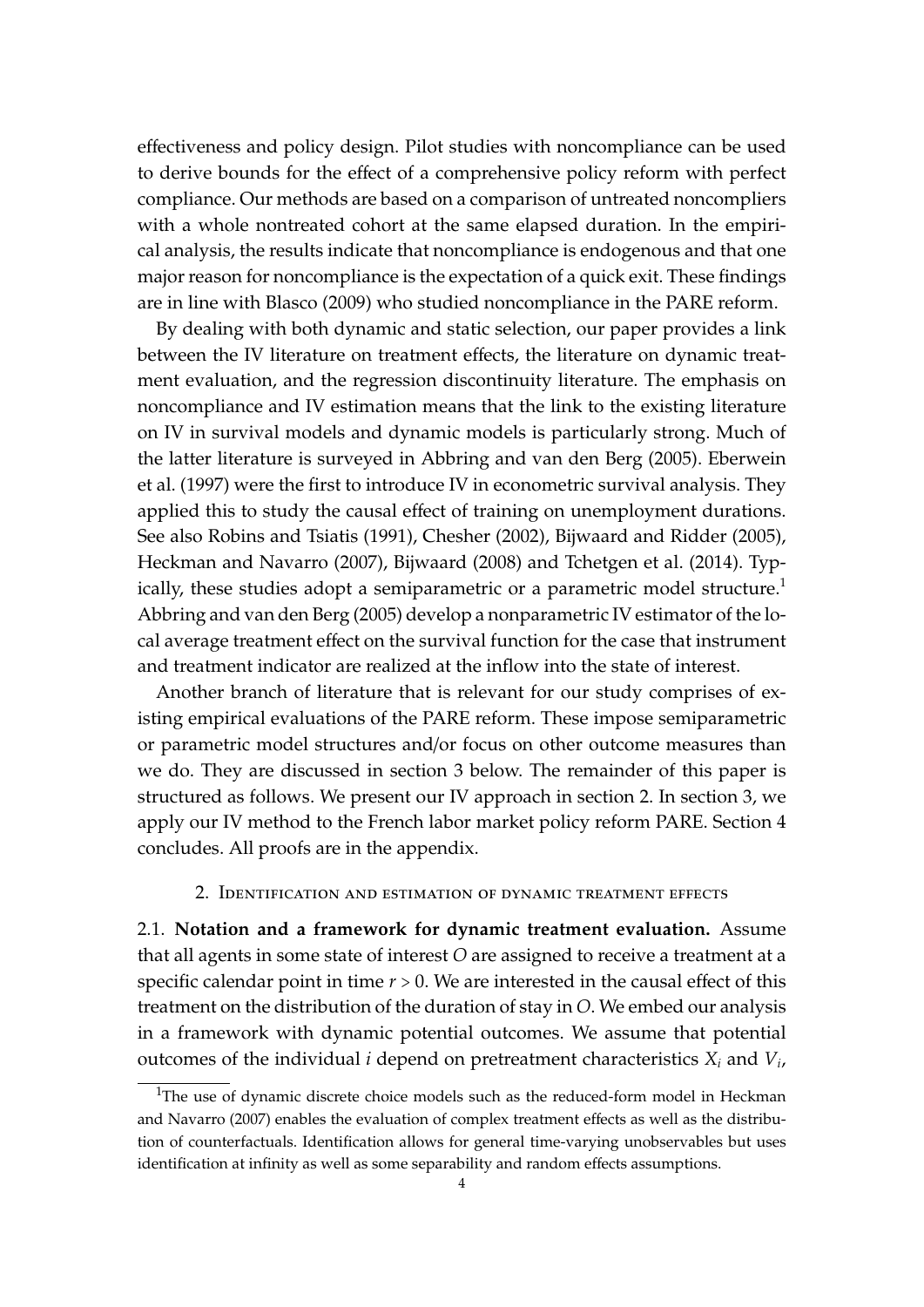of which the *q*-dimensional  $X_i$  is observed,  $q \geq 1$ , and the one-dimensional  $V_i$  not. Let the random variable  $Z_i$  denote the time from inflow to the assigned point in time of treatment and  $S_i$  the elapsed duration in  $O$  at which individual *i* actually receives the treatment.  $S_i$  is a choice variable whereas  $Z_i$  is exogenous. For each  $X = x, V = v, Z = z, S = s$ , denote with  $T_i(s, z, x, v)$  the potential duration of stay in *O* of individual *i* if he or she had characteristics  $(x, v)$  and received  $(z, s)$  as values for  $(Z, S)$ . We allow  $T_i(s, z, x, v)$  to be a random variable. This assumption reflects some intrinsic uncertainty in the transition, not necessarily observed and/or controlled by the agent, see Lancaster (1990) for a discussion. Throughout the paper, we assume that *Z* is an exclusion restriction in the sense that  $T_i(s, z, x, v) =$ *Ti*(*s*, *x*, *v*). For notational simplicity, we will suppress the dependence on *X* and *V* as well as the individual index *i* and write simply *T*(*s*).

This setup corresponds to a labor market program implementation, in which a policy reform is administered at a fixed point in time. Our methods however, as shown in the discussion below, can be extended to a setup with ongoing programs, in which the treatment is assigned at random points in time to different individuals. In a labor market context, *X* might be education, gender, number of siblings, age and experience at inflow, whereas *V* might be the ability of an unemployed or his or her motivation. In a medical study, *X* might be some observed health marker, whereas *V* might be some genetic unobserved component. *X* and *V* obtain values in  $\Omega_X$  and  $\Omega_V$ .

We enrich this dynamic framework by allowing the agents to opt out of the assigned treatment. We refer to this opting out as static selection. To fix ideas, for each  $z \in \mathbb{R}_+$  and each  $(x, v) \in \Omega_X \times \Omega_V$ , let the random variable  $S(z, x, v)$  denote the potential compliance status of an individual with observed and unobserved characteristics x and v, respectively, given that the treatment *z* is assigned to that individual. For notational simplicity, we write  $S(z)$ .  $S(z)$  can be interpreted as the potential elapsed duration in *O* at which an agent would like to be treated, if he or she was assigned to be treated at elapsed duration *z*. To make the model tractable, an agent is only allowed to accept or reject an assigned treatment, and the treatment is only offered once (see assumption A1 in the following subsection, as well as the corresponding discussion). Thus, for each  $z \in \mathbb{R}_{+}$ , *S*(*z*) may take only the values *z* ( the case of compliance) and  $\infty$  (the case of noncompliance).<sup>2</sup> Agents are allowed to have an arbitrary time structure of their compliance preferences. A cancer suffering patient might be reluctant to accept a new therapy at an early stage of the disease, but his or her preference might change at an advanced stage of the disease. Similarly, an unemployed

 $2$ Alternatively, we might restrict the maximal potential duration of the state of interest to be equal to some positive real number  $\bar{S}$ . In that case, noncompliers receive  $S(z) = \bar{S}$ . We do not differentiate between these two cases and write  $\infty$ .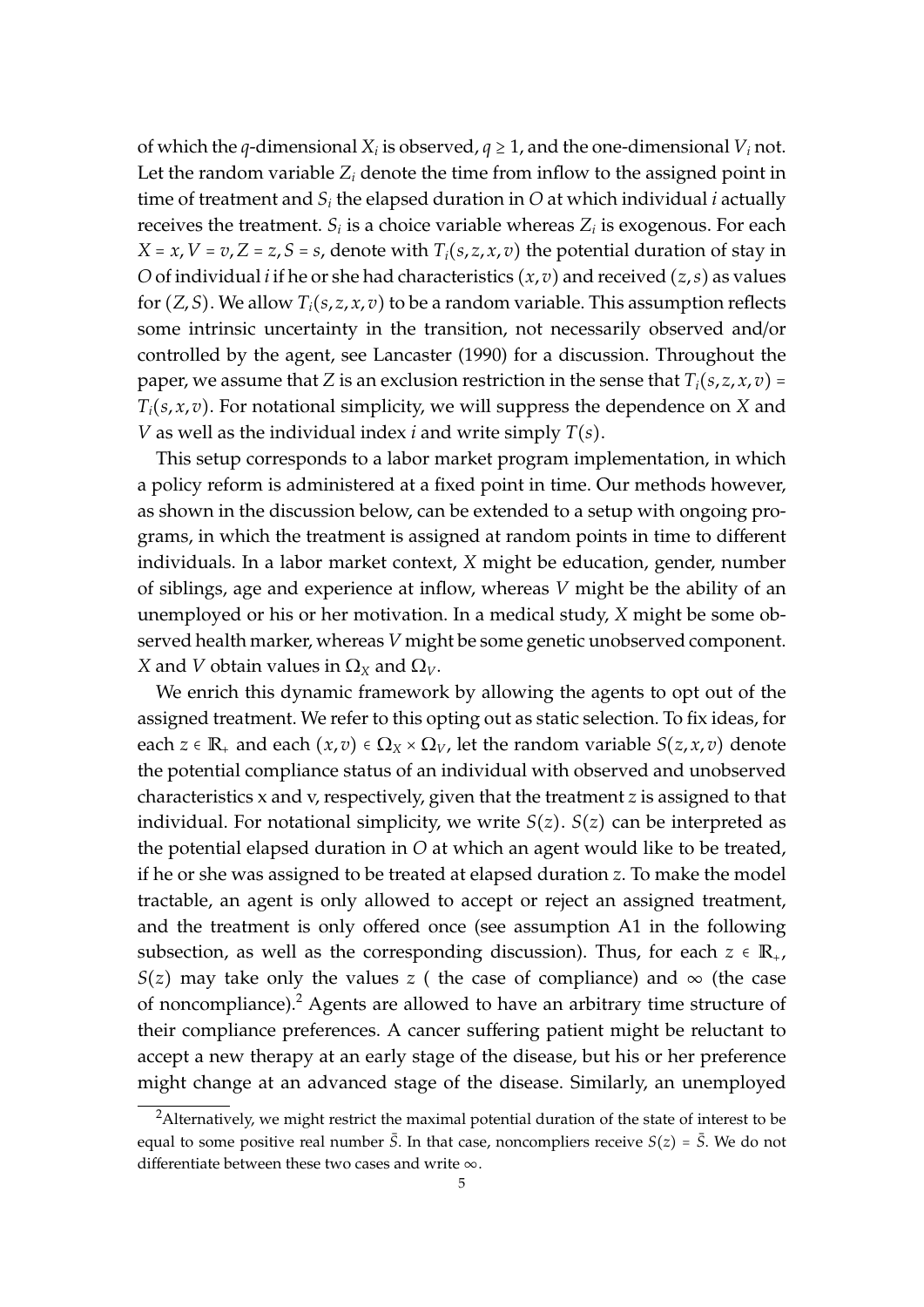person might refuse a training early in the unemployment spell and be willing to attend it later on. To account for the possibility of changing preferences, we refer to individuals who would be willing to receive a treatment at some elapsed duration *z*, given that they were asked to do so, as z-compliers. This notion generalizes the static compliance definition.

Allowing for static selection is common in the standard literature on (static) treatment evaluation, see Heckman and Vytlacil (2007). In a labor market program, unemployed individuals might decide not to accept an offer for a training or a counselling service. In a medical study, patients assigned to drop out from a therapy might be able to participate in a substitute program. Selection into or out of a certain treatment status creates a potential endogeneity problem, which has given rise to the development of the Local Average Treatment Effect (LATE) literature, see Imbens and Angrist (1994). Typically, the randomized treatment assignment is used as an instrument for the endogenous actual treatment status.<sup>3</sup>

Let *T* be the actual duration of the spell. *T* might be right censored by a random variable *C*. Define  $\widetilde{T}$  := min{*T*,*C*} and the censoring indicator  $\delta$  := 1{ $\widetilde{T}$  = *T*}. We observe  $(\tilde{T}, \delta)$  and not directly  $(T, C)$ . We assume access to an i.i.d. sample

$$
(\widetilde{T}_1,S_1,Z_1,X_1,\delta_1),\ldots,(\widetilde{T}_n,S_n,Z_n,X_n,\delta_n),
$$

where  $S_i$  is missing if  $S_i > \widetilde{T}_i$ .

#### **Remark**

Unless explicitly otherwise stated, we will denote with *t*,*s*, *z* elapsed durations in *O* (and not calendar time). Thus, for example, 0 refers to the point in time of inflow of an agent into *O*. Furthermore, we do not need a binary process  $D_i(t)$ that denotes the treatment status of an agent *i* at time *t*. Before the calendar point in time *r*, nobody is treated. After *r*, all compliers are treated, that is, all individuals whose value of *S* is equal to the corresponding value of *Z*. Therefore, the treatment status can be deduced from *S*, *Z* and the calendar time.

Let  $t \geq t''$ . The treatment effect of interest is

$$
(2.1) \qquad P(T(s) \in [t, t+a) \mid T(s) \ge t'', X, V) - P(T(s') \in [t, t+a) \mid T(s') \ge t'', X, V),
$$

that is, the additive effect of replacing the treatment *s* ′ with the treatment *s* on the probability to exit the state of interest between  $t$  and  $t + a$  conditionally on surviving up to  $t''$ . The case  $s' = \infty$  induces a comparison between those treated at *s* and those never treated. Another special case is the limit case  $a \rightarrow 0$ , *t*<sup>*''*</sup> = *t*. Denote with  $\theta_{T(s)}(t | X, V)$  the hazard of *T*(*s*) at *t* for an individual with characteristics *X* and *V*. Then the individual additive treatment on the hazard at

 $^3$ In line with the biometry literature, this instrument is also called Intention-to-Treat (ITT)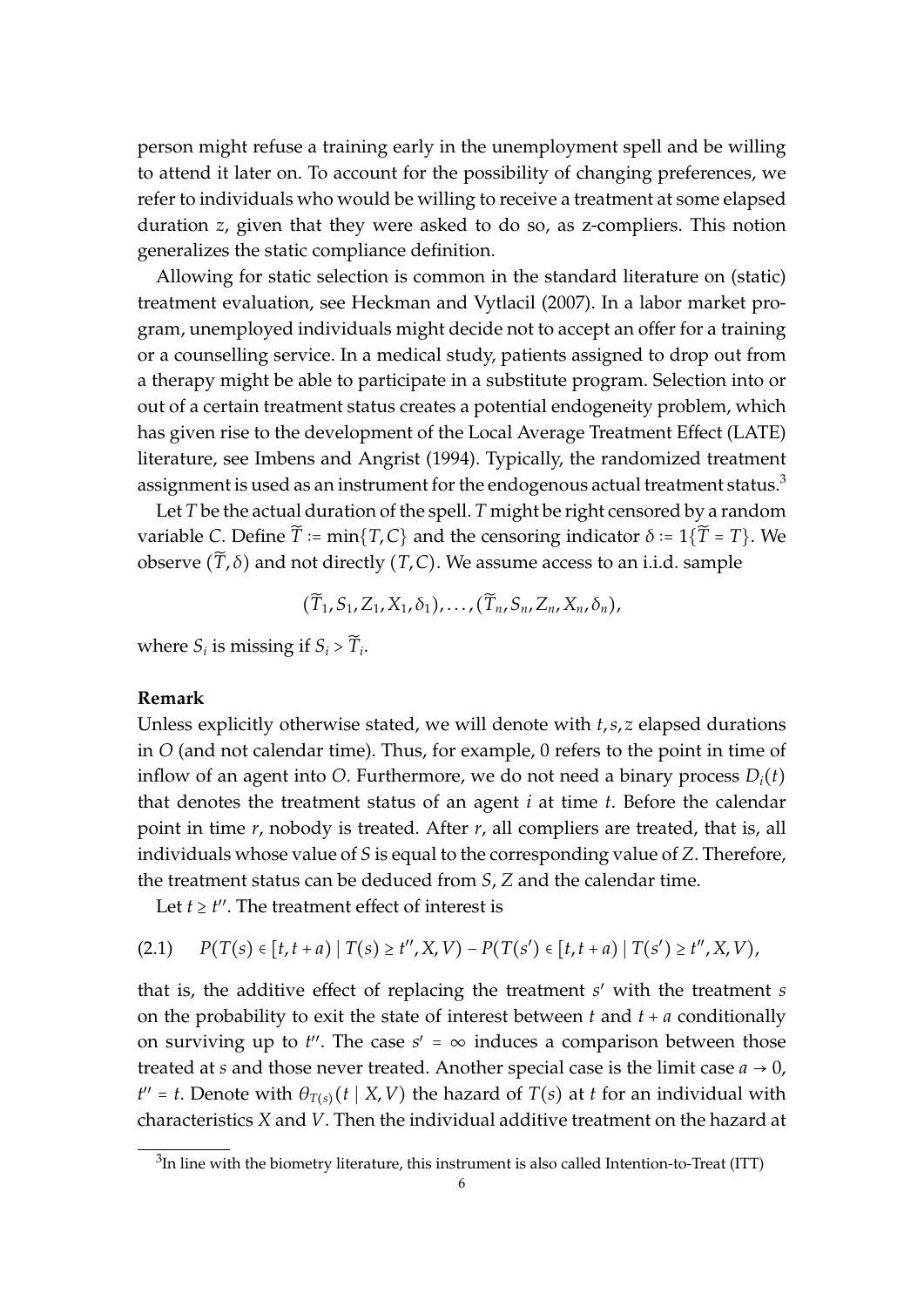*t* is defined as

(2.2) 
$$
\theta_{T(s)}(t | X, V) - \theta_{T(s')}(t | X, V).
$$

It reflects the additive change in the exit rate induced by a change of the treatment from *s* ′ to *s*. One appealing feature of additive treatment effects is their intuitive interpretation. To see this, write  $P(T(s) \in [t, t + a) | T(s) \ge t'') = \mathbb{E}[1\{T(s) \in [t, t + a] \mid T(s) \ge t''\}]$  $[t, t + a)$ }  $T(s) \ge t'', X, V$ ]. The indicator function is a Bernoulli random variable and its distribution is completely determined by its expectation.

One might be interested in identifying the (additive) effect on the unconditional survival function, that is,  $t'' = 0$ :

(2.3) 
$$
P(T(s) \in [t, t+a)) - P(T(s') \in [t, t+a)),
$$

However, this precludes dynamic selection; see Abbring and van den Berg (2005) for a discussion.<sup>4</sup> Often though it might be of interest to identify the effect of a treatment assigned at a later point in time only for those who actually would receive the treatment. In the labor market example, such a case would arise if a treatment is targeted at longterm unemployed individuals. In the medical example, due to its side effects, a therapy might be targeted only at patients who are at an advanced stage of a disease. For this reason, we consider the general case of conditioning on survival up to a point  $t'' = t$  for  $0 \le t = s < s' \le \infty$ , that is

$$
(2.4) \qquad P(T(t) \in [t, t+a) \mid T(t) \ge t, X, V) - P(T(s') \in [t, t+a) \mid T(s') \ge t, X, V).
$$

Conditioning on survival has one further justification. Note that allowing for noncompliance requires the observability of the compliance status. In our framework, individuals who exit the state of interest prior to revealing compliance preferences have an unknown compliance status (that is, we do not know whether they are compliers).

We do not impose a parametric form on the distribution of *T*(*s*) and we allow for separability and general dependence of observed and unobserved covariates *X* and *V*, respectively. The restriction  $t = s$  is necessary to "unify" the dynamic selection between treated and untreated, as discussed in the next subsection. By redefining *s* to be the time to dropout of a treatment, we can analyze the effect of the length *s* of a treatment on the distribution of *T*(*s*).

There are two limitations we have to consider. First, not specifying the dependence of the distributions of *T*(*s*) and the unobservables *V* makes it impossible to identify the individual treatment effect (2.4). The price to pay for the functional form generality is that we have to average *V* out. Due to dynamic selection,

 $4$ Abbring and van den Berg (2005) consider a case with conditioning on a positive elapsed spell duration,  $t'' > 0$ , that is, conditioning on  $T(s) > t''$ ,  $t'' > 0$ , and derive bounds for the effect.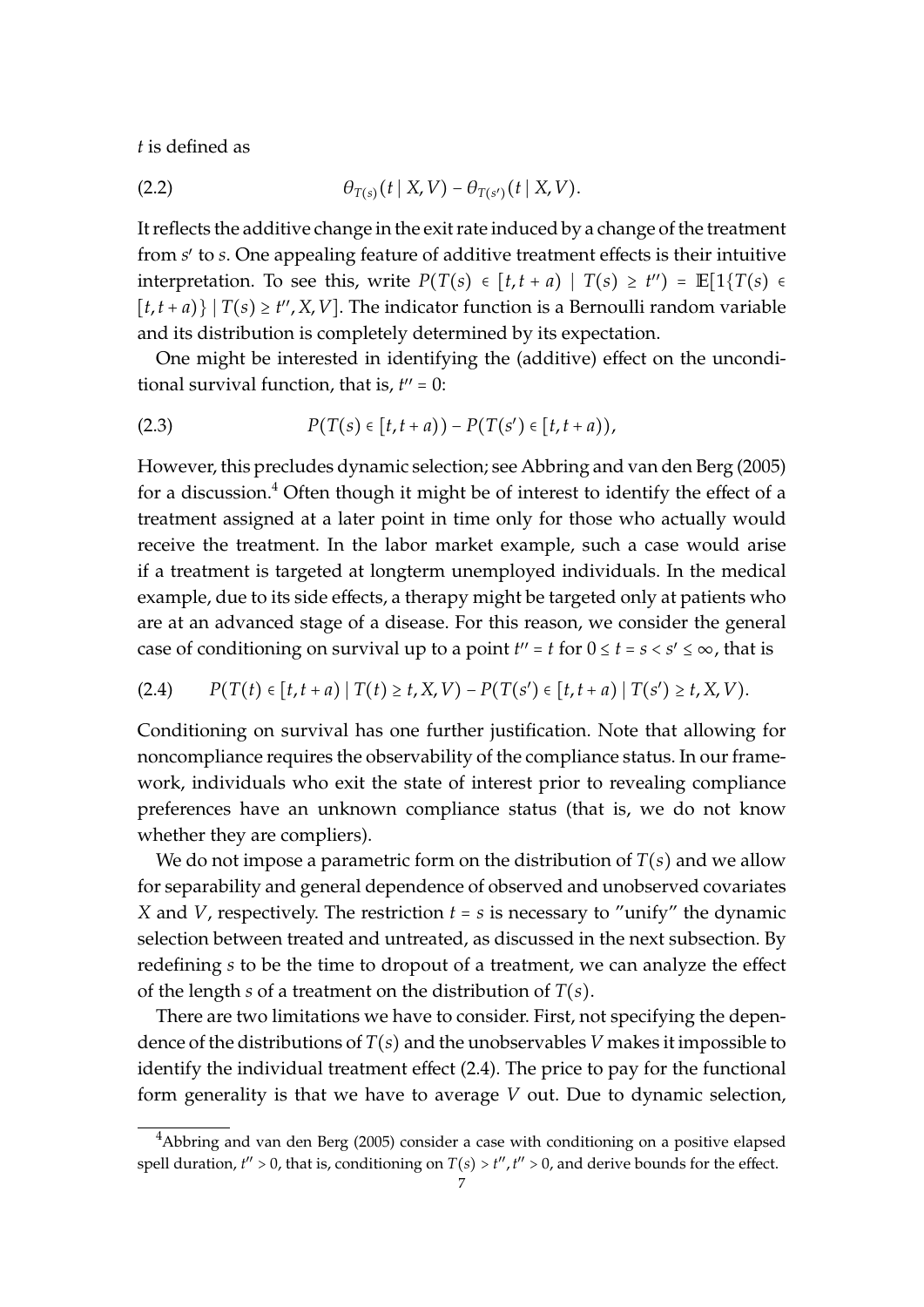the distribution of the unobservables might 1) be different in the subpopulation of survivors at some point in time *t* > 0 from the distribution in the whole population and 2) differ among different treatment arms. Therefore, it arises the question over which distribution of *V* to average. Van den Berg et al. (2014) suggest to condition on different subpopulations of survivors, such as treated survivors. A second limitation that arises in our context due to the possibility of static selection is that one can observe only the t-compliers with the treatment. This problem has been discussed in the literature on static treatment effects, see Imbens and Angrist (1994). Their solution is to consider only a treatment effect on the subpopulation of compliers. We adapt this restriction to our dynamic concept of compliance. We condition on  $S(t) = t$ . This restricts the analysis to the subpopulation of t-compliers, that is, to those individuals who would take the treatment at an elapsed duration of *t* if they were asked to do so. With these considerations, we define the Average Treatment Effect on the Treated Complying Survivors, shortly TE, as

(2.5) 
$$
TE(t, t', a) := \mathbb{E}[P(T(t) \in [t, t + a) | T(t) \ge t, S(t) = t, X, V) - P(T(t') \in [t, t + a) | T(t') \ge t, S(t) = t, X, V) | T(t) \ge t, S(t) = t, X].
$$

The effects on the nontreated and on the whole population are defined analogously.<sup>5</sup> The positive constant *a* is chosen such that *a* < *t* ′ − *t*. This restriction insures a comparison of treated with nontreated individuals. Similarly, the treatment effect on the hazard (HTE) is defined as

(2.6) 
$$
HTE(t, t') := \mathbb{E}[\theta_{T(t)}(t | S(t) = t, X, V) - \theta_{T(t')}(t | S(t) = t, X, V) | T(t) \ge t, S(t) = t, X].
$$

#### **Remark**

An alternative treatment effect that can be considered in this framework is a relative effect on the hazard rate at *t*,  $\theta_{T(s)}(t \mid X, V) / \theta_{T(s')}(t \mid X, V)$ . Abbring and van den Berg (2005) prove identification of this treatment effect under multiplicative unobserved heterogeneity, that is, under  $\theta_{T(s)}(t | X, V) = \theta_T^*$ *T*(*s*) (*t* ∣ *X*).*V*. We do not pursue this approach here.

#### **Remark**

Our model can be applied to an alternative setup, in which individual spells have the same starting point 0 in calendar time, but the agents receive the treatment at different points in time. Here, a cohort  $\{Z = t\}$  consist of all individuals who are assigned to receive the treatment at calendar time *t*.

 $^5$ In fact, they coincide under the assumptions introduced in the next subsection, see proposition 2.1.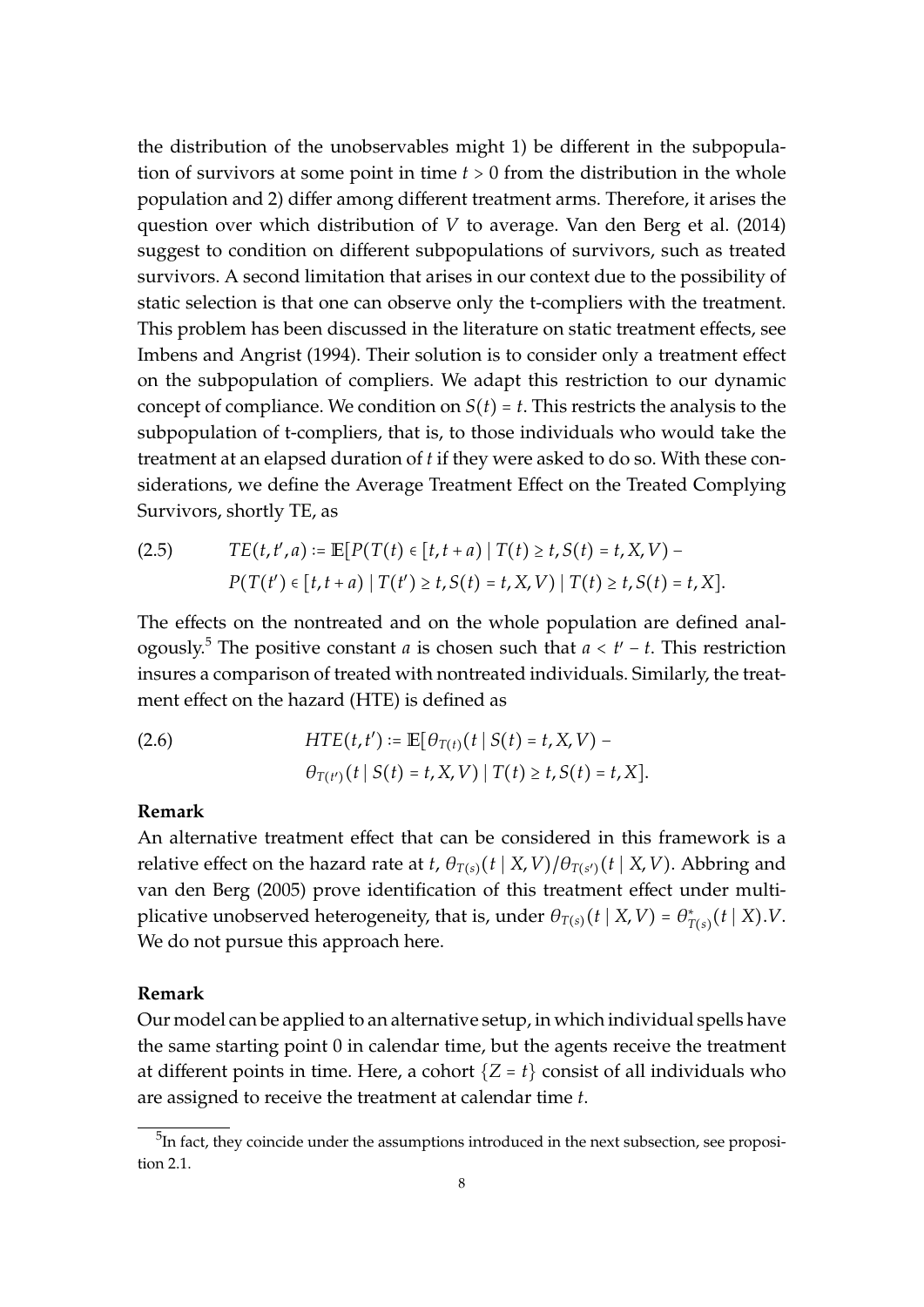2.2. **Identification of dynamic treatment e**ff**ects.** In this section, we show that there exists a function that links the joint distribution of the observables with the treatment effect. As a result, the treatment effect is identified. We derive this function explicitly. Thus, our identification strategy is constructive in the sense that it provide a guidance for estimation. We adopt the following assumptions:

- A1 **(Single treatment)** : for any *t* it holds either  $S(t) = t$  or  $S(t) = +\infty$ .
- A2 (No anticipation) : For each real  $t' \ge t \ge 0$  and each  $X, V$  holds

 $\Theta_{T(t')}(t | X, V, S(t), S(t')) = \Theta_{T(\infty)}(t | X, V, S(t), S(t'))$ 

where  $\Theta_{T(s)}$  is the integrated hazard of  $T(s).$ 

- A3 **(Randomization)** : For the instrument *Z* it holds
	- *i*)  $Z \perp \!\!\!\perp \{T(s), S(t)\}_{t \in \mathbb{R}+ \lfloor s+m \rfloor} | X, V$  $i \in \mathbb{Z} \cup \mathbb{Z} \cup \mathbb{Z} \cup \mathbb{Z} \times \mathbb{Z}$ .
- A4 **(Consistency)** For all  $t, s \in \mathbb{R}_+ \cup \{+\infty\}$ 
	- i)  $Z = t \Rightarrow S(t) = S$
	- ii)  $S = s \Rightarrow T(s) = T$
- (1) Assumption A1 defines the possible types of noncompliance. Agents are only allowed to choose between being treated at the assigned point in time and being never treated. A1 precludes the type of choices  $S(t) = t'$ for some  $t' \neq t$  with  $t' < \infty$ . A1 is compatible with a setup where the treatment is administered at a single point in calendar time and agents have no access to an alternative treatment. This setup corresponds to a one-sided noncompliance in the static treatment evaluation literature. One-sided noncompliance precludes the existence of always-takers.<sup>6</sup> As a result, no monotonicity-type assumption (as the one invoked in Imbens and Angrist (1994)) is needed for identification. Assumptions A1 and A4 imply together that the actual elapsed duration at which the treatment is received, *S*, can be either equal to *Z* or to  $\infty$ .
- (2) Assumption A2 states basically that future treatments are not allowed to influence the past. The assumption implies that the individual probability of a survival up to *t* is the same for any two future treatments *t* ′ ,*t* ′′ , *t* ≤ *t'*,*t*". In a model with forward looking agents, A2 requires that agents either have no knowledge on the point in time of treatment (i.e. they do not anticipate it) or that they do not act upon that knowledge. Technically, jointly with assumption A3, the "no anticipation" assumption is used to ensure equal pretreatment patterns of dynamic selection in the different treatment arms, see proposition (2.1) below as well as the discussion in the paragraphs right before and after proposition (2.1). In the context of

 $^{6}$ See Imbens and Angrist (1994) for the definitions of always-takers and never-takers.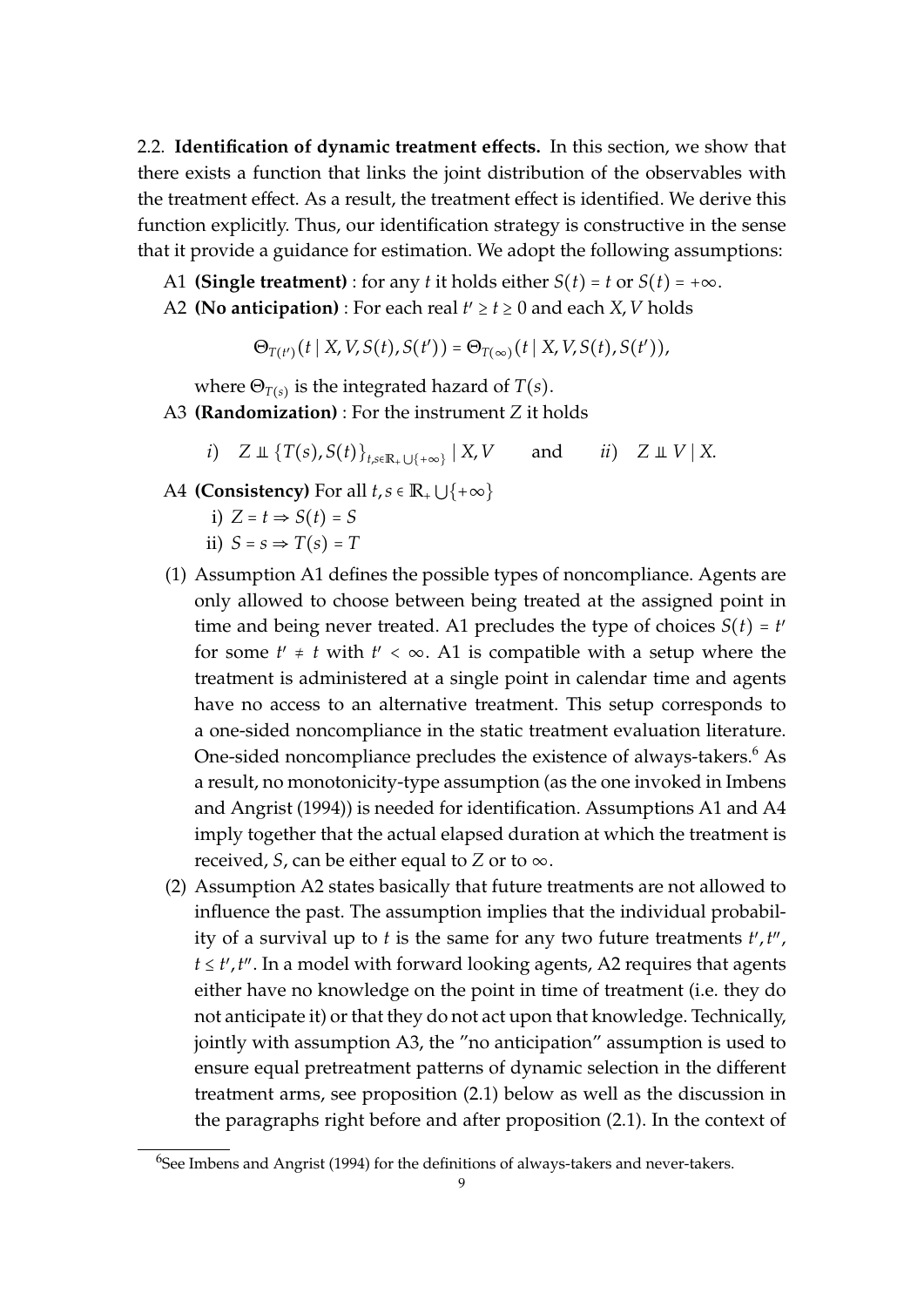active labor market policies, the "no anticipation" assumption is plausible in numerous settings (see Abbring and van den Berg (2003) for a discussion). Often the start of a training program and the assignment to treatment are dictated by budget and other administrative reasons and appear to the unemployed as random. Those assigned to the treatment might be chosen at random from all eligible unemployed. Moreover, the assignment may occur without a preliminary notice so that the timing is unexpected to the unemployed. This is almost by definition true for punitive treatments such as sanctions. Notice also that the exact content and point in time of implementation of a policy reform are often a subject to persistent debates. The resulting uncertainty might deter agents from building an anticipation about start and content of the reform. Most of the empirical evaluation literature on active labor market policies tacitly assumes absence of anticipatory effects. In our empirical application, we argue in detail that this extends to the case of the French policy reform PARE. Note that conditioning on  $S(t)$ ,  $S(t')$  ensures that we adopt the "no anticipation" assumption for all relevant subpopulations, in particular for the subpopulation of compliers,  $\{S(t) = t\}$ , and for the subpopulation of noncompliers,  $\{S(t) = \infty\}$ .

(3) Assumption A3 is a randomization assumption. A3 i) implies that once we condition on observables and unobservables, there is no selection into the different treatment assignments. Taken together, i) and ii) imply the conditional independence assumption

$$
(2.7) \tZ \perp \{T(s), S(t)\} | X.
$$

In the empirical analysis, A3 requires a stable (macro-) economic environment in the period of consideration. Economic structural brakes and mass layoffs might cause a violation of A3. A version of the implication (2.7) is testable, see the empirical investigation below for a discussion.

(4) The consistency assumption implies that a potential outcome corresponding to a given treatment is observed if the treatment is actually assigned. Another way to write it is  $T = T(S), S = S(Z)$ . A4 provides the link between potential outcomes and observations and is necessary for identification.

In addition to assumptions A1-A4, we implicitly assume that all expressions below exist. This amounts to common support assumptions such as  $0 < P(S = t)$ *X*, *V*,*Z* = *t*). These assumptions imply either that *S* and *Z* are discrete or that at least they have a positive probability mass on *t* and *t* ′ . <sup>7</sup> Whether discrete *Z* and *S* impose a restriction on the distribution of *T* depends on the concrete application. In the medical treatment example, a specific therapy might be assigned

<sup>&</sup>lt;sup>7</sup>If  $a = b = 0$ , then we define the expression  $a/b$  to be equal to 0.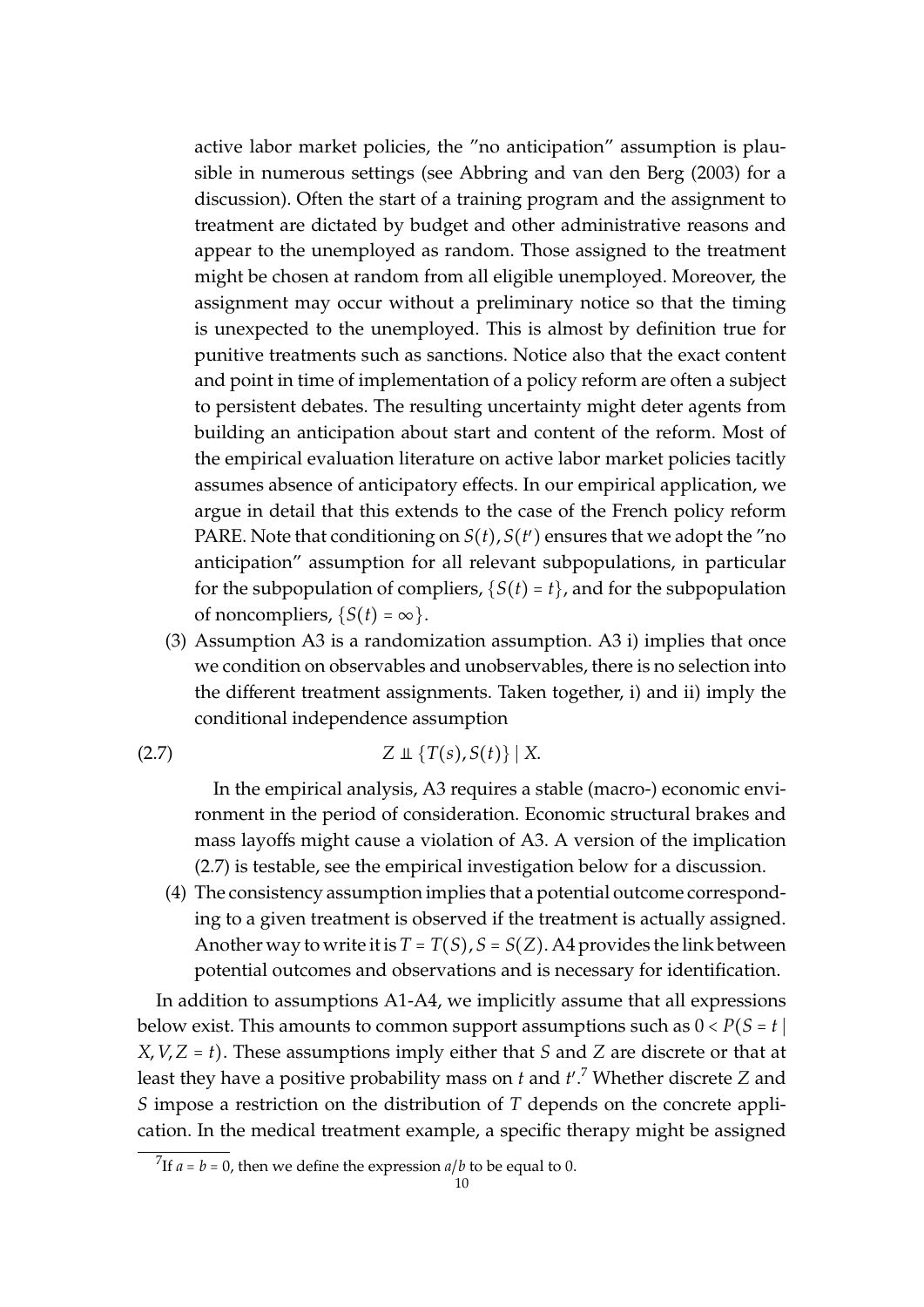only at predetermined, common for everybody, elapsed time intervals of the disease, whereas the life or disease duration itself is a continuous variable. In the labor market example, the administrative duration of unemployment is always discrete. Nevertheless, it is usually modeled in the literature as a continuous variable, especially when it is measured on a daily basis. On the other hand, labor market treatments such as training and counselling measures or financial penalties might be designed to come into force only at coarser time intervals. Therefore, it might be practical to model them as discrete variables.

Suppose for the moment that *T* is observable (the case with right censoring is considered at the end of this subsection). As a motivation for our identification strategy, consider first the following naive candidates for a treatment effect:

$$
(2.8) \quad P(T \in [t, t + a) \mid T \ge t, X, S = t, Z = t) - P(T \in [t, t + a) \mid T \ge t, X, S = \infty, Z = t)
$$

and

(2.9) 
$$
P(T \in [t, t + a) | T \ge t, X, S = t, Z = t) - P(T \in [t, t + a) | T \ge t, X, S = t', Z = t')
$$

for  $t'$  >  $t$ . Writing (2.8) in the form

$$
\mathbb{E}[P(T \in [t, t + a) | T \ge t, X, S = t, Z = t, V) | T \ge t, X, S = t, Z = t] - \mathbb{E}[P(T \in [t, t + a) | T \ge t, X, S = \infty, Z = t, V) | T \ge t, X, S = \infty, Z = t]
$$

makes it clear that it compares averages over two different subpopulations of the same cohort: the t-compliers and the t-noncompliers. These two subpopulations might have different distributions of the unobserved heterogeneity *V* because the treatment status *S* is a choice variable. As a consequence, it would hold that *V*  $\pm$  *S* | *T*  $\geq$  *t*, *X*, *Z* = *t*. We will refer to this consequence as static endogeneity or static selection. The (potential) endogeneity arises immediately with the decision to accept or refuse the treatment. As a result, (2.8) would capture not only the treatment effect but also the bias from the static selection. We use the naive treatment effect (2.8) to analyze the nature of endogeneity. We compare it to our IV estimator to construct a test for exogeneity, see section 2.5 for details. The difference between (2.8) and the IV estimator is informative about the selection process. A better understanding of the selection might be used to impose more structure on the model. In our empirical application, an estimator of (2.8) is shown to underestimate the positive treatment effect. Hence, the control group must contain many quick exits, which sheds light on the reasons for the non-take up of the reform.

The naive treatment effect (2.9) compares the average outcome of the tcompliers from the younger cohort  ${Z = t}$  with the average outcome of the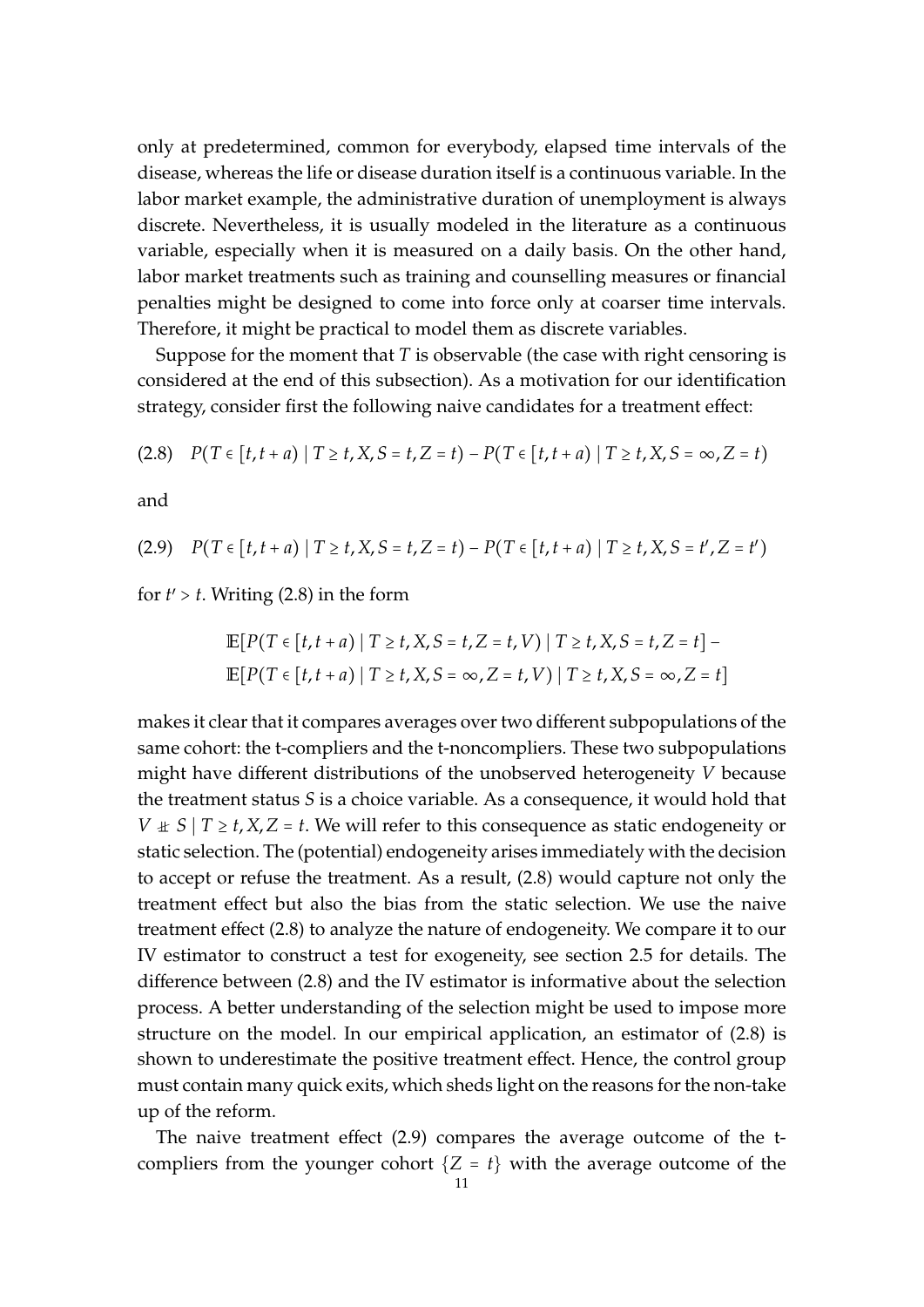t'-compliers of the older cohort  $\{Z = t'\}$ . Due to dynamic selection, this comparison amounts to averaging over two potentially different distributions of *V*. (2.9) can be used to shed light on the nature of this dynamic selection process.

Both examples demonstrate the importance and difficulty of the choice of a treatment and a control groups in a setting with static and dynamic selection. We propose a strategy that can deal with both types of selection. The intuition for this strategy is as follows. An appealing choice for a treatment group is the set of compliers from the cohort  $\{Z = t\}$ : consistency links observed outcomes of the treated compliers with the potential outcomes. Suppose for the moment that we observe the potential compliance status at any point in time. Then, one possible control group for the treated t-compliers from cohort  ${Z = t}$  would be the not yet treated group of t-compliers from the older cohort who survive at least *t* time units. The intuition behind this choice is the following. If the unobserved heterogeneity V has the same distribution in the two cohorts at the point in time of inflow, and if these distributions evolve over time in the same way, then *V* will have the same distribution in the two cohorts at a later pretreatment elapsed duration *t* > 0. The equality of the distributions of *V* at *t* = 0 is ensured by the randomization assumptions A3 i) and ii). The dynamics is controlled by the "no anticipation" assumption A2. This idea is first developed in Van den Berg et al. (2014) for the case of perfect compliance. It amounts to a direct comparison of the average outcomes of two cohorts. In a first step, we generalize the result of Van den Berg et al. (2014) to a setting with endogenous compliance.

**Proposition 2.1.** Let F be a cdf. Under assumptions A1 to A4, it holds for all  $\infty \ge t' \ge$  $t \geq 0$ 

$$
F_{V|T(t)\geq t, X, S(t)=t} = F_{V|T(t')\geq t, X, S(t)=t} = F_{V|T\geq t, X, S=t, Z=t}.
$$

Proposition 2.1 states that the unobservables have the same dynamics for two potential treatments on the set of t-compliers. It also links the distribution of *V* given a potential treatment to the distribution of *V* in the subpopulation of observed t-compliers,  ${S = t, Z = t}$ . There are two immediate consequences of proposition 2.1. First, the treatment effects on the treated survivors, on the nontreated survivors and on all survivors, respectively, coincide. Second, the following result holds:

**Corollary 2.1.** *Let a*  $\leq t' - t$ . *Under Assumptions A1-A4, it holds for all*  $\infty \geq t' \geq t \geq 0$ 

$$
TE(t, t', a) = P(T(t) \in [t, t + a) | T(t) \ge t, X, S(t) = t)
$$
  
- $P(T(t') \in [t, t + a) | T(t') \ge t, X, S(t) = t).$ 

The following proposition provides the key identification result: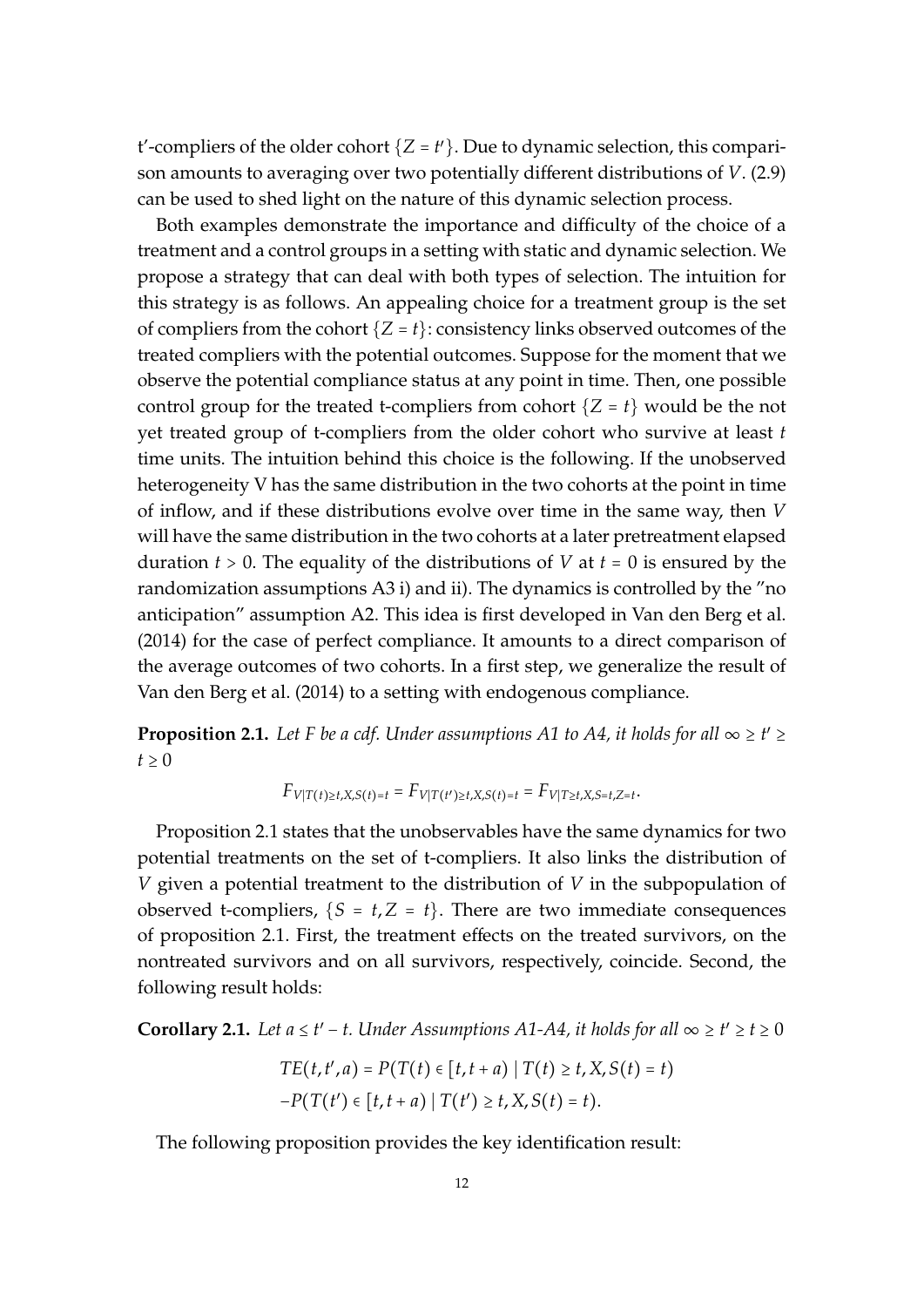**Proposition 2.2.** Let  $a \leq t' - t$ . Under Assumptions A1-A4, TE( $t$ , $t'$ , $a$ ) is nonparamet*rically identified for all* ∞ ≥ *t* ′ ≥ *t* ≥ 0 *and it holds*

(2.10)

$$
TE(t,t',a) = \frac{P(T \in [t,t+a) \mid T \ge t, X, Z=t) - P(T \in [t,t+a) \mid T \ge t, X, Z=t')}{P(S=t \mid T \ge t, X, Z=t)}
$$

The intuition for identification is the following. Corollary 2.1 provides a direct hint on how to choose the treatment group. t-compliers from the cohort  ${Z = t}$ reveal their preferences at the point in time of treatment. We can therefore link potential and observed outcomes using A4, proposition 2.1 and corollary 2.1. The main obstacle for constructing a control group is that we do not observe the compliance status of individuals in the older cohort  $\{Z = t'\}$  at elapsed duration *t*. Agents reveal their preferences at the time of treatment. In line with the argumentation above, due to dynamic selection, the subpopulation of t'-compliers differs from the subpopulation of t-compliers in terms of the distribution of *V*. The key to identification is the observation, that the potential outcome corresponding to a certain treatment is the sum of potential outcomes of compliers and noncompliers, weighted by their proportions. Written in a simplified notation, we have

$$
(2.11) \tF_0 = F_{C,0}P_C + F_{N,0}P_N,
$$

where the zero indicates the no-treatment case<sup>8</sup>, and, with a temporary abuse of notation, *C* and *N* denote compliers and noncompliers, respectively. In order to link  $F_{C,0} = (F_0 - F_{N,0}P_N)/P_C$  to observables, it is sufficient to express  $F_0$ ,  $P_C$ ,  $P_N$ and  $F_{N,0}$  in terms of observables. Due to assumptions A1-A4 (in particular to no anticipation), the average outcome  $F_{N,0}$  of the noncompliers of the older cohort  ${Z = t'}$  is equal to the average outcome of the noncompliers from the treatment group  $\{Z = t\}$ , see Lemma A.1, part 2. Both subgroups do not anticipate and do not receive the treatment. The average outcome of the noncompliers from  ${Z = t}$  is identified, see Lemma A.1, part 1. Note that an important implication of randomisation, no anticipation and consistency is that the actual assignment of the treatment does not change the behaviour of noncompliers. The proportions  $P_c$  and  $P_c$  are identified in an analogous way, see lemma A.2. Finally,  $F_0$  can be linked directly to the outcomes of cohort  $\{Z = t'\}$  and is also identified.

Expression (2.10) has an intuitive interpretation. It adjusts the difference between the average observed outcomes in the two cohorts by the probability to be a complier. The adjustment takes account of the fact, that any difference between the two cohorts can be caused only by the compliers. Our result is in the spirit

 ${}^{8}$ The correct expression should be "not yet treated-case". Under the "no anticipation" assumption, however, this distinction does not matter in the interval  $[t, t + a)$ .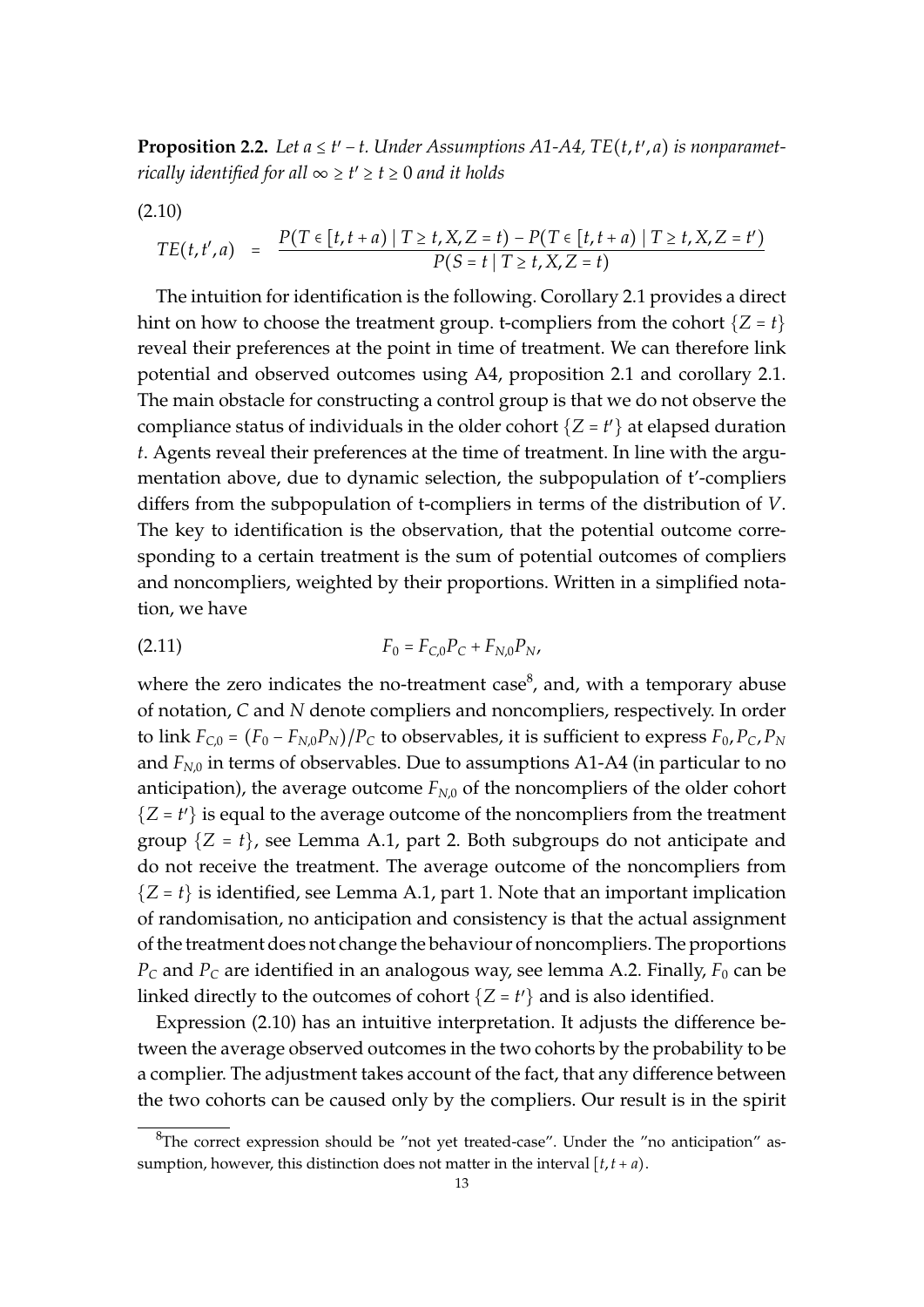of the static one-sided noncompliance result of Bloom (1984). This resemblance seems natural in a setting where agents are allowed to refuse an assigned treatment but are not able to select into an alternative treatment arm (i.e. choose a different point in time of treatment).

Unlike in the static treatment evaluation models, randomization alone is not enough to ensure identification. An experiment might be randomized at *t* = 0 but due to dynamic selection endogeneity arises over time. The "no anticipation" assumption precludes this possibility.

#### **Remark**

A special case of proposition 2.2 is the limit case  $a \rightarrow 0$ . We devote a separate section on its identification and estimation because of the importance and specifics of hazards.

#### **Remark**

Under A1-A4, we have  $P(T ∈ [t, t + a) | T ≥ t, X, Z = t') = P(T ∈ [t, t + a) | T ≥ t$  $t, X, Z = t''$  for all  $t', t'' \geq t + a$  (in the limit case  $a \to 0$  simply for  $t', t'' > t$ ). To see this, note that under A2, it holds  $P(T(t') \in [t, t + a) | T(t') \ge t, X) = P(T(t'') \in$  $[t, t+a)$  |  $T(t'') \geq t$ , *X*) for all  $t'$ ,  $t'' \geq t + a$ . On the other hand, the treatment effect *TE* (*HTE*) is identified only for *t'* that fulfils  $t' \ge t + a$  (or  $t'$ ,  $t'' > t$ ). As a consequence, it follows that the treatment effects do not depend on the choice of the nontreated cohort *t'* as long as  $t' \geq t + a$  (or  $t' > t$ ). Therefore, we omit the dependence on *t'* and write  $TE(t, a)$  and  $HTE(t)$ .

Thus far, we have assumed we can observe the whole length of spells in the state of interest, *T*. A typical feature of duration data is that observations might be censored. In this paper, we consider right censoring. $^9$  In labor market studies, right censoring typically arises when at the end of the study the individuals are still unemployed, so the unemployment spell has an unknown length. The unemployed might also simply stop attending the training and drop out of the study (sample attrition). In addition, the job search might be interrupted by a transition out of the labor force due to maternity, sickness, military service or other reasons. In biomedical studies, and particularly in clinical trials, spells are right-censored when patients die from another cause (competing risks) or withdraw from treatment. We introduce formally right censoring in the following way: let *C* be a real nonnegative random variable. We observe  $(\tilde{T}, \delta)$  and not directly (*T*,*C*). It is not possible to recover nonparametrically the joint distribution of *T* and *C* from the distribution of  $(\widetilde{T}, \delta)$  without additional assumptions. The reason for this impossibility is a nonidentification result that goes back to Cox

 ${}^{9}$ Extensions to left or interval censoring are straightforward.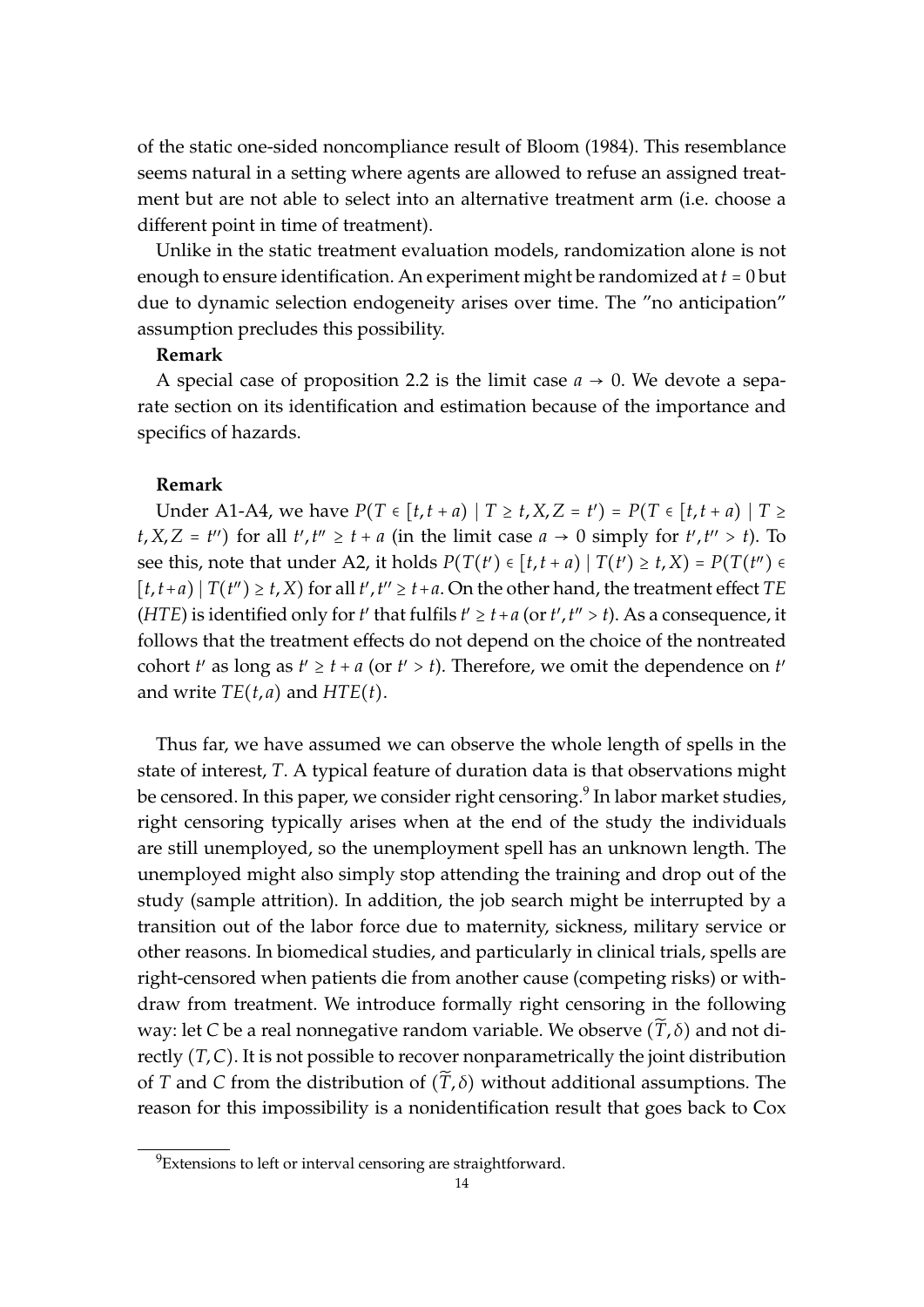(1962) and Tsiatis (1975), namely that to each pair of latent variables ( $T_d$ ,  $C_d$ ) there exists an independent pair of variables (*T<sup>i</sup>* ,*Ci*) that is observationally equivalent to  $(T_d, C_d)$ . To achieve identification, we adopt the following additional standard assumption:

A5) (Random censoring)

$$
C \perp\!\!\!\perp (T,S) | X, Z.
$$

Assumption A5 is nontestable due to the nonidentification result of Tsiatis (1975). In the context of our empirical application, we show with a Monte Carlo simulation that plausible violations of A5 offset each other. Thus, our estimation results are likely to be robust against violations of A5. With A5, we can prove the following proposition:

#### **Proposition 2.3.** *Under assumptions A1 - A5 TE(t,a) is identified.*

The proof of proposition 2.3 is straightforward. The probabilities  $P(T \in [t, t+a)]$ *T*  $\ge$  *t*, *X*, *Z* = *j*) for *j*  $\in$  {*t*,*t*<sup> $\prime$ </sup>} can be written as differences of survival functions and be estimated consistently with a Kaplan-Meier estimator, see section 2.3 for details. Note also that for the cohort  $\{Z = t\}$ , *S* is observed whenever  $\widetilde{T} \geq t$ , <sup>10</sup> so that due to A5

(2.12)

$$
P(S = t | T \ge t, X, Z = t) = P(S = t | T \ge t, C \ge t, X, Z = t) = P(S = t | \widetilde{T} \ge t, X, Z = t).
$$

The last probability in (2.12) contains only observables and can be consistently estimated from the data.

2.3. **IV estimation of dynamic treatment e**ff**ects.** To ease notation, probability and survival functions concerning the cohorts  $\{Z = t\}$  and  $\{Z = t'\}$  are denoted with an index 1 and 2, respectively. For example, we write  $P_1(T \in [t, t + a) | T \ge t)$ instead of  $P(T \in [t, t + a) | T \ge t, Z = t)$ . Furthermore, we ignore the dependence on observed covariates *X*. <sup>11</sup> Assumptions A2 and A3 are adapted accordingly. The generalization to the case with covariates is straightforward. Denote with  $\bar{F}_1$ and  $\bar{F}_2$  the survival functions of *T* in the two cohorts,  $\bar{F}_i(t) \coloneqq P_i(T > t)$ . A starting point for our estimation procedure is the equality

(2.13) 
$$
TE(t,a) = \frac{1}{P_1(S = t | T \ge t)} \Big( \frac{\bar{F}_2(t+a)}{\bar{F}_2(t)} - \frac{\bar{F}_1(t+a)}{\bar{F}_1(t)} \Big),
$$

<sup>&</sup>lt;sup>10</sup>This follows from assumptions A1 and A4.

<sup>&</sup>lt;sup>11</sup>There are four cases of interest: estimation of TE with/without covariates and estimation of HTE with/without covariates. We consider two complementary cases, namely TE without covariates and HTE with covariates. The case TE with covariates follows in a straightforward way when one uses the estimator of Gonzalez-Manteiga and Cadarso-Suarez (2007) instead of the unconditional Kaplan-Meier estimator.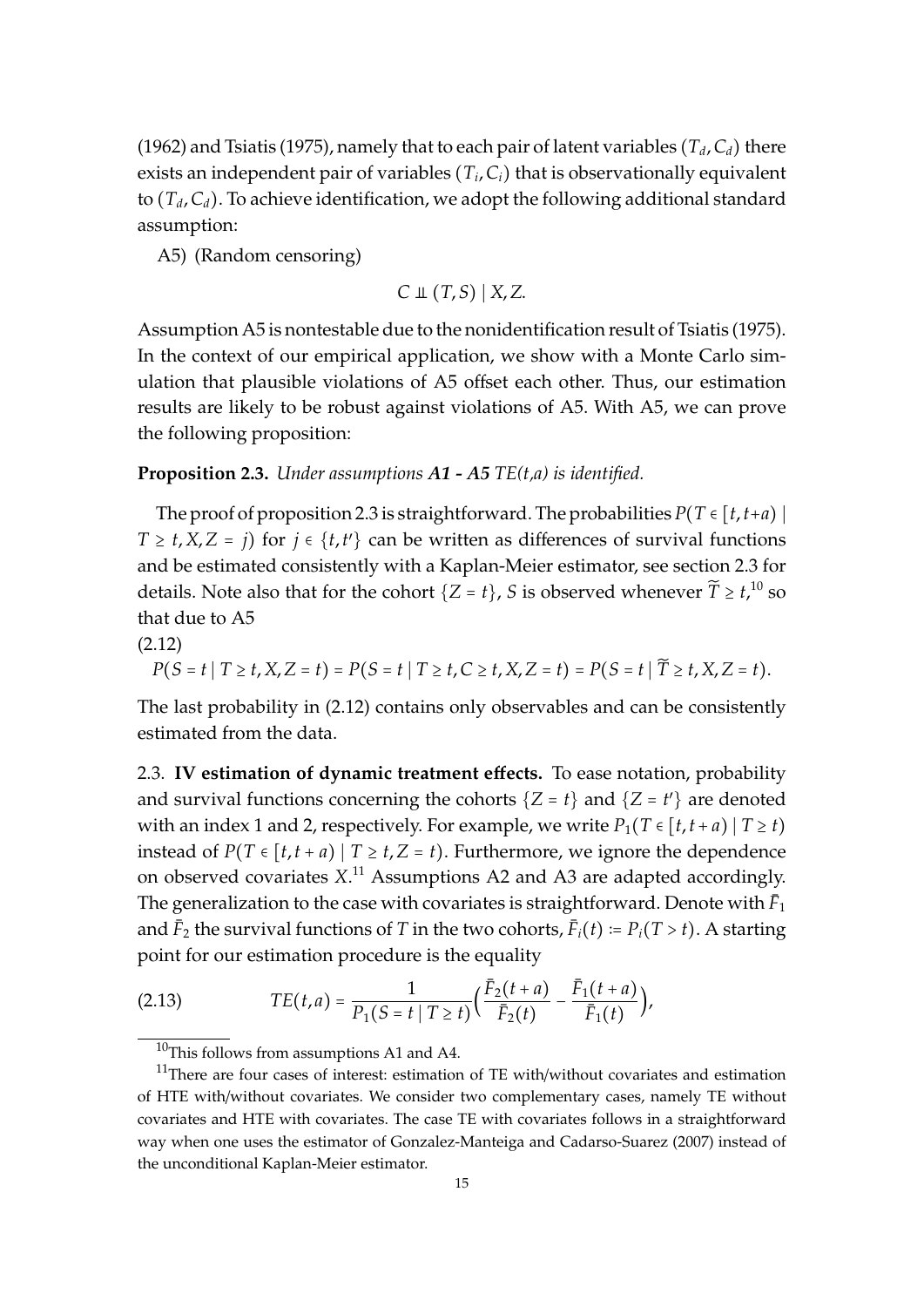which holds under assumptions A1-A4. It follows from the result in proposition 2.2 together with  $P_i(T \in [t, t + a) | T \ge t) = 1 - \bar{F}_i(t + a) / \bar{F}_i(t)$ . *T* might be censored so that we only observe  $(\widetilde{T}, \delta)$ .  $\bar{F}_i(t)$  can be consistently estimated with the Kaplan-Meier estimator. Under the independent censoring assumption A5 and additional mild regularity conditions, it holds

(2.14)  $\widehat{F}_i(t) = \bar{F}_i(t) + o_p(1)$  and

(2.15) 
$$
\sqrt{n}\left(\widehat{F}_i(t)-\bar{F}_i(t)\right)\stackrel{d}{\rightarrow}N(0,\sigma_i^2(t)) \text{ as } n\to\infty,
$$

where  $\sigma_i^2(t)$  is the asymptotic variance of the Kaplan-Meier estimator,  $t \in [0, \infty)$ , see e.g. page 18 ff. Kalbfleisch and Prentice  $(2002).$ <sup>12</sup> The additional regularity conditions can be found in standard references for survival analysis, see e.g. Andersen et al. (1997), chapter IV.3 or Kalbfleisch and Prentice (2002), chapter 5.6. We do not state them explicitly. All results hold for continuous as well as discrete time.

Next, under the independent right-censoring assumption, it holds

$$
(2.16) \qquad P_1(S = t \mid T \ge t) = P(S = t \mid T \ge t, Z = t, C \ge t) = P_1(S = t \mid \widetilde{T} \ge t) =: p > 0.
$$

*p* contains only observables and is nonparametrically identified. Let  $\hat{p} = \hat{P}_1(S =$  $t | \tilde{T} \geq t$ ) be a consistent nonparametric estimator of *p*. We define the IV-estimator  $\overline{TE}(t, a)$  of  $\overline{TE}(t, a)$  as

(2.17) 
$$
\widehat{TE}(t,a) = \frac{1}{\widehat{p}} \Big( \frac{\widehat{F}_2(t+a)}{\widehat{F}_2(t)} - \frac{\widehat{F}_1(t+a)}{\widehat{F}_1(t)} \Big).
$$

Its asymptotic properties are similar to those derived in Abbring and van den Berg (2005) for the case where both the instrument and the treatment status are realized upon inflow into the state of interest (i.e., *t* = 0). Here we allow for conditioning on survival up to *t* and we only consider one-sided noncompliance. The following proposition states the consistency of (2.17).

**Proposition 2.4.** *Suppose* (2.14) *holds. Then, under assumptions A1-A5, it holds*

$$
\widehat{TE}(t,a)-TE(t,a)=o_p(1)
$$

*for each admissible pair* (*t*, *a*)*.*

This result follows directly from the continuity of the function  $G(a, b, c, d, e)$  = 1  $\frac{1}{e}$  $\left(\frac{a}{b}\right)$  $\frac{a}{b} - \frac{c}{d}$  $\frac{d}{dt}$ ), the Continuous Mapping Theorem and the consistency of  $\bar{F}_i(t)$  and  $\widehat{p}_i$ . Consider the Null hypothesis

(2.18) 
$$
H_0: \qquad \text{(Ineffective treatment)} \qquad \frac{\bar{F}_2(t+a)}{\bar{F}_2(t)} - \frac{\bar{F}_1(t+a)}{\bar{F}_1(t)} = 0.
$$

 $12$ Equation (2.14) follows from equation (2.15).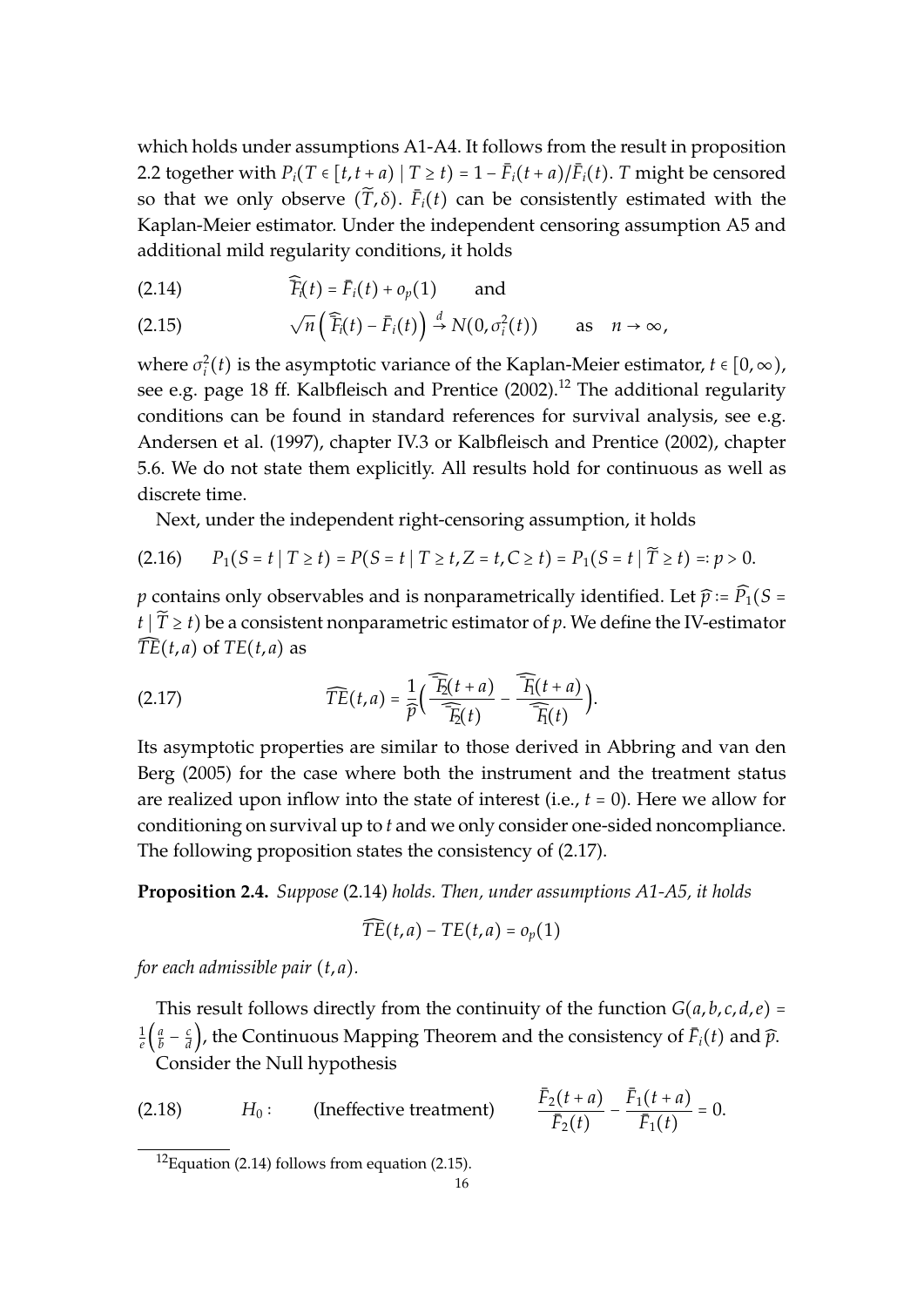Under (2.18), it holds

$$
\sqrt{n}\widehat{TE}(t,a) = \frac{\sqrt{n}}{\widehat{p}}\Big(\frac{\widehat{F}_2(t+a)}{\widehat{F}_2(t)} - \frac{\widehat{F}_1(t+a)}{\widehat{F}_1(t)}\Big) =
$$
  

$$
= \frac{\sqrt{n}}{\widehat{p}}\Big(\frac{\widehat{F}_2(t+a)}{\widehat{F}_2(t)} - \frac{\overline{F}_2(t+a)}{\overline{F}_2(t)}\Big) - \frac{\sqrt{n}}{\widehat{p}}\Big(\frac{\widehat{F}_1(t+a)}{\widehat{F}_1(t)} - \frac{\overline{F}_1(t+a)}{\overline{F}_1(t)}\Big)
$$

For *i* = 1, 2 the Taylor expansion of  $\frac{\widehat{F}_{f}(t+a)}{\widehat{T}_{f}(t)}$  $\frac{\bar{F}_i(t+a)}{\bar{F}_i(t)}$  around  $\frac{\bar{F}_i(t+a)}{\bar{F}_i(t)}$  $\frac{i^{(t+u)}}{F_i(t)}$  can be written as

$$
\frac{\widehat{F}_i(t+a)}{\widehat{F}_i(t)} = \frac{\overline{F}_i(t+a)}{\overline{F}_i(t)} + \frac{1}{\overline{F}_i(t)} (\widehat{F}_i(t+a) - \overline{F}_i(t+a)) - \frac{\overline{F}_i(t+a)}{\overline{F}_i^2(t)} (\widehat{F}_i(t) - \overline{F}_i(t)) \n+ O\Big[ (\widehat{F}_i(t+a) - \overline{F}_i(t+a)) (\widehat{F}_i(t) - \overline{F}_i(t)) + (\widehat{F}_i(t) - \overline{F}_i(t))^2 \Big],
$$

and therefore

$$
\sqrt{n}\Big(\frac{\widehat{\overline{F}}_i(t+a)}{\widehat{\overline{F}}_i(t)}-\frac{\overline{F}_i(t+a)}{\overline{F}_i(t)}\Big)=\frac{\sqrt{n}}{\overline{F}_i(t)}\Big(\widehat{\overline{F}}_i(t+a)-\overline{F}_i(t+a)\Big)-\frac{\overline{F}_i(t+a)\sqrt{n}}{\overline{F}_i^2(t)}\Big(\widehat{\overline{F}}_i(t)-\overline{F}_i(t)\Big)-\frac{\overline{F}_i(t+a)\sqrt{n}}{\overline{F}_i^2(t)}\Big(\widehat{\overline{F}}_i(t)-\overline{F}_i(t)\Big)+\sqrt{n}\Big(\widehat{\overline{F}}_i(t)-\overline{F}_i(t)\Big)^2\Big].
$$

The last term converges to zero in probability.

With (2.15), the terms √ *n*  $\bar{F}_i(t)$  $(\widehat{F}_i(t+a) - \bar{F}_i(t+a))$  and  $\frac{\bar{F}_i(t+a)}{\bar{F}_i(t+a)}$ √ *n*  $\bar{F}^2_i(t)$  $(\widehat{F}_i(t) - \bar{F}_i(t))$ 

are asymptotically normally distributed with mean 0 and variances

$$
\frac{1}{\bar{F}_{i}^{2}(t)}\sigma_{i}(t+a) \quad \text{and} \quad \frac{\bar{F}_{i}^{2}(t+a)}{\bar{F}_{i}^{4}(t)}\sigma_{i}(t), \quad \text{respectively.}
$$

With the independence of the random variables  $D_1$  and  $D_2$ , where  $D_i = \frac{\widehat{F}_i(t+a)}{\widehat{F}_i(t+a)}$  $\frac{\widehat{i}(t+u)}{\widehat{F}_i(t)}$  $i = 1, 2$ , we can now state the following proposition.

**Proposition 2.5.** *Let assumptions A1-A5 and condition* (2.15) *hold. Then, under the null* (2.18)*, it holds*

(2.19)

$$
\sqrt{n}\widehat{TE}(t,a)\stackrel{d}{\rightarrow}N\Big(0,\frac{1}{p^2}\sum_{i=1}^2\Big(\frac{1}{\bar{F}_i^2(t)}\sigma_i(t+a)+\frac{\bar{F}_i^2(t+a)}{\bar{F}_i^4(t)}\sigma_i(t)+\frac{\bar{F}_i(t+a)}{\bar{F}_i^3(t)}\sigma_i(t,t+a)\Big)\Big),
$$

*where*  $\sigma_i(t, t + a)$  *is the covariance of*  $\widehat{F}_i(t)$  *and*  $\widehat{F}_i(t + a)$ *.* 

Confidence bands can be constructed by replacing the unknown terms in the variance with consistent estimates, for example using the Greenwood's formula, see Andersen et al. (1997). It follows from (2.19) that the precision of the estimator is inversely related to *p*. The bigger the compliance probability *p*, i.e. the stronger the instrument *Z* for the endogenous *S*, the smaller the variance of the IV-estimator. This intuitive result is in line with the standard static IV literature.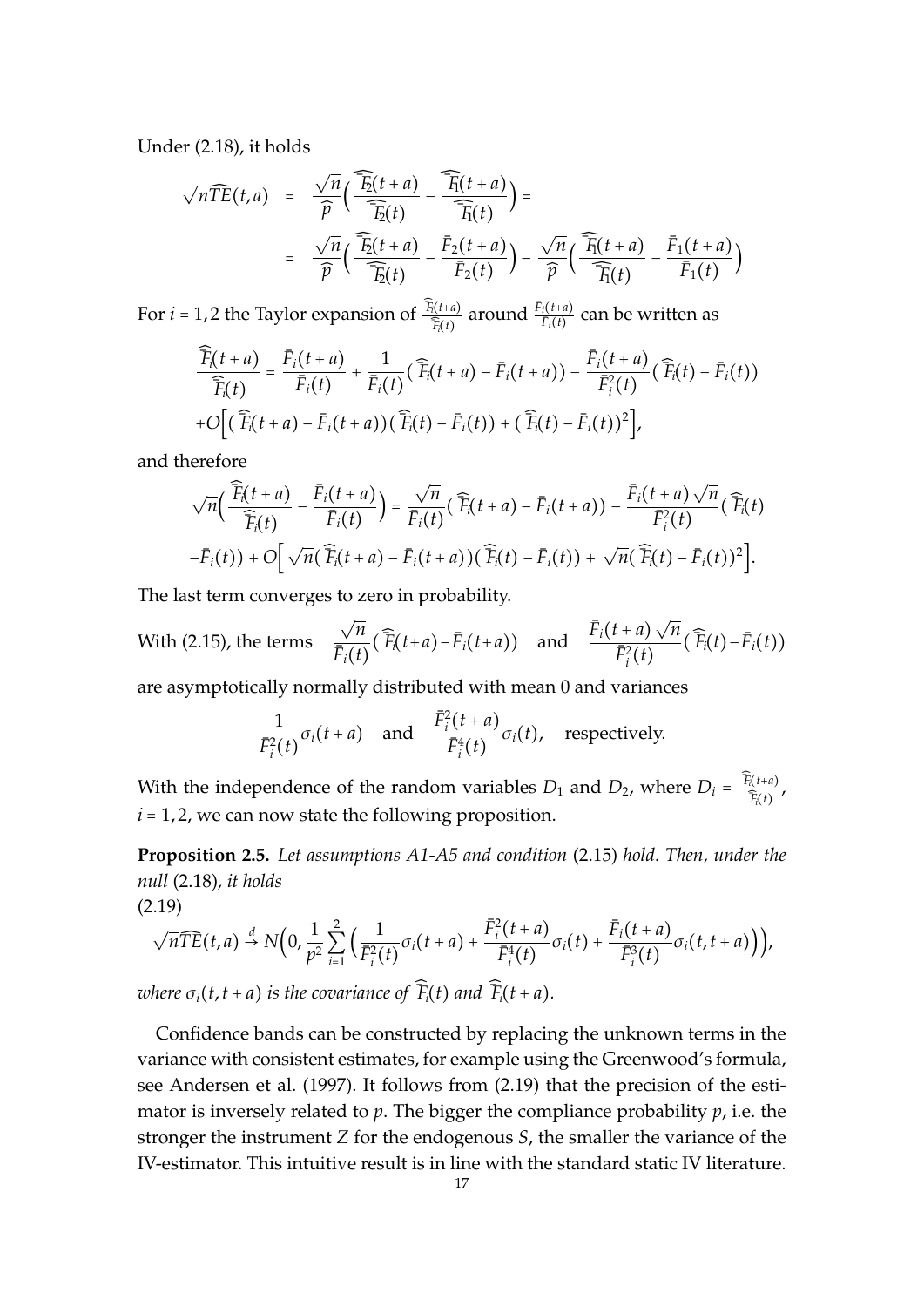(2.17) can be interpreted as a dynamic version of the Wald estimator. A generalization to the case of covariates can be achieved by replacing the unconditional Kaplan-Meier estimator with the conditional estimator of Gonzalez-Manteiga and Cadarso-Suarez (2007), following the same steps as here.

2.4. **Identification and estimation of additive treatment e**ff**ects on the hazard.** In this subsection, we state conditions under which the treatment effect on the hazard, (2.6), is identified and develop the estimation theory. The HTE deserves a special attention for two reasons. First, the hazard of the duration variable represents the most interesting feature of its distribution in multiple applications, see Van den Berg (2001) for various examples and a discussion. Second, estimation of hazard effects in a treatment evaluation framework involves estimation at the boundary of the admissible domain. We develop an estimator that takes into account the region of estimation and does not lead to an increased bias.

2.4.1. *Identification*. Write  $W = (X, V)$  and let  $\Omega_W$  be the set of possible values for *W*. Further, write  $\Psi(t | X) = HTE(t, X)$  (we stress explicitly the dependence on *X*) and define  $\theta(t | X) := \lim_{dt \to 0} P(T \in [t, t + dt | T \ge t, X) / dt$  (all expressions are assumed to exist). The rest of the notation is the same as in the last sections. Again we assume access to an i.i.d. sample

$$
(\widetilde{T}_1,S_1,Z_1,X_1,\delta_1),\ldots,(\widetilde{T}_n,S_n,Z_n,X_n,\delta_n).
$$

Our first result is the following

**Proposition 2.6.** Let the measurable function  $g : \mathbb{R}^+ \times \Omega_W \to \mathbb{R}^+$  fulfill  $\mathbb{E}[g(t, W)] < \infty$ *and*  $| \theta(t | W = w) | \leq g(t, w)$  *for each*  $(t, w) \in \mathbb{R}^+ \times \Omega_W$ *. Then, under assumptions A1*-*A5,* Ψ(*t* ∣ *X*) *is identified and it holds*

(2.20) 
$$
\Psi(t \mid X) := \frac{\theta(t \mid X, Z = t) - \theta(t \mid X, Z = t')}{P(S = t \mid T \ge t, X, Z = t)}.
$$

Under the Lebesque dominated convergence theorem,

$$
\theta(t | X) = \lim_{dt\to 0} \mathbb{E}[P(T \in [t, t+dt) | T \ge t, X, V)/dt | T \ge t, X] = \mathbb{E}[\theta(t | X, V)],
$$

and the proof follows directly from proposition 2.2. Thus, as expected, the *HTE* is revealed to be the limit case of the general treatment effect *TE*, *HTE* = *lim*<sub>dt→0</sub>*TE*/*dt*. In the case of a full compliance, that is  $P(S = t | T \le t, X, Z = t) = 1$ , *HTE* reduces to  $\theta(t | X, Z = t) - \theta(t | X, Z = t')$  which is the result of Van den Berg et al. (2014).

2.4.2. *Estimation.* Henceforth, we denote with  $\theta_1(t | X)$  the hazard  $\theta(t | X, Z = t)$ of the younger cohort ,  $\{Z = t\}$ , and with  $\theta_2(t | X)$  the hazard  $\theta(t | X, Z = t')$  of the older cohort. If the treatment is effective, then there will be a jump in the hazard function at the moment of treatment (per definition). Hence, when estimating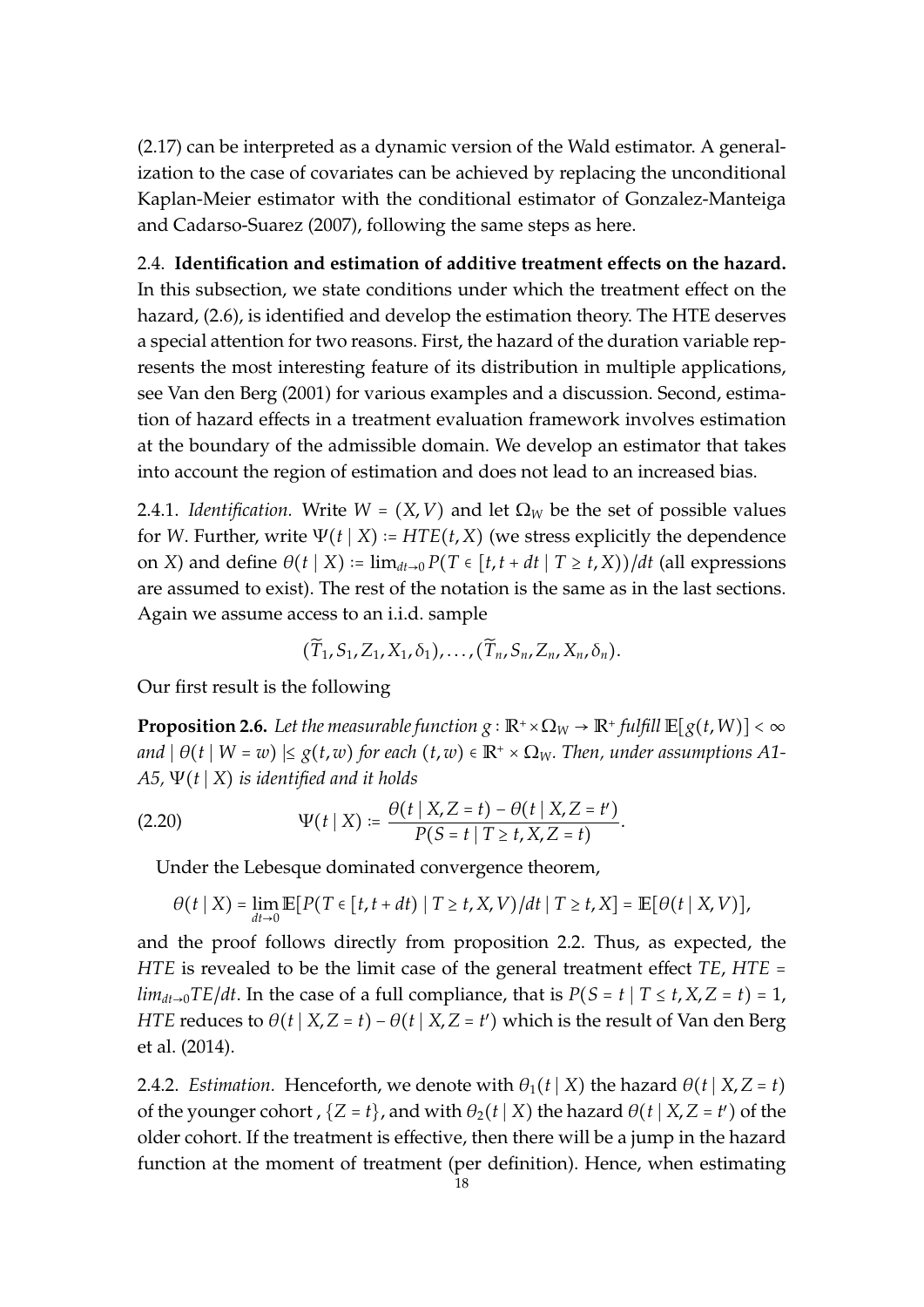$\Psi(t | X)$ , only the observations  $\widetilde{T}$  that are bigger than or equal to *t* are informative about  $\theta_1(t\mid X)$ .<sup>13</sup>This leads to estimating a hazard at the left boundary of the interval  $[t, \overline{T})$  where  $\overline{T}$  is some maximum duration, possibly  $\infty$ . Smooth hazard estimators that use a symmetric kernel would have a large bias at *t*, a problem called boundary effect in the literature, Müller and Wang (1994). Without loss of generality, let [0, 1] be the set of possible values of the duration variable and *b* = *b*(*n*) a bandwidth of a kernel estimator, *b* < 0.5. The set *B*<sub>*L*</sub> := {*t* : 0 ≤ *t* < *b*} is called a left boundary region (we do not discuss problems arising at the right boundary here). Employing a symmetric kernel to estimate the hazard at a point from that region could lead to a high bias, because the support of the kernel exceeds the range of the data. In the interior  $(0, 1)$ , this is only a finite sample problem. At the boundary  $t = 0$ , the problem persists with increasing sample size *n*. Boundary problems are not endemic to hazards, they arise also in the estimation of a density function, see Karunamuni and Alberts (2005). Müller and Wang (1994) develop a class of asymmetric kernels and use them to adapt the unconditional Ramlau-Hansen estimator to the boundary case. The kernels vary with the point of estimation and have a support that does not exceed the range of the duration variable. These kernels are referred to as boundary kernels. Following this approach, we adapt the conditional kernel hazard estimator of Nielsen and Linton (1995) to the case of estimation at the boundary by using boundary kernels. For simplicity, we assume that we estimate  $\Psi(t | x)$  at an interior point *x* of  $\Omega_X$ . Let *k* be a symmetric one-dimensional continuous density function with support  $[-1, 1]$ , that is

$$
\int_{-1}^{1} k(y) dy = 1
$$
 and  $\int_{-1}^{1} yk(y) dy = 0$ 

and define  $k_1$  and  $k_2$  as

$$
k_1 = \int_{-1}^1 y^2 k(y) dy
$$
 and  $k_2 = \int_{-1}^1 k^2(y) dy$ .

Define the *q*-dimensional product kernel  $K(x) = \prod_{i=1}^{q}$  $x_{i=1}^{q} k(x(i))$ , where  $x = (x(1), \ldots, x(q))$ . Next, let *k*<sup>+</sup> denote the asymmetric kernel function

$$
k_{+}: [0,1] \times [-1,1] \to \mathbb{R}
$$
  
(h, y)  $\to \frac{12}{(1+h)^{4}}(y+1)[y(1-2h) + (3h^{2} - 2h + 1)/2].$ 

This is a boundary kernel function as defined in Müller and Wang (1994). The support of *k*+(*h*, .) is [−1, *h*]. In analogy to the symmetric kernel *k*, we define the second moments of  $k_{+}(0,.)$  as

$$
k_1^+ = \int_{-1}^0 y^2 k_+(0, y) dy
$$
 and  $k_2^+ = \int_{-1}^0 k_+^2 (0, y) dy$ .

<sup>&</sup>lt;sup>13</sup>This does not apply to  $\theta_2(t | X)$ .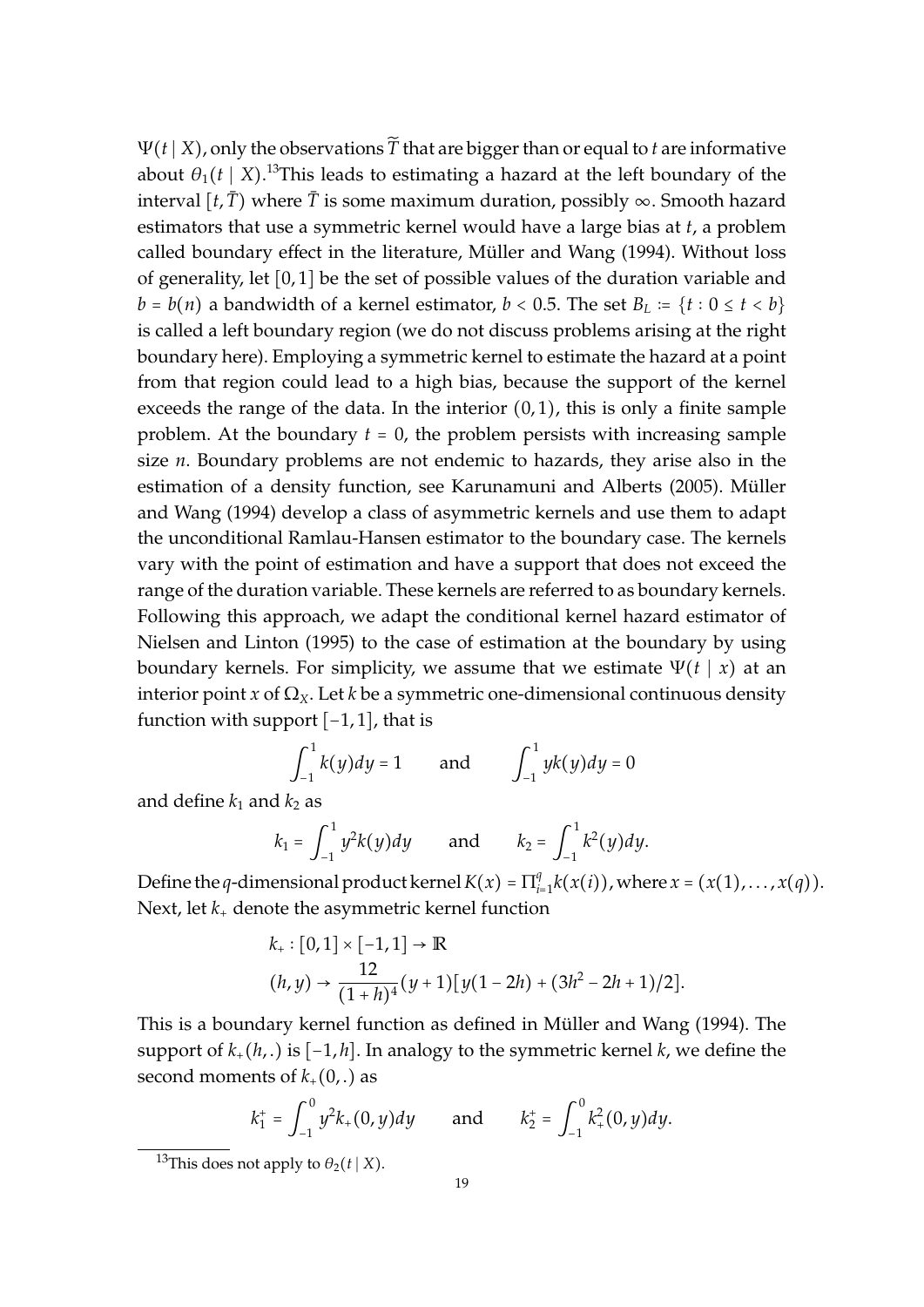Using standard counting processes notation, define for  $i = 1, \ldots, n$  the observed failure process of the i<sup>th</sup> individual at time *t*,  $N_i(t) := 1\{\widetilde{T}_i \le t, T_i \le C_i\}$  and the individual process at risk,  $Y_i(t) := 1\{\widetilde{T}_i \ge t\}$ . To differentiate between observations from the cohorts 1, that is  $\{Z = t\}$ , and 2, that is  $\{Z = t'\}$ , we add a subscript 1 or 2, respectively. For example,  $X_{1,i}$  denotes an observation of  $X$  that comes from the cohort  $\{Z = t\}$ . Then our estimator  $\widehat{\Psi}(t | x)$  of  $\Psi(t | x)$  is defined as

$$
(2.21) \qquad \widehat{\Psi}(t \mid x) \coloneqq \frac{1}{\widehat{p}_1(t \mid x)} \Big( \frac{\sum_{i=1}^n K\left(\frac{x - X_{1,i}}{b}\right) \int k_+(t, \frac{t-s}{b}) dN_{1,i}(s)}{\sum_{i=1}^n K\left(\frac{x - X_{1,i}}{b}\right) \int k_+(t, \frac{t-s}{b}) Y_{1,i}(s) ds} - \frac{\sum_{i=1}^n K\left(\frac{x - X_{2,i}}{b}\right) \int k_+(t, \frac{t-s}{b}) dN_{2,i}(s)}{\sum_{i=1}^n K\left(\frac{x - X_{2,i}}{b}\right) \int k_+(t, \frac{t-s}{b}) Y_{2,i}(s) ds} \Big),
$$

where  $\hat{p}_1(t | x)$  is a nonparametric estimator for  $p_1(t | x) = P(S = t | T \ge t, X =$ *x*,*Z* = *t*). We assume that  $\hat{p}_1(t | x)$  is consistent. In addition, for proposition 2.7 ii) we assume that  $b^{-2}(\hat{p}_1(t | x) - p_1(t | x)) = o_p(1)$ , which can be assured by assuming that  $p_1(t | x)$  is sufficiently smooth in *x*. The term

$$
\hat{\theta}_j(t \mid x) \coloneqq \frac{\sum_{i=1}^n K(\frac{x - X_{j,i}}{b}) \int k_+(t, \frac{t-s}{b}) dN_{j,i}(s)}{\sum_{i=1}^n K(\frac{x - X_{j,i}}{b}) \int k_+(t, \frac{t-s}{b}) Y_{j,i}(s) ds}
$$

for  $j = 1, 2$  is a conditional smooth hazard estimator for  $\theta_j(t | x)$  developed in Nielsen and Linton (1995) and adapted to the boundary case. Define

$$
(2.22) \t\t \theta_j^*(t \mid x) := \frac{\sum_{i=1}^n K(\frac{x-X_{ji}}{b}) \int k_+(t, \frac{t-s}{b}) \theta_j(s \mid X_{j,i}) Y_{j,i}(s) ds}{\sum_{i=1}^n K(\frac{x-X_{ji}}{b}) \int k_+(t, \frac{t-s}{b}) Y_{j,i}(s) ds} \t j = 1, 2
$$

and

(2.23) 
$$
\Psi^*(t \mid x) = \frac{1}{\hat{p}_1(t \mid x)} (\theta_1^*(t \mid x) - \theta_2^*(t \mid x)).
$$

We need the following assumptions.

H1  $\mathbb{E}[Y_i(s)] = u(s)$  and  $u(.)$  is continuous

H2 i)  $f(x)u(t)$  is positive on a neighbourhood *U* of  $(0, x_0) \in \mathbb{R}^+ \times \Omega_X$ , where *x*<sup>0</sup> is an interior point of Ω*<sup>X</sup>* and f is the density of *X*. ii) θ*<sup>j</sup>* is twice continuously differentiable on *U*. iii) *f u* is continuously differentiable on *U*.

H3 
$$
nb^{q+1} \rightarrow \infty
$$
 and  $b = b(n) \rightarrow 0$  as  $n \rightarrow \infty$ .

The following proposition states the pointwise asymptotic properties of  $\Psi(0 \mid$ *x*0).

**Proposition 2.7.** *Define*

$$
\sigma_{\Psi}^2 := k_2^{\ast} k_2^q \frac{1}{p_1^2(0 \mid x_0)} (\theta_1(0 \mid x_0)/f_1(x_0) + \theta_2(0 \mid x_0)/f_2(x_0)).
$$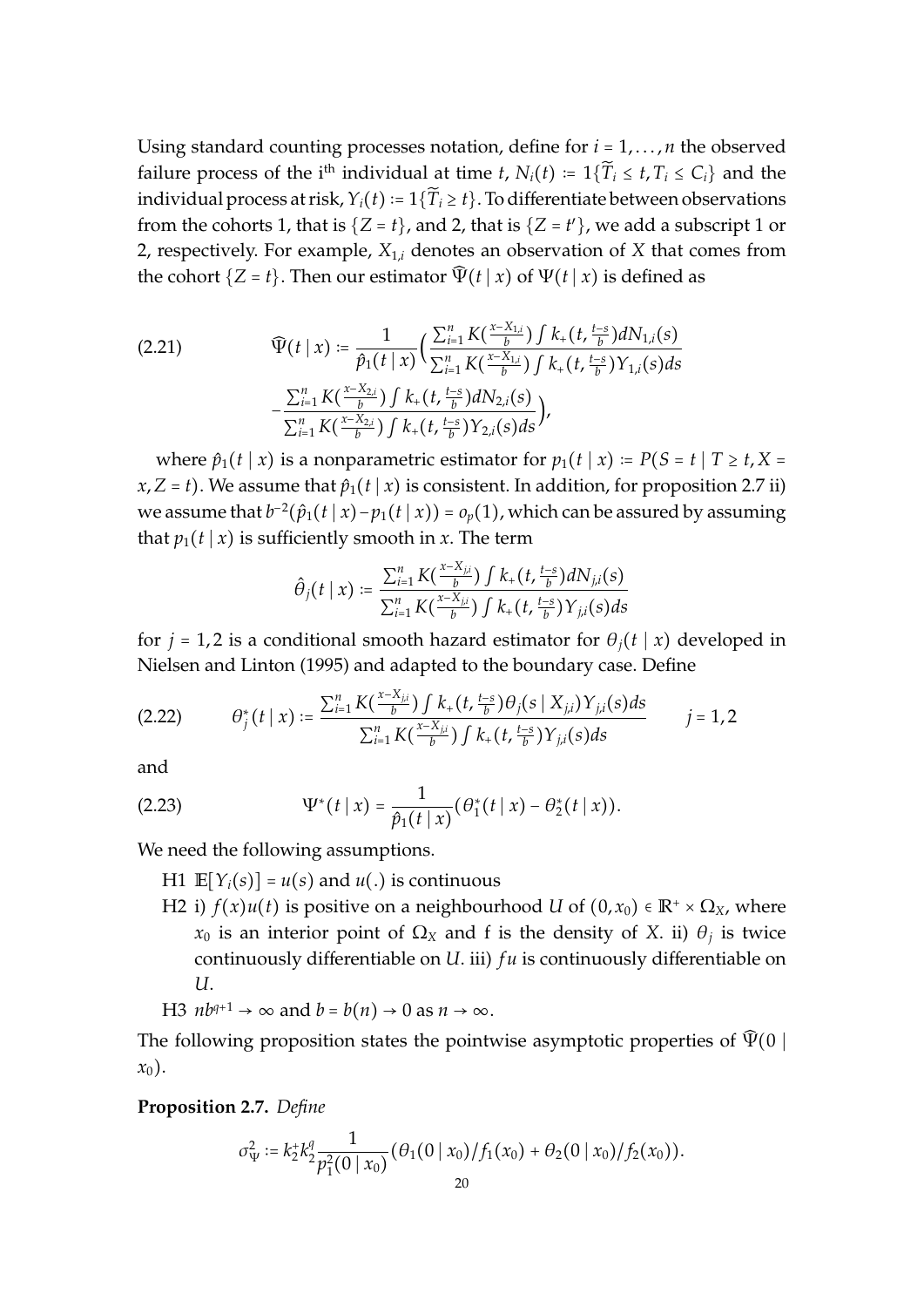*Under assumptions H1-H3, the following results hold:*

i)  $\sqrt{nb^{q+1}}(\widehat{\Psi}(0 | x_0) - \Psi^*(0 | x_0)) \stackrel{d}{\rightarrow} N[0, \sigma_{\Psi}^2].$ ii) *If in addition b<sup>−2</sup>(* $\hat{p}_1(t | x) - p_1(t | x)$ *) =*  $o_p(1)$ *, then* 

$$
b^{-2}(\Psi^*(0 \mid x_0) - \Psi(0 \mid x_0)) \stackrel{p}{\rightarrow} \sum_{i=1}^2 \frac{(-1)^{i+1}k_1^+}{f_i(x_0)u_i(0)p_1(0 \mid x_0)}
$$
  

$$
\left[\frac{\partial \theta_i(0 \mid x_0)}{\partial t} \frac{\partial (f_i(x_0)u_i(0))}{\partial t} + \frac{1}{2} \frac{\partial^2 \theta_i(0 \mid x_0)}{\partial t^2} f_i(x_0)u_i(0) + \sum_{j=1}^q \left(\frac{\partial \theta_i(0 \mid x_0)}{\partial x(j)} \frac{\partial (f_i(x_0)u_i(0))}{\partial x(j)} + \frac{1}{2} \frac{\partial^2 \theta_i(0 \mid x_0)}{\partial x(j)^2} f_i(x_0)u_i(0)\right)\right]
$$

iii) *Finally, it also holds*

$$
\hat{\sigma}_{\Psi}^2 := \frac{nb^{q+1}}{\hat{p}_1(0 \mid x_0)} \sum_{j=1}^2 \frac{\sum_{i=1}^n K^2(\frac{x_0 - X_{j,i}}{b}) \int k_+^2(\frac{-s}{b}) dN_{j,i}(s)}{(\sum_{i=1}^n K(\frac{x_0 - X_{j,i}}{b}) \int k_+(\frac{-s}{b}) Y_{j,i}(s) ds)^2} \xrightarrow{p}
$$
  

$$
\sigma_{\Psi}^2
$$

Result i) gives the asymptotic distribution of the estimator, ii) characterizes the bias and iii) provides the standard errors for confidence bounds around  $\Psi^*.$  If the bandwidth is chosen to be of *o*(n<sup>−1/(q+5)</sup>), then the asymptotic bias is negligible and proposition 2.7 can be used to construct confidence bands for Ψ.

2.5. **Framework for the analysis of endogeneity.** Understanding the nature of selection is important for setting up and evaluating a policy reform. Often a comprehensive policy reform is preceded by a small scale pilot study that allows for noncompliance. Understanding the non-take up of the pilot study might help better design the reform and derive bounds for its effect under perfect compliance. Better understanding of the endogeneity reasons can be used to model explicitly the selection process in more complex (e.g. general equilibrium) models. We develop a framework for answering the following two questions:

- i) Is there endogenous selection caused by the decision of the agents to accept or refuse the treatment?
- ii) If yes, in which direction would be the bias caused by the endogenous selection?

Answering the first question requires a specification of the possible channels of (static) endogeneity. In our framework, there are two potential endogeneity channels. First, unobserved characteristics of the agents determine both potential outcomes and the potential compliance decision. Second, the potential outcome itself (that is, after "controlling" for observed and unobserved individual characteristics) might influence the potential compliance status. The first channel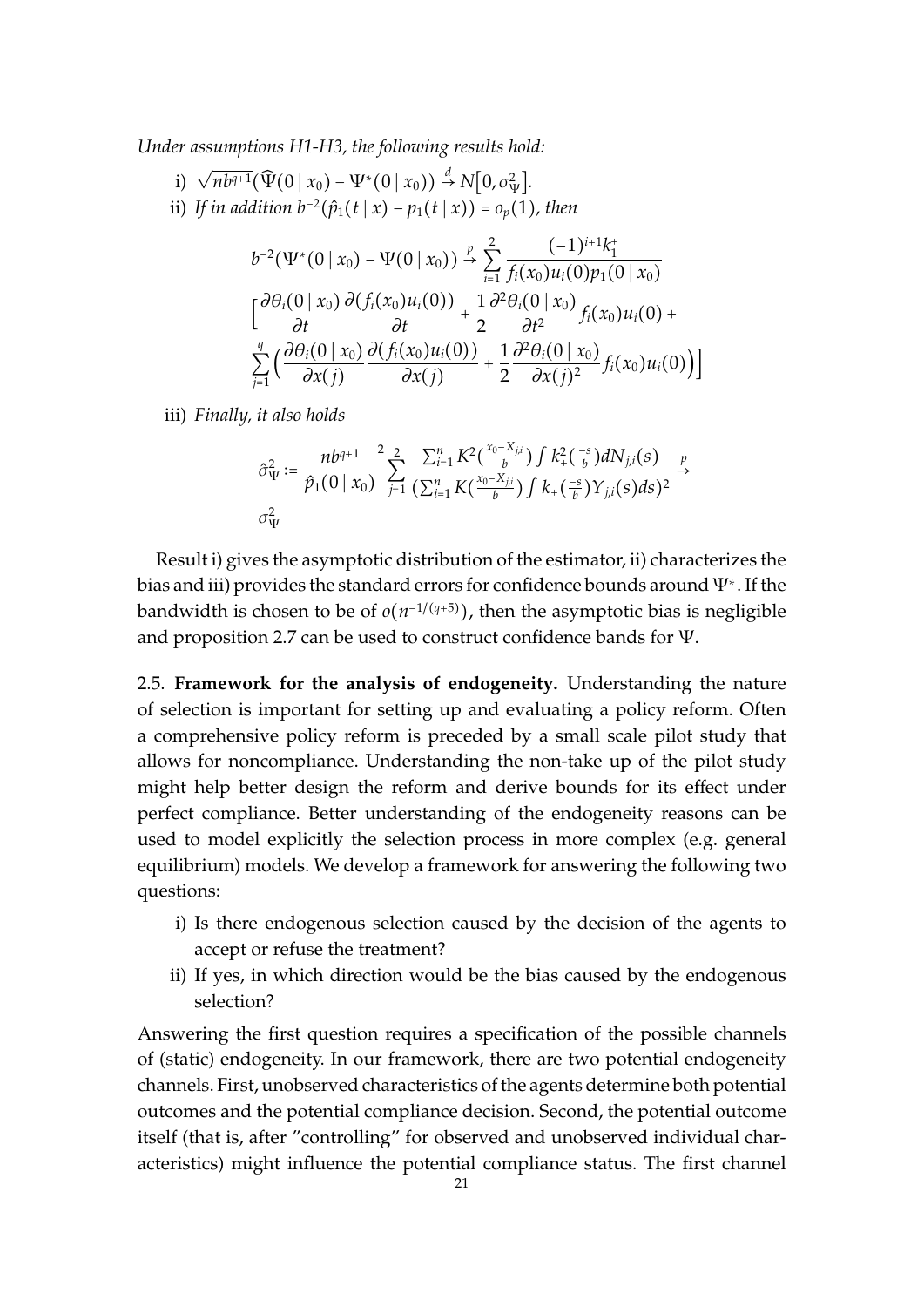amounts to a violation of

 $S(t) \perp \{T(s)\} | X$ 

and the second of

$$
(2.25) \tS(t) \perp \{T(s)\} | X, V
$$

We preclude the possibility of a violation of  $(2.25)$ : we assume that the only way the potential outcome might influence the decision  $S(t)$  is that the agent might have a knowledge of *T*(*s*) and use it in the decision process. This individual knowledge of the potential outcome (or its distribution) is unobserved by the econometrician. It is therefore included in  $V<sup>14</sup>$  With these considerations, we define the following null hypothesis:

$$
(2.26) \t\t\t H_0: \tS(t) \perp \{T(s)\} | X
$$

For  $B = [t, t + a)$ , (2.26) implies the following relation: (2.27)

$$
\widetilde{H}_0: P(T(\infty) \in B \mid T(\infty) \geq t, X, S(t) = t) - P(T(\infty) \in B \mid T(\infty) \geq t, X, S(t) = \infty) = 0.
$$

Using A1-A4 and following the steps in proof of proposition 2.2, we obtain the equivalent to (2.27) relation

$$
(2.28) \qquad \widetilde{H}_0: \qquad P(T \in B \mid T \ge t, X, Z = t') - P(T \in B \mid T \ge t, X, S = \infty, Z = t) = 0.
$$

Intuitively, if there is no selection, then the average observed outcomes of nontreated compliers and noncompliers should be the same. As a result, the average observed outcome of the whole cohort  $\{Z = t'\}$  under no treatment (the lefthand side of (2.28)) should be equal to the average observed outcome of the noncompliers from the cohort  $\{Z = t\}$  (the right-hand side of (2.28)). Equation (2.28) contains only observables. Deriving the distribution of the test statistics for (2.28) follows precisely the same steps as for the null hypothesis (2.18). We omit it here. A simplified testing procedure would induce a comparison of survival functions. The corresponding null hypothesis is

(2.29) *H*̃<sup>0</sup> ∶ *P*(*T* ≥ *t* ∣ *X*,*Z* = *t* ′ ) − *P*(*T* ≥ *t* ∣ *X*, *S* = ∞,*Z* = *t*) = 0.

A test statistics is constructed by replacing the theoretical probabilities with their Kaplan-Meier estimators.

To answer question ii), we can compare the (theoretical proper) treatment effect (2.18) to the naive treatment effect (2.8). Written in the simplified notation of section 2.2, this is a comparison of a)  $F_{C,1} - F_{C,0}$  and b)  $F_{C,1} - F_{N,0}$ . This ad

 $14$ We have to assume that the agent does not learn about the potential outcomes over time. With a time-varying *V*, we would lose identification.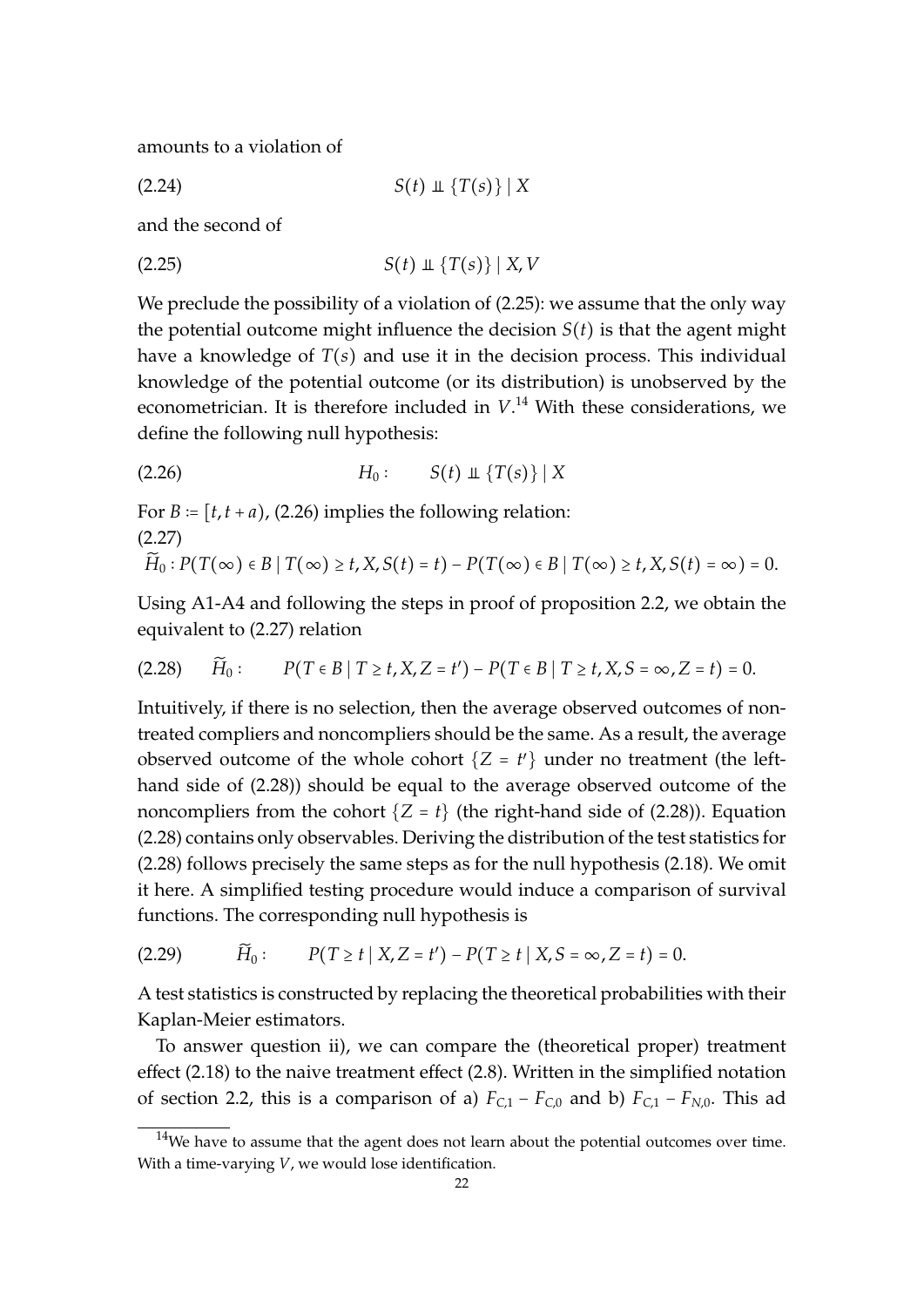hoc approach can be justified with (2.27). Recall that  $F_{C,0} = (F_0 - F_{N,0}P_N)/P_C$ . Subtracting b) from a), we obtain

$$
(F_{C,1} - (F_0 - F_{N,0}P_N)/P_C) - (F_{C,1} - F_{N,0}) =
$$
  

$$
(F_{N,0}P_C + F_{0,N}P_N - F_0)/P_C = (F_{N,0} - F_0)/P_C.
$$

The nominator  $(F_{N,0} - F_0)$  of the last expression is precisely the left-hand side of (2.27).

3. Empirical Application: the French PARE labor market reform in 2001

3.1. **The reform.** We combine the IV method we developed in section 2 with a unique empirical strategy to analyze the effect of a reform in the French unemployment insurance system on the duration of unemployment. The new system, called Plan d'Aide au Retour a l'Emploi (PARE hereafter), brings about two main ´ changes. First, the decline of the insurance benefits is abolished. Under the old system, called Allocation Unique Degressive (AUD), the size of the payments depends on the elapsed duration of unemployment and declines stepwise at the end of predefined intervals. Under the new system, benefits remain at a fixed level for the whole payment period. Second, the new system introduces a range of active labor market policy measures. This includes compulsory meetings on a regular basis with a caseworker. At the first meeting, a personal plan called Plan d'Action Personalisé (PAP) is established. This captures in a contract the details about the degree of assistance provided by the caseworker to the unemployed as well as the targeted job type and the region of search. This contract is updated periodically if the individual remains unemployed, typically every six months. During the first meeting the unemployed is also assigned to one of different types of services such as counseling and training, see Freyssinet (2002) for a detailed description of the reform.

The PARE reform has two distinguishing features. First, individuals whose unemployment spells started before the implementation of the reform and were still unemployed during its commencement were given the option to choose whether they want to stay in the AUD regime or switch to PARE. If an unemployed decides to stay in AUD, his benefits payments continue to follow the decline scheme and no further changes of the status quo take place. If an unemployed individual decides to switch to PARE, his benefit payments are fixed at the latest level paid and no further decline occurs until the end of the payment period (or unemployment exit). The individuals indicate their decision per mail. The choice option does not apply to spells starting after the 1st of July 2001, the day of coming into force of PARE. All new unemployed are automatically assigned to the new system.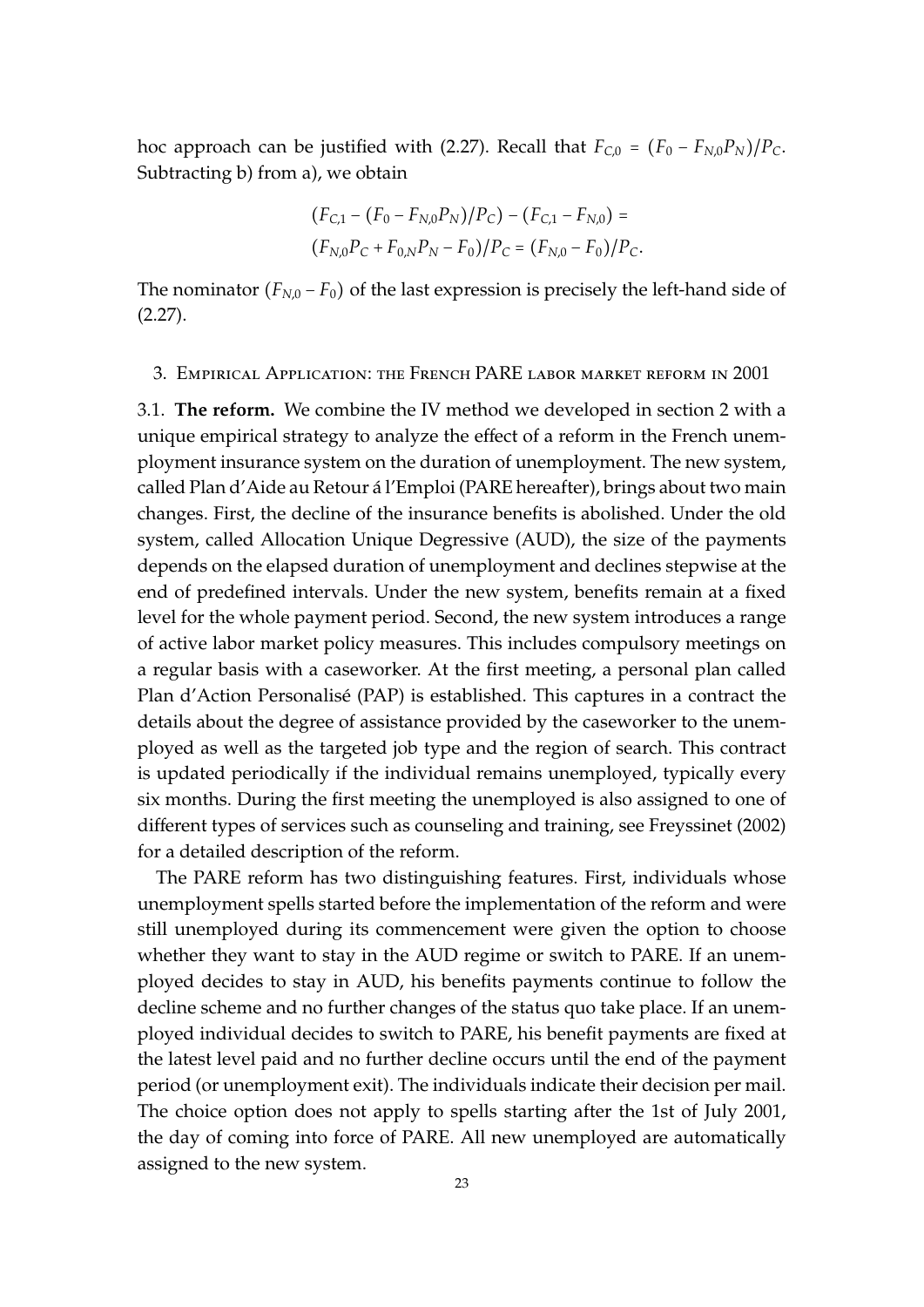The second distinguishing feature of the new system is that although the meetings with the case worker were mandatory, there was no actual monitoring of the job search efforts. Furthermore, the individuals could generally refuse to take part in assigned training or counseling measures without incurring any sanctions. Thus, a relative attractiveness of the benefits level in PARE is not counterbalanced by an increase in monitoring.

Ex ante it is not clear what the overall effect of the reform is. On the one hand, abolishing the benefits decline removes an incentive for a high search effort. Therefore it can be expected that the exit rate from unemployment to employment will decrease. This intuition is incorporated in theoretical models on optimal unemployment insurance design, see e. g. Pavoni and Violante (2007). There is also some empirical evidence for this in the French context, for example in Prieto (2000) and Dormont et al. (2001). These papers use a parametric specification (of PH and MPH models, respectively) to compare the French unemployment insurance system from 1986-1992, which is characterized by a single drop in benefits, with its successor, the AUD system with stepwise declines. However, Le Barbanchon (2012) finds no effect of a prolonged potential duration of the unemployment payments on exit out of unemployment. He uses<sup>15</sup> a regression discontinuity design, with past employment duration as a forcing variable.

On the other hand, increased usage of active labor market policy measures is supposed to increase the exit rate to employment. A vast body of empirical literature investigates the effects of training, counseling and subsidized wages on the employment dynamics; see e.g. Heckman et al. (1999) and Kluve (2010) for overviews. Job search assistance often has a small to modest positive impact on the exit rate to work. Crépon et al. (2005) find a significantly positive impact of counseling on the exit rate to unemployment in France.

3.2. **The data.** The data sample we use is taken from a matching of two administrative data sets: the Fichier Historique (FH) data set, which contains information about the unemployment spells and is issued by the French public employment agency (Agence nationale pour l'emploi, ANPE), and the Déclaration Anuelle de Données Sociales (DADS) data set, which contains the employment information of all individuals employed in the private sector and is issued by the French Statistical Institute (INSEE). We extract a set of variables, rich enough to account for the socio-economic status of the individuals ,namely age, gender, marital status, number of children, educational level, professional experience, description of the job position/type in the last employment spell, reason for entering unemployment, exit direction (out of unemployment), and unemployment history. Details about the construction and content of the variables are in Appendix A.2.

<sup>&</sup>lt;sup>15</sup>The data set we use in this paper is a subset of the data used in Le Barbanchon (2012).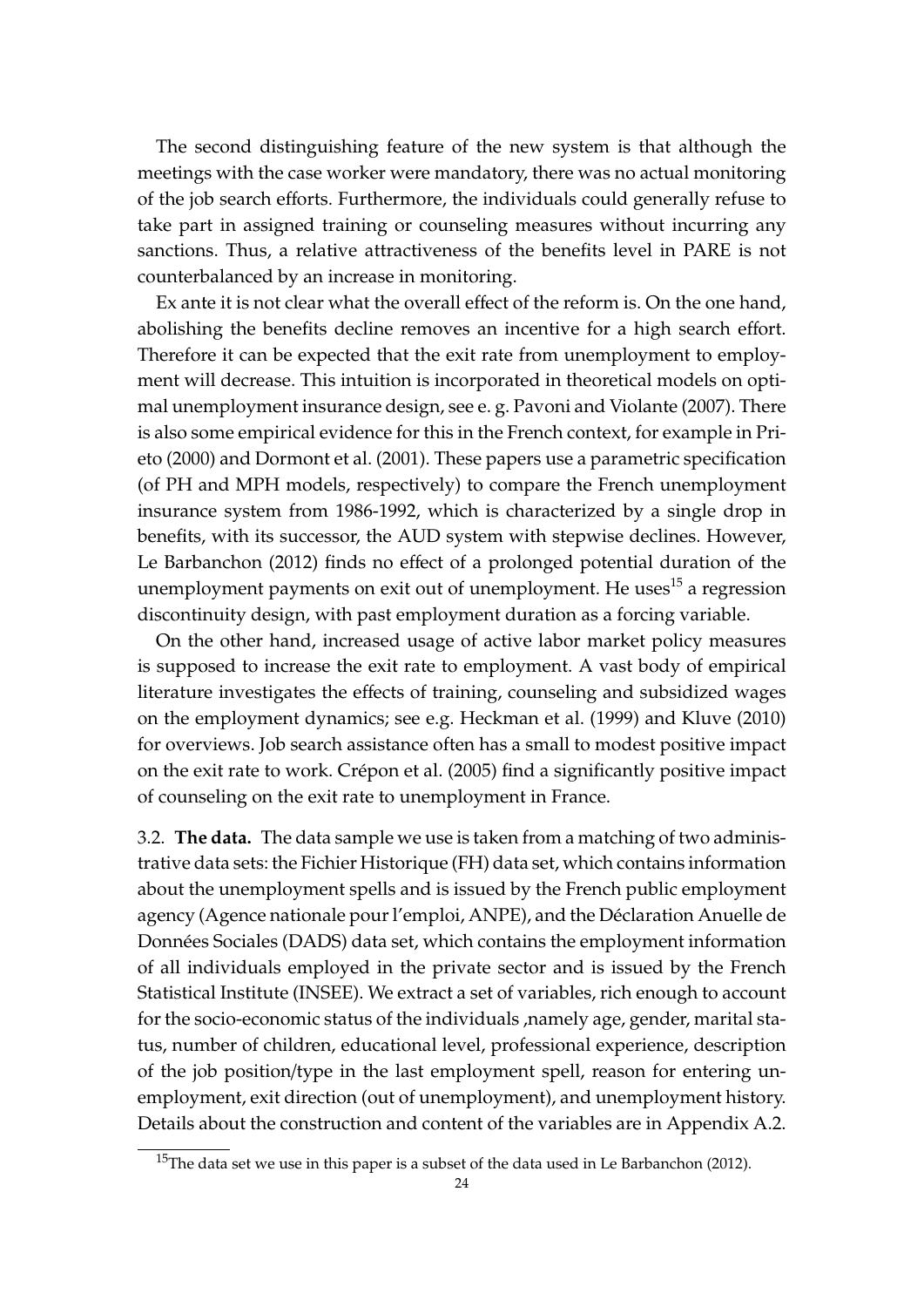To preclude geographical heterogeneity we restrict our sample to the administrative region Île de France, which contains Paris and consists of the administrative departments 75, 77, 78, 91, 92, 93, 94 and 95. Because of its size and specific infrastructure, this region might differ from the rest of France in terms of labor market dynamics (mobility, unemployment structure, wages) and in terms of the implementation of the reform. Moreover, the macroeconomic conditions in this region are stable over the period of consideration, which ensures the comparability of the cohorts, see subsection 3.4.

The choice of the cohorts is restricted by the available data. There is no administrative variable that captures the compliance status of the unemployed. Moreover, for budgetary reasons and due to capacity constraints, there was time variation in the elapsed duration at which the caseworker interview and other job search assistance measures took place for those exposed to the new regime. Thus, some individuals might have exited the state of unemployment before those events. We develop a novel approach to deal with this problem, which so far has not been adopted in other PARE evaluation studies with register data. Specifically, we choose the younger (i.e., treated) cohort  $\{Z = t\}$  such that its first due benefits reduction under AUD coincides with the start of the reform exposure. This enables us to observe the compliance status.<sup>16</sup> Its inflow is six months before the start of PARE.<sup>17</sup> The choice of the comparison cohort (the untreated) is more flexible as we do not need to observe the compliance. The main concerns are macroeconomic: a good choice of a cohort does not violate the randomization assumption. Business cycles or mass layoffs due to bankruptcies of large firms are examples for possible causes for structural changes in the distribution of heterogeneity in the unemployment inflow over time. We choose the comparison cohort to have entered unemployment 3 months earlier than the treated cohort because then both cohorts begin their unemployment spells in a fairly economically stable time interval; see subsection 3.4 for a discussion. This choice has an implication for the time interval of comparison. Conditional on survival up to 6 months, one can compare the two cohorts only in an interval of 3 months. After the 3rd month, the older cohort will also receive the treatment, and one would no longer compare treated with untreated.

 $16$ One may also consider subsequent elapsed durations at which declines take place, but this would be at the cost of having fewer observations.

<sup>&</sup>lt;sup>17</sup>The time length from inflow until the day of the first decline can vary somewhat, depending on characteristics of the unemployed, such as number of working days in the last twelve months and age; see Freyssinet (2002) for details. We stop the duration clock on days on which the individual worked part-time during their unemployment spell. Excluding them instead does not affect the results. We exclude elderly unemployed for whom the time length differs from 6 months.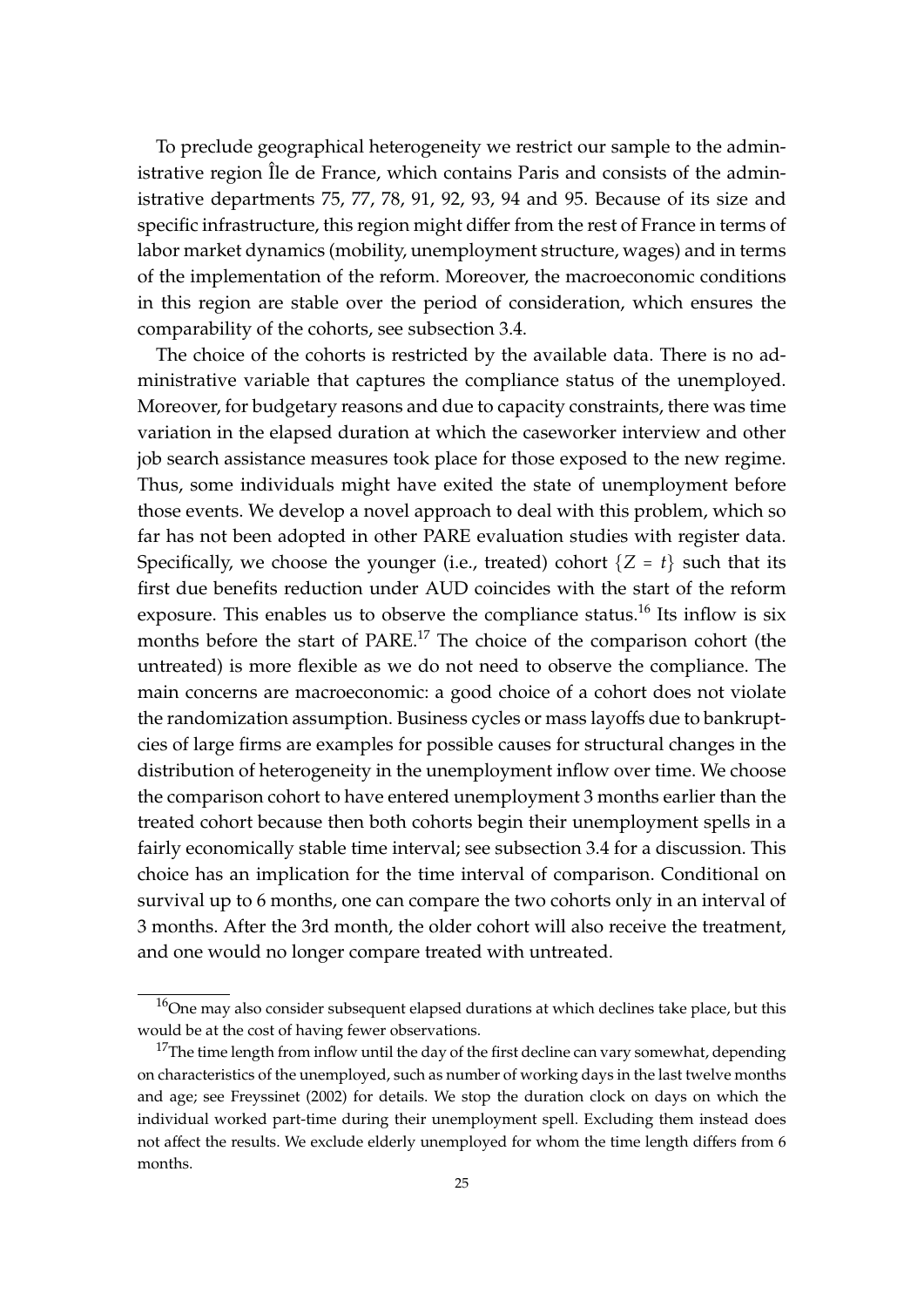With these choices we end up with 537 (311) spells in the treated (comparison) cohort. From these, 116 (76) are censored. In the treated cohort there are 250 compliers.

3.3. **Estimation results.** We now turn to our main results. With the choice of cohorts described in section 3.2, the treatment effect which we estimate is equal to

$$
(3.1) \tTE(6,a) = P(T(6) \in [6,6+a) | T(6) \ge 6) - P(T(9) \in [6,6+a) | T(9) \ge 6),
$$

where a varies between 0 and 3 months. The upper limit three months follows from the time difference of the inflows of the two cohorts. Any comparison beyond this interval would involve two treated groups. The treatment effect gives thus the difference in the probabilities to find a job in the interval  $[6, 6 + a)$ , conditionally on surviving up to the 6th month, between the old and the new system. Letting *a* go to 0 gives the average causal effect on the hazard rate.



Figure 1. An IV estimator of the treatment effect. Time measured in days.

The result is shown on figure 1. On the *x*-axis time is measured in days. Each  $(x, y)$ -point represents a pair  $(a, ATE(a))$ . The estimated treatment effect is positive and increasing which indicates that the program was effective. The results are similar for different subpopulations, see figures 2a and 2b. Overall, our results are compatible with the findings in the existing literature on the effect of the PARE reform. Fougere et al. (2010) find a positive and significant effect of the reform on the return to employment. They specify the assignment of individuals to treatment types (conditional on being in the new reform) as a discrete choice, and the duration of unemployment as a MPH model. In their analysis, they use spells beginning before and after the day of the reform. Debauche and Jugnot (2007) does not find any evidence that the PARE program accelerates the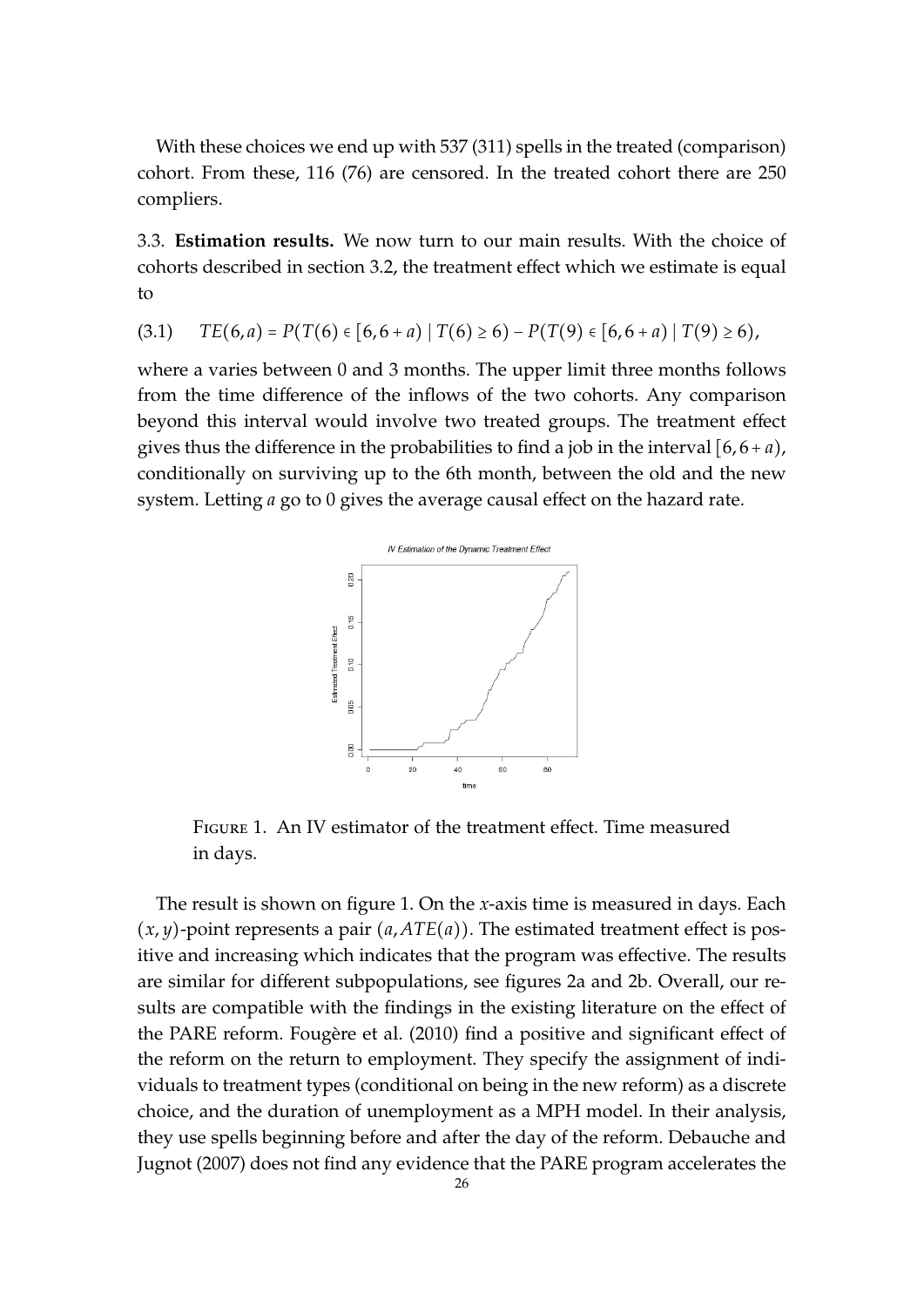

Figure 2. Estimates conditional on qualification and education

return to employment. Similarly to Fougère et al. (2010), they use both spells beginning before and after the begin of the reform. For their analysis, they use a nonparametric Kaplan-Meier estimator and simulated Cox-Model, and point out that the effect of the reform on the unemployment hazard cannot be clearly separated from changes in the macroeconomic conditions. Further, Crépon et al. (2012) find that training does not accelerate exit out of unemployment but increases the length of the subsequent employment spell. They utilise the (semi-) parametric framework of the timing-of-event method. They use all spells with inflow between 2001 and 2005.The authors' finding is related to the idea that training increases human capital and improves matching process between firms and unemployed. Next, Crépon et al. (2005) find that three out four counselling schemes have a positive effect on the unemployment hazard.<sup>18</sup> One possibility is that jointly these two types of services offset the negative impact of the generous benefit system. Another possibility is that the financial side of the reform has little or no stimulus on the behaviour of the individuals. Evidence for this possibility is provided by the study of the French unemployment system in Le Barbanchon (2012). He finds no negative effect of the longer potential duration of benefits on the exit out of unemployment using data for the period 2000-2002.

**Remark:** it must be noted that our evaluation subsumes several different treatments into one single treatment. We interpret our evaluation as averaging over the different treatment schemes. Furthermore, even if there was no real monitoring, it is likely that the regular meetings with the caseworker were perceived as

 $18$ Similarly to the other related papers, this study estimates a MPH model for the hazard of unemployment. Only spells that begin after the reform are taken into consideration.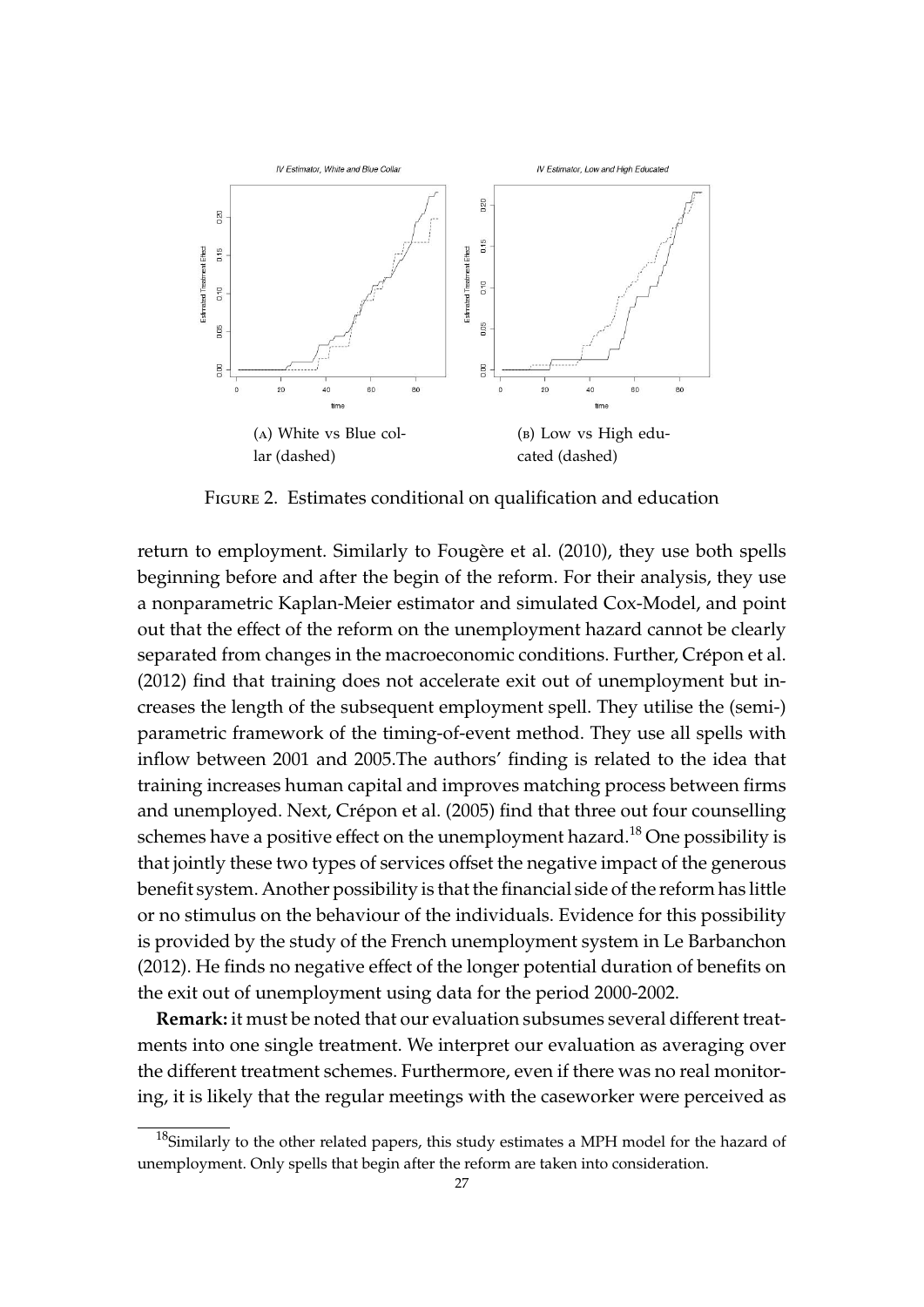monitoring. Averaging over different treatment types is not uncommon in the literature, see for example Blundell et al. (2004) and Van den Berg et al. (2014) for evaluations of the New Deal for Young People program in the UK.

3.4. **The validity of the assumptions.** We start with the randomization assumption A3. Since *T*(*s*), *S*(*t*) and *V* are in general unobserved, A3 cannot be tested directly. However, we may verify that the cohorts are similar at their inflows in terms of

- (1) the distributions of the individual observed characteristics,
- (2) the layoff reasons and
- (3) the macroeconomic conditions

These comparisons provide indirect evidence for A3. We first perform a chisquare test for equality of distributions of level of education, years of experience, number of children and gender. The corresponding p-values are 0.6037, 0.98, 0.5112 and 0.581, which indicates that the differences between these distributions are statistically insignificant. This is reflected in their histograms, see figures 3a - 6b. Second, the same test is performed also for the layoff reasons. The null (equality of distributions) is rejected, but in this case this could be due to the large number of categories and small number of observations in each category. A histogram of aggregated categories indicates that the cohorts are indeed similar, see figure 7a-7b. Third, the next we show the average level of unemployment in the administrative region  $\hat{I}$ ll de France in the first three quarters of 2001 is constant and equal to 6.4%, which is evidence for a fairly stable macroeconomic environment<sup>19</sup>.



Figure 3. Histograms level of education

<sup>19</sup>Source: http://www.insee.fr/en/bases-de-donnees/bsweb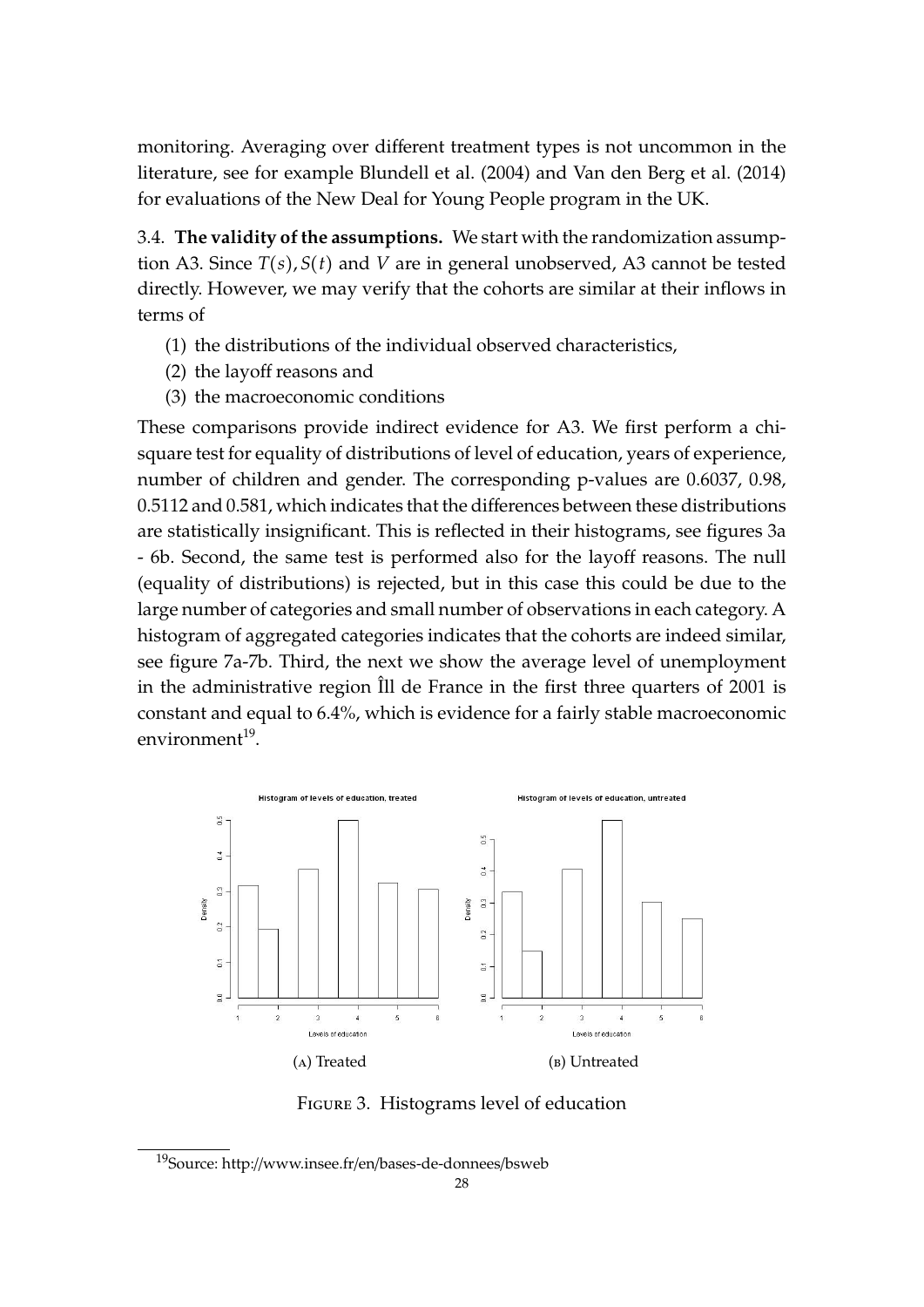

FIGURE 4. Histograms level of qualification



Figure 5. Histograms of years of experience

Next, the "no anticipation" assumption is fulfilled when individuals do not anticipate the moment in time of treatment or do not act upon this information, see for a discussion Abbring and van den Berg (2003). Although it was known that a reform is going to take place, there was a lot of debate and uncertainty over its content. Unemployed were informed about the exact content and launch date on the 18th of June 2001, that is, less than two weeks before the start of the program, so they had practically no time to react upon this information, see Freyssinet (2002). Further, when an individual decides to switch to the new system, the assignment to a specific treatment depends mostly on the social worker in charge and on the slots available, so that the unemployed has no knowledge of it in advance, see also Crépon et al. (2005). Combined with a very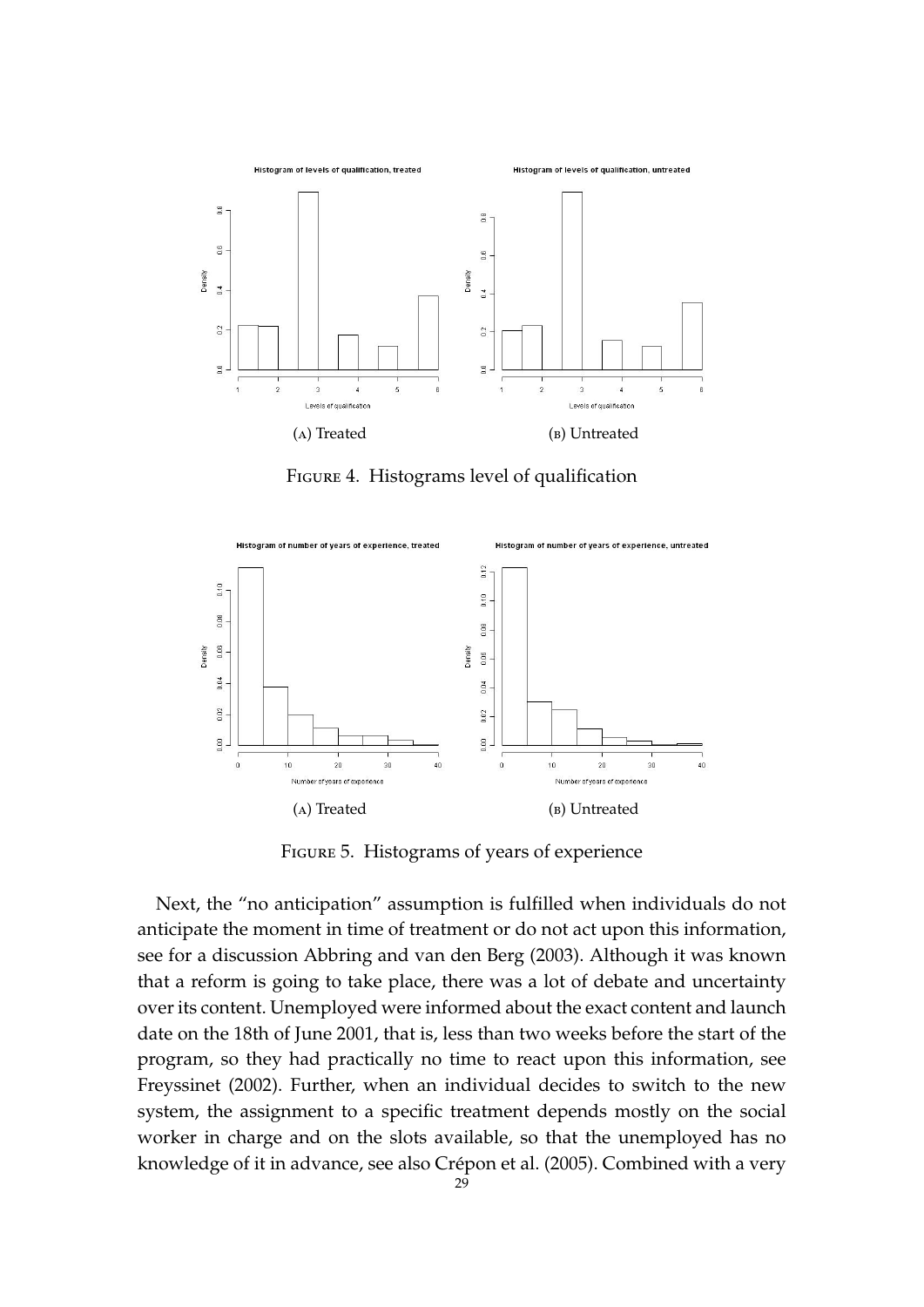

Figure 6. Histograms of number of children



Figure 7. Histograms of layoff reasons

short time span between assignment and launch of a treatment is very short, which precludes acting upon the anticipation.

The last important assumption is that of independent censoring. It cannot be tested directly, as revealed by a nonidentification result of Tsiatis (1975). Over 70% of all censored spells are attributed to the censoring categories "no control", "other cases" and "other termination of search". There is no further information for these cases. In subsection 3.6, we conduct a simulation study, in which plausible deviations from the independence assumptions are generated. It turns out that the estimator is robust towards such violations.

**Remark:** one implicit implication of the assumptions A2 and A4 is that noncompliers who refuse the treatment behave in the same way as if they were not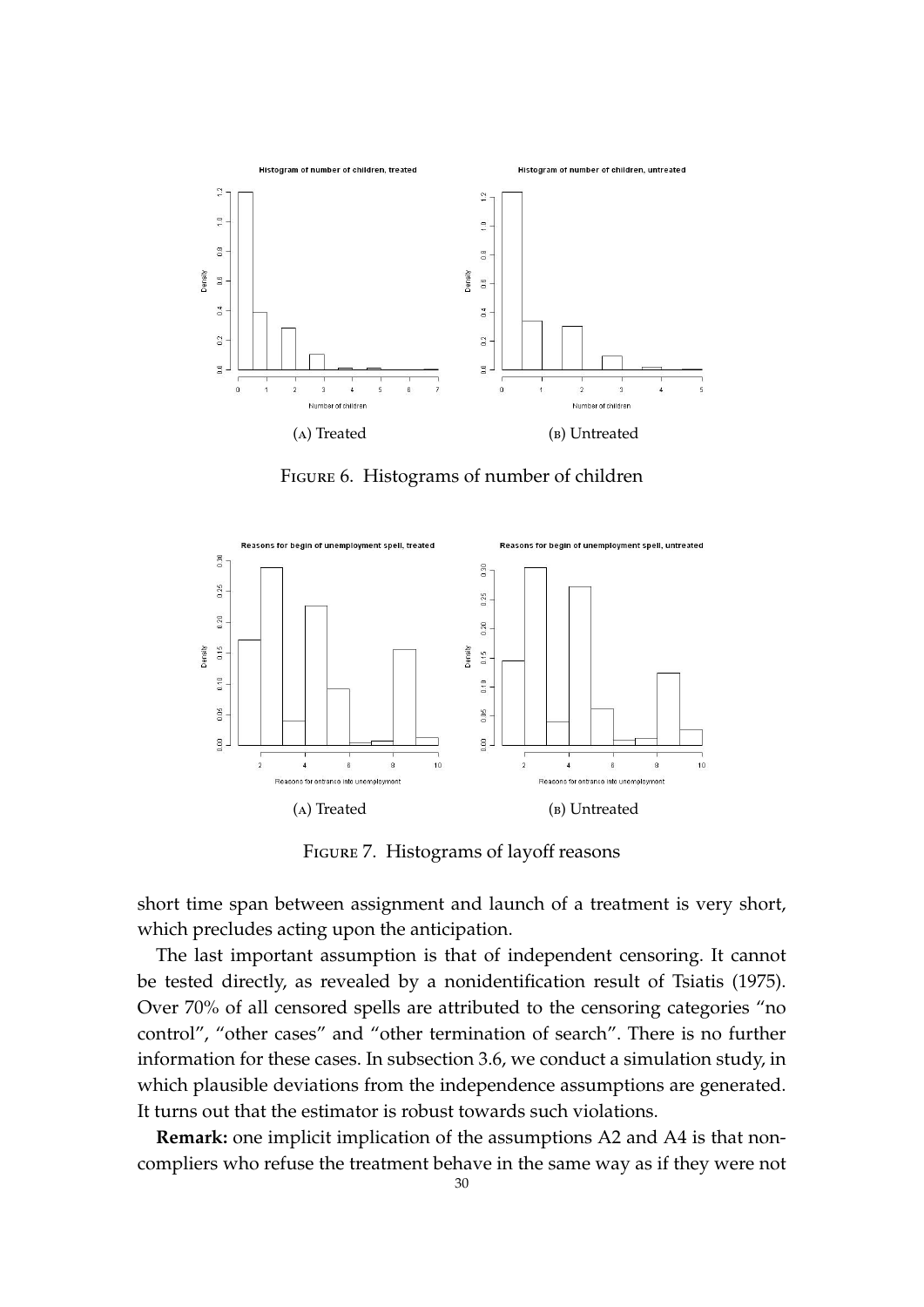assigned to the treatment. It is plausible, particularly in the cases in which individuals do not comply **in order** not to change their behavior. In the PARE reform, it is plausible to assume that individuals do not comply because they anticipate a fast exit and because they want to avoid higher search effort or other related participation costs; see the next subsection for an analysis of noncompliance. In both cases, assignment to the treatment together with a selection out of it is not likely to change their behavior.

In sum, the assumptions adopted for identification and estimation of the treatment effect of the PARE reform can be considered as plausible.

3.5. **Analysis of endogeneity.** In this subsection we tackle the static endogeneity issue arising from noncompliance. Noncompliance is important not only for the evaluation of a program but also in the light of its effectiveness. The non take-up of a policy often reduces the effectiveness of a program, see e. g. Blasco (2009). It is therefore important to understand what drives noncompliance.

We start with an estimation of the naive treatment effect (2.8). The corresponding estimator is defined as

$$
(3.2) \qquad \widehat{NE}(t,a) := \widehat{P}(T \in [t,t+a) \mid S=t,Z=t) - \widehat{P}(T \in [t,t+a) \mid S=\infty,Z=t),
$$

where *t* is equal to 6 months and *a* varies between 1 day and 3 months and the separate probabilities are estimated with a Kaplan-Meier estimator. (3.2) amounts to a direct comparison of the average outcome of compliers and noncompliers from the cohort  ${Z = 6}$ . The estimate is shown in figure 8. It is positive



Figure 8. A naive estimator: noncompliers as control group. Time measured in days.

and increasing until the 80th day after treatment (which is the 260th day of unemployment), and then slightly decreasing. At the first 40 days after treatment the effect is practically zero, at its maximum it is around 0.08, and at day 60 after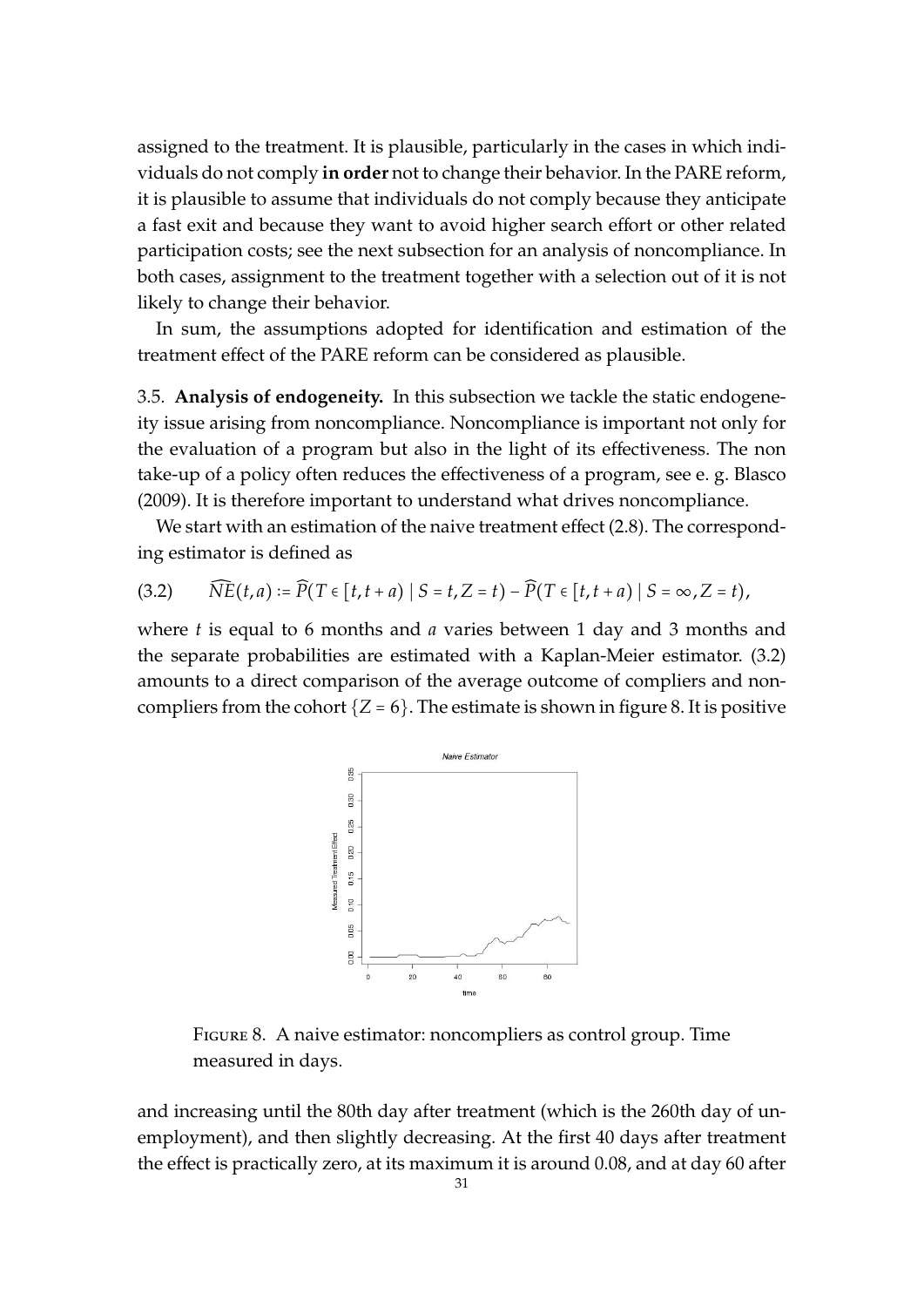treatment (that is, after 8 months of unemployment) around 0.025. This implies that the probability for a complier to find a job before the end of the first month after treatment, conditional on having been unemployed for 6 months, is almost the same as for a noncomplier, before the end of the second month it is with 2.5 percentage points higher, and at its peak it is 8 pp. higher.<sup>20</sup> As a result, if we evaluate PARE using the naive estimator (3.2), we would conclude that the reform was beneficial for the duration of unemployment but that the effect is rather modest.

Using the methods developed in section 2.5, we answer now the following questions:

- Is the non take-up of PARE driven by an endogenous selection?
- If yes, in which direction is the bias of the naive estimator caused by this endogenous selection?

To answer the first question, we perform the simplified test for exogeneity from section 2.5. The null hypothesis is

(3.3) 
$$
H_0: \qquad \bar{F}_1(6 \mid S = \infty) - \bar{F}_2(6).
$$

It amounts to comparing the survival function at *t* = 6 of the noncompliers from cohort  ${Z = 6}$  with the survival function at  $t = 6$  of the whole cohort  ${Z = 9}$ . The test statistics is defined as  $\mathscr{T} = \widehat{\bar{F}}_1(T > 6 \mid S = \infty) - \widehat{\bar{F}}_2(6)$ , where  $\widehat{\bar{F}}_i$ ,  $i = 1, 2$  are the Kaplan-Meier estimators of  $\bar{F}_i$ .

The test rejects the null at 5 % level. As a result, untreated compliers and noncompliers are significantly different in terms of potential outcomes, which induces a static selection bias in the naive estimator. To evaluate the bias of (3.2), we plot  $\overline{TE}(6, a)$  and  $\overline{NE}(6, a)$  for *a* varying between 0 and 3 months. The result is shown in figure 9.  $\widehat{NE}(6, a)$  has a negative bias for all *a*. To find the reason for this negative bias, it is helpful to interpret it in the frame of existing studies on policy take-up, see e.g. Moffit (1983), Currie (2004) and Blasco (2009). An empirical analysis of the take-up of the PARE reform is done by Blasco (2009), who also uses a theoretical model. She finds stigma, informational issues and the expectation of a soon exit to be the main reasons for noncompliance. One explanation for the negative bias in line with Blasco (2009) would be therefore the expectation of a short spell among noncompliers. Individuals who anticipate to find quickly a job or who have even already signed a contract at the time of the reform start would be reluctant to comply since they wouldn't benefit from the generosity of the new program. Thus, there is a selection of quick exits into the group of noncompliers which leads to the negative bias of the naive estimator.

 $20$ Controlling for observed covariates such as gender, education and type of job (white vs. blue collar) yields similar results, see figures 14, 16a and 16b in appendix A.3. Due to the small sample size available, we conduct the study mainly unconditionally.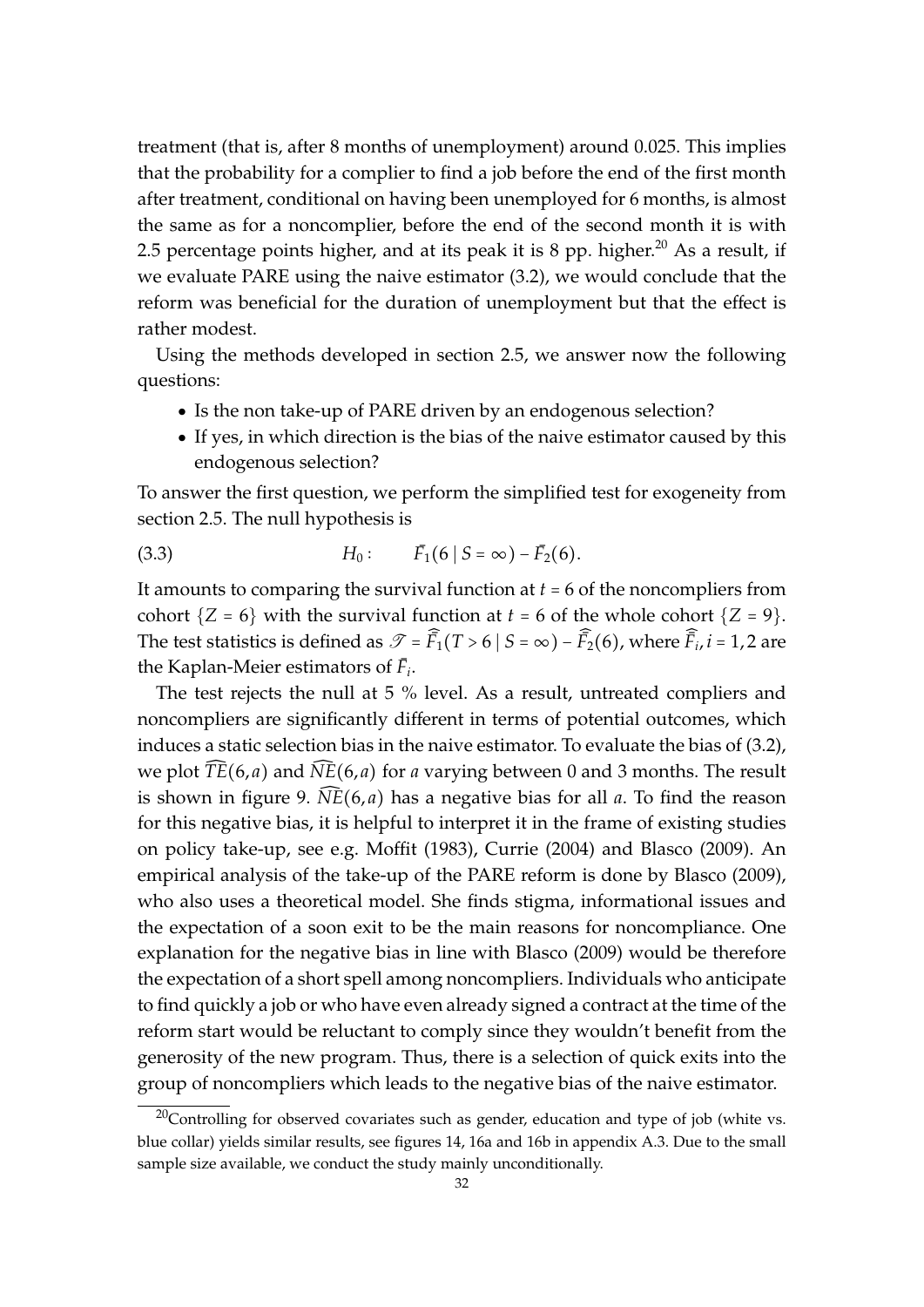

Figure 9. Comparison of the IV estimator (red line) and the naive estimator (black line). Time measured in days

3.6. **Dependent Censoring: a Simulation Study.** To assess the impact of the assumption of independent censoring, a small simulation study is conducted. Deviations from *C* ⊥ *S* and *C* ⊥ *T* are constructed, where *C* again is a censoring random variable. The first one influences the estimator of the probability to be a complier,

$$
P(S = t | T \ge t, X, Z = t),
$$

while the second one influences the estimator of the difference

$$
P(T \in [t, t + a) | T \ge t, X, Z = t) - P(T \in [t, t + a) | T \ge t, X, Z = t').
$$

We are interested in their marginal impacts as well as in the influence of their interplay. Two cohorts are simulated, the treated and the nontreated, each with 10000 individuals. Both cohorts consist of compliers and noncompliers and in each cohort the probability to be a complier is 80%. Noncompliers dominate stochastically the compliers when both groups have not received the treatment. This reflects our finding in section 3.5 that noncompliance might occur due to the expectation of a short spell. The treatment is obtained by the compliers of the first cohort on the 20th day after inflow and it shifts their duration distribution from *N*(60, 15) to *N*(30, 10) in line with the estimation results from section  $3.3^{21}$ . The noncompliers are not influenced by the treatment and have a duration distribution *N*(45, 15). The compliers from the second cohort do not receive the treatment too. Their duration distribution is equal to the duration distribution of the compliers of cohort 1 before treatment, *N*(60, 15). Figure 10 shows the theoretical treatment effect, depicted by the thick black line. The dashed red line

 $21$ Negative values are replaced by their absolute values.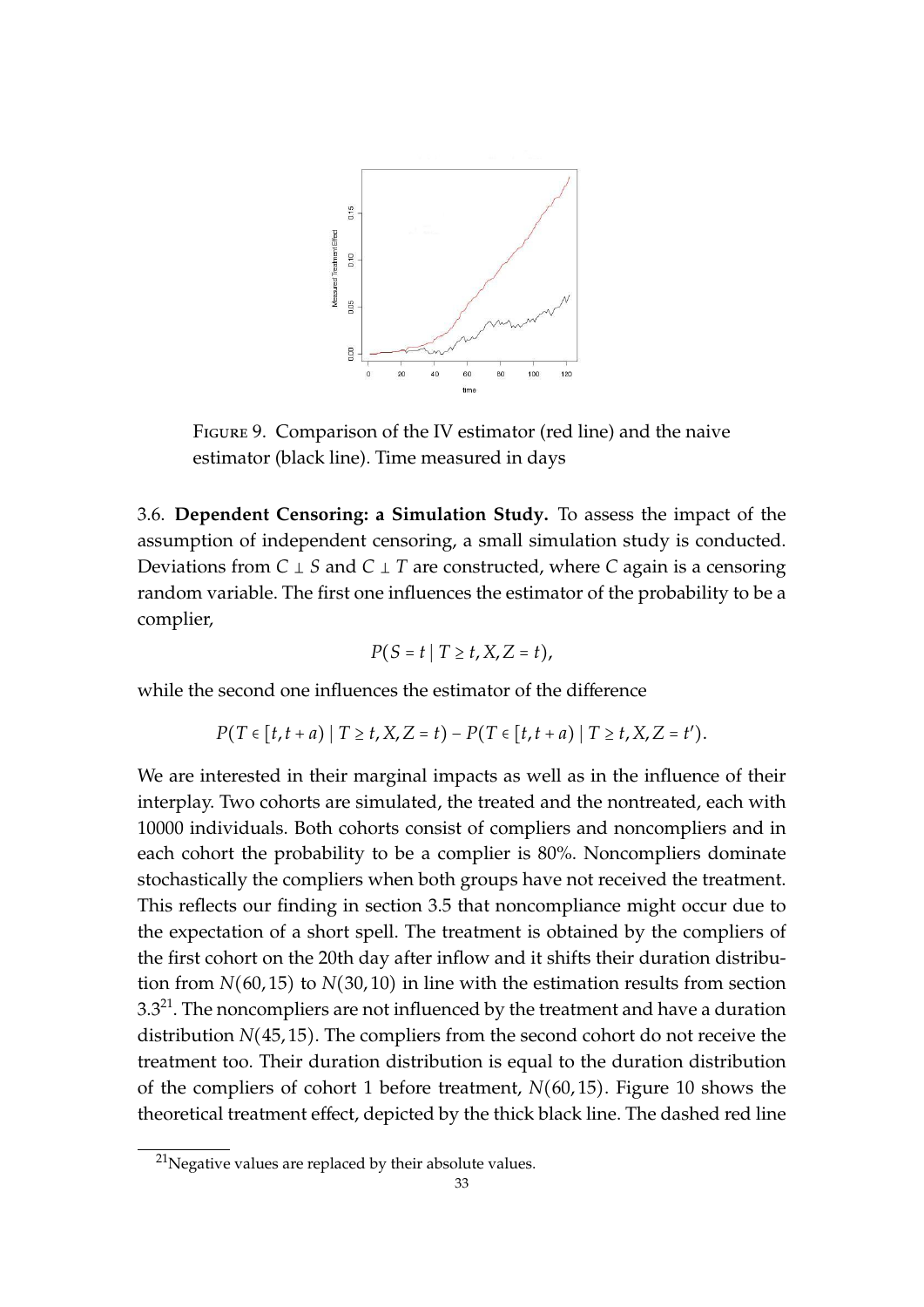

Figure 10. An IV estimator of the treatment effect. Time measured in days. Day 0 corresponds to the day of treatment (day 20).

represents the IV estimator in a case with independent censoring with a distribution *N*(40, 10) (the second argument is henceforth the standard deviation) . This is the benchmark estimator.

Next, a dependence of the censoring on the compliance is introduced. The different choices of distributions are described in table 1.

| Line description         | Censoring distribu- | Censoring distribu- |  |
|--------------------------|---------------------|---------------------|--|
|                          | tion compliers      | tion noncompliers   |  |
| Green dashed line        | N(30,15)            | N(50,15)            |  |
| Red dotted line          | N(30,15)            | N(40,15)            |  |
| Blue long dashed line    | N(40,15)            | N(30,15)            |  |
| Grey two dashed line $ $ | N(50,15)            | N(30,15)            |  |

TABLE 1. Simulation of dependences between censoring and compliance

Notes: The second argument of the normal distribution is its standard deviation

The resulting estimators are shown in figure 11. The solid black line is theoretical effect. The figure reveals the relationship between bias of the treatment effect and dependence of censoring and compliance. When the compliers are at higher risk of censoring, the treatment effect is (a. e.) underestimated. The higher this discrepancy in the risk exposure, the bigger the bias. Similarly, when the noncompliers are at higher risk of censoring, the treatment effect is overestimated.

Next, the relationship between bias and time dependence of the censoring is exploited. We simulate three different levels of dependence. In all three cases long spells have a higher risk of being censored than short spells. This is in line with typical situations in applied survival analysis. For example, long term unemployed might have smaller incentives to meet criteria (e. g. administrative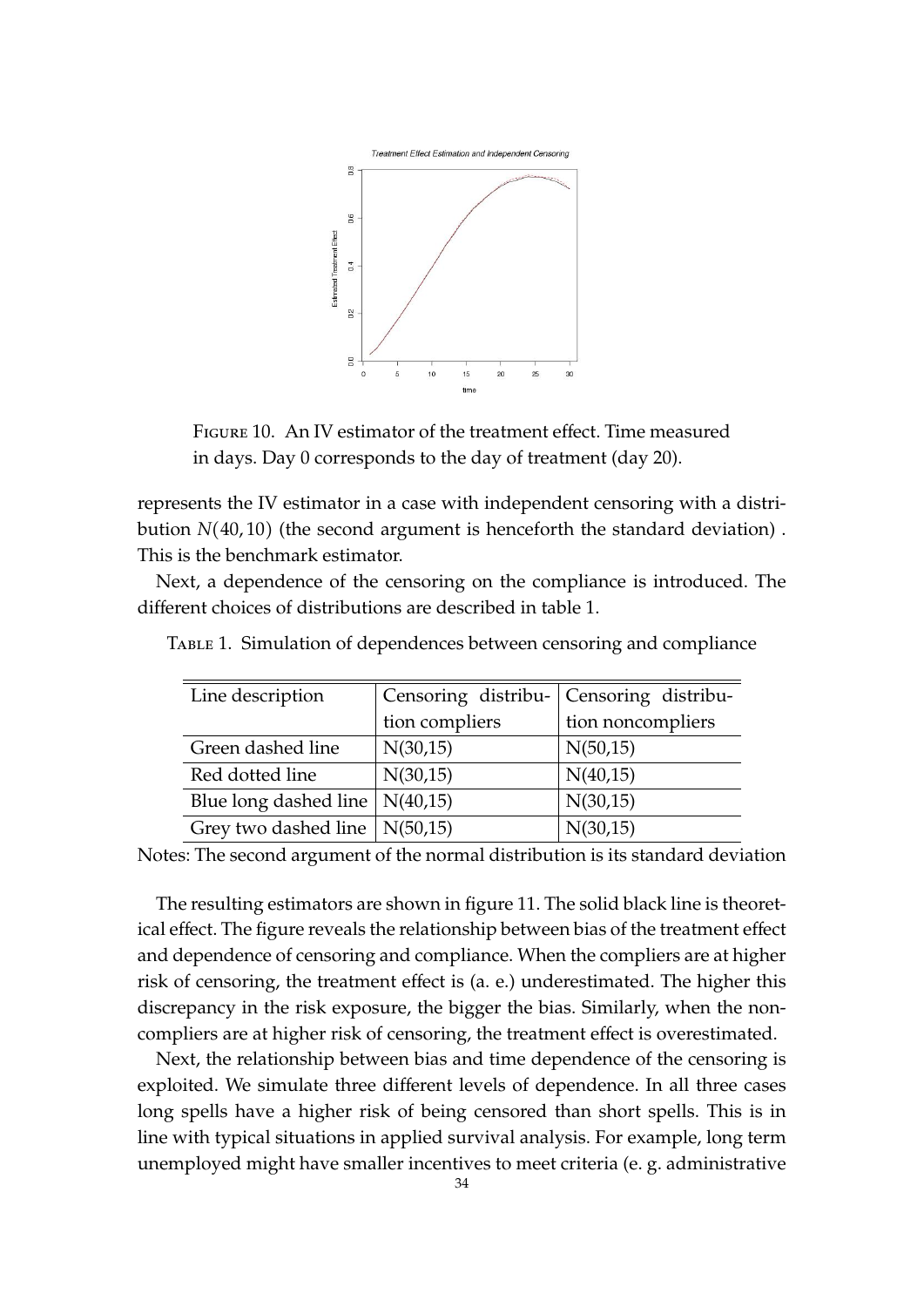

Figure 11. An IV estimator of the treatment effect. Time measured in days. Day 0 corresponds to the day of treatment (day 20). The black solid line is the theoretical treatment effect. Different curves correspond to different dependences of censoring and compliance, see table 1. The solid black line is theoretical effect.

control of search, regular visits at the agency, etc.) to stay on an unemployment insurance list. The three specifications are defined in table 2. Each row represents one specification.

| Line description                       |                  | Censoring distribu- Censoring distribu- |  |
|----------------------------------------|------------------|-----------------------------------------|--|
|                                        | tion $T \leq 40$ | tion $T > 40$                           |  |
| Green dashed line                      | N(40,20)         | N(30,20)                                |  |
| Red dotted line                        | N(40,20)         | N(25,20)                                |  |
| Blue long dashed line $\vert$ N(40,20) |                  | N(20,20)                                |  |

Table 2. Simulation of dependences between censoring and time

Notes: The second argument of the normal distribution is its standard deviation

The corresponding estimators are depicted in figure 12. Approximately until day 15 the IV estimator performs fairly well in all three cases. Afterwards it underestimates the treatment effect. The bias increases in absolute value with increasing time dependence (defined as the difference in the means in the two groups of spells).

It is interesting to simulate and analyze a combination of these two types dependences. We simulate four patterns of such an interplay. The concrete distributions are described in table 3. The results are shown in figure 13. The blue and the grey lines are closer to the theoretical effect than the other two estimators. This indicates, that a violation in the censoring assumption *C* ⊥ *S* might partially offset a violation in the assumption  $C \perp T$ . This is a novel result.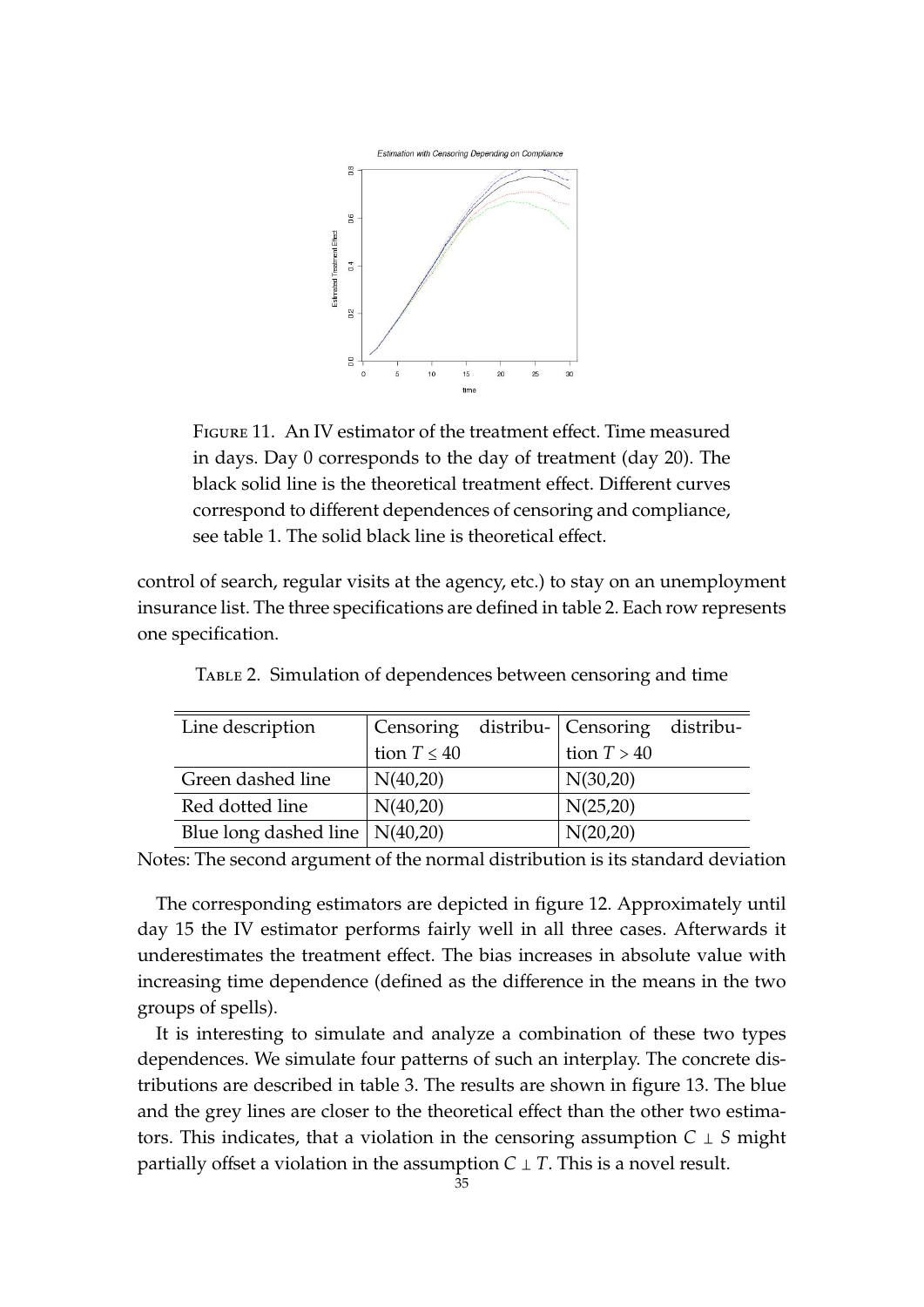

Figure 12. An IV estimator of the treatment effect. Time measured in days. Day 0 corresponds to the day of treatment (day 20).The black solid line is the theoretical treatment effect. Different curves correspond to different dependences of censoring and time, see table 2. The solid black line is theoretical effect.

TABLE 3. Simulation of dependences between censoring and compliance and time

| Line description      |          |          | K, $T \le 30 \mid K, T > 30 \mid N, T \le 30 \mid N, T \le 30$ |          |
|-----------------------|----------|----------|----------------------------------------------------------------|----------|
| Green dashed line     | N(50,20) | N(30,20) | N(30,20)                                                       | N(20,20) |
| Red dotted line       | N(40,20) | N(30,20) | N(30,20)                                                       | N(20,20) |
| Blue two dashed line  | N(30,20) | N(20,20) | N(40,20)                                                       | N(30,20) |
| Grey long dashed line | N(30,20) | N(20,20) | N(50,20)                                                       | N(30,20) |

Notes: K stays for compliers, N for noncompliers.

In the French labor market reform it is difficult to argue which type of dependence there is likely to be. Noncompliers contain many quick exits, and if longer spells have a higher censoring risk than shorter spells, than noncompliers should be less exposed to censoring than compliers. This would correspond to the fourth case of table 3. Thus the simulation results provide evidence, that the IV estimator is robust to a violation in the independent censoring assumption.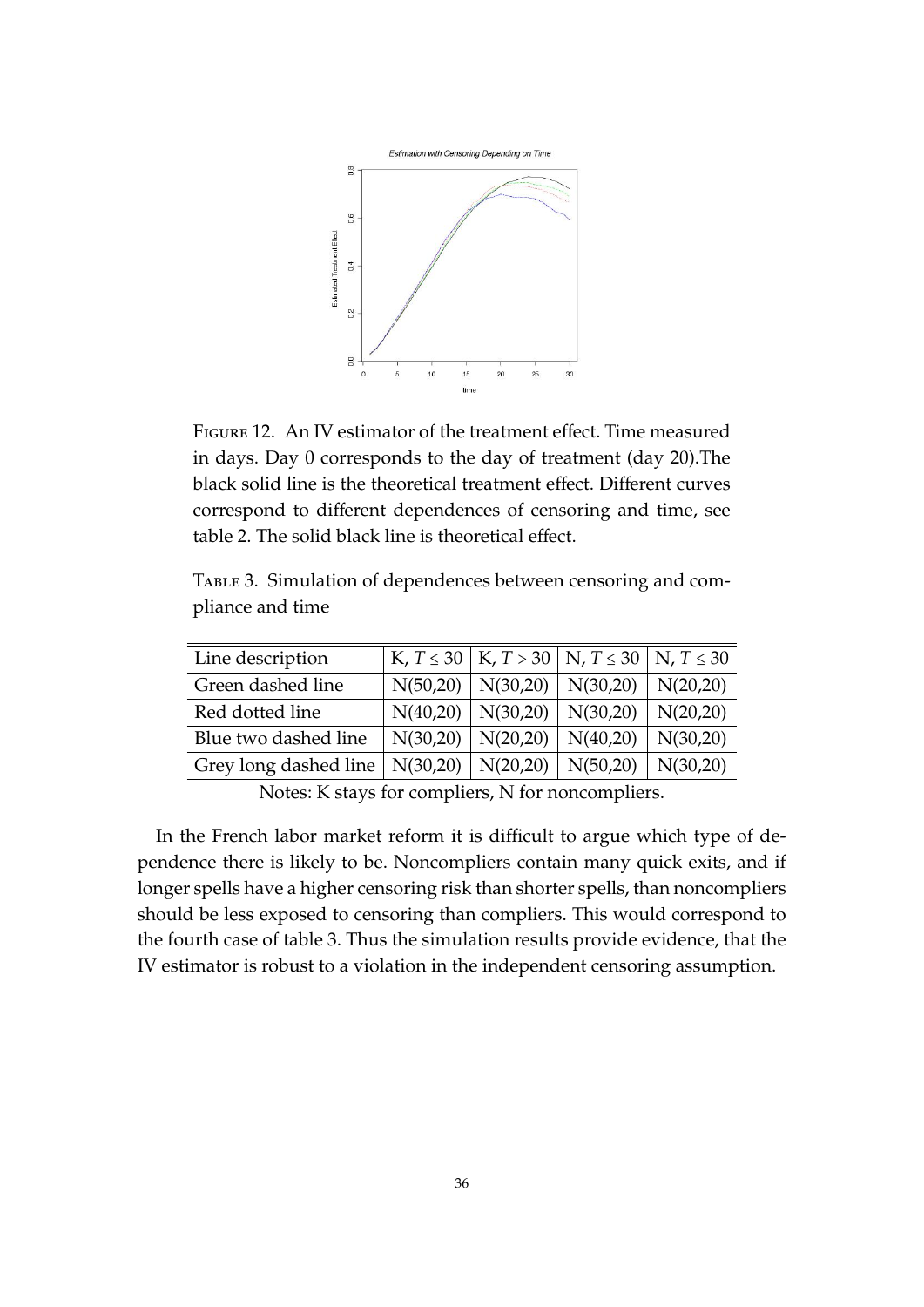

Figure 13. An IV estimator of the treatment effect. Time measured in days. Day 0 corresponds to the day of treatment (day 20). The black solid line is the theoretical effect in the absence of censoring. Different curves correspond to different dependences of censoring and time, see table 2. The solid black line is theoretical effect.

#### 4. Summary and Discussion

In this paper we developed a nonparametric IV framework for the evaluation of dynamic treatment effects. Our methods solve the problems of dynamic and static endogeneity and allow for censoring. The corresponding estimators have a natural interpretation and are related to the Wald-type statistics. We also suggest a framework for analysis of noncompliance. We used our methods to evaluate the French labor market reform PARE. The estimated effect of the reform on the conditional survival function of the unemployment variable is positive, which is in line with the findings in the existing literature. In an exhaustive study, we showed that the assumptions for our approach are valid. Our results reveal that neglecting of endogeneity would lead to a negative bias. An interesting question for future research would be to incorporate equilibrium effects. Comprehensive policy reforms are likely to induce equilibrium effects through positive or negative externalities. It is often desirable to distinguish between the direct effects of a reform and the equilibrium effects. More work on this topic has to be done.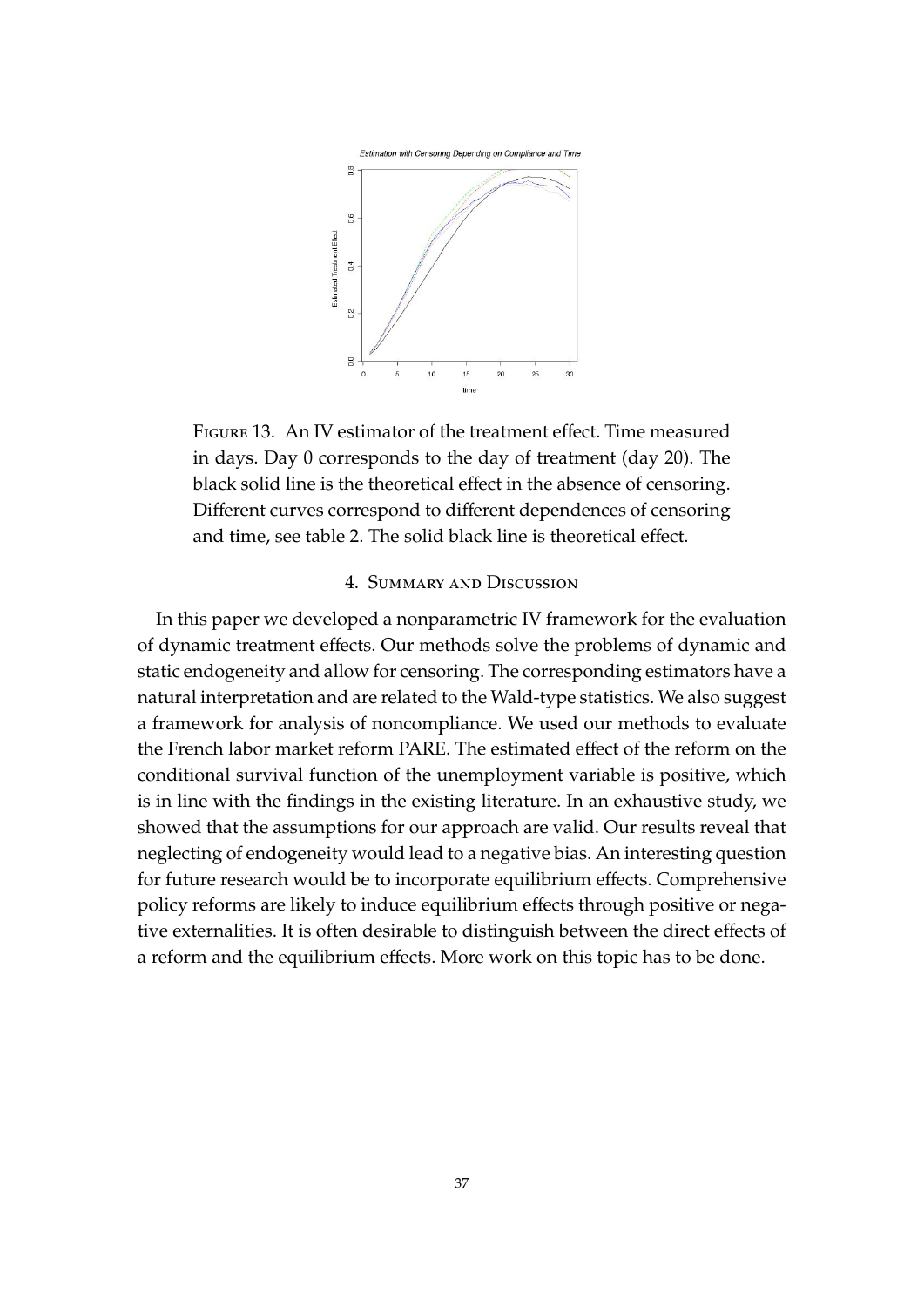#### Appendix A. Appendix

#### A.1. **Proofs of propositions. Proof of Proposition 2.1**

First we show that from the no anticipation assumption the following result holds:

(A.1) 
$$
P(T(t) \ge t | X, S(t) = t) = P(T(t') \ge t | X, S(t) = t).
$$

This is so because

$$
P(T(t) \ge t \mid X, S(t) = t, V) = \exp(-\Theta_{T(t)}(t \mid X, S(t) = t, V))
$$
  
No anticipation  

$$
\exp(-\Theta_{T(t')}(t \mid X, S(t) = t, V)) = P(T(t') \ge t \mid X, S(t) = t, V),
$$

so that we obtain

$$
P(T(t) \ge t | X, S(t) = t) = \mathbb{E} [I_{\{T(t) \ge t\}} | X, S(t) = t]
$$
  
=  $\mathbb{E} [\mathbb{E} [I_{\{T(t) \ge t\}} | X, S(t) = t, V] | X, S(t) = t]$   
=  $\mathbb{E} [P(T(t) \ge t | X, S(t) = t, V) | X, S(t) = t]$   
=  $\mathbb{E} [P(T(t') \ge t | X, S(t) = t, V) | X, S(t) = t]$   
=  $\mathbb{E} [\mathbb{E} [I_{\{T(t') \ge t\}} | X, S(t) = t, V] | X, S(t) = t] = P(T(t') \ge t | X, S(t) = t)$ 

where  $I_{\{T(s) \in B\}}$  is an indicator function equal to 1 when  $T(s) \in B$  (of course from these steps we also see that  $P(T(t) \ge t | X, S(t) = t, V) = P(T(t') \ge t | X, S(t) = t, V)$ .

Next, using result (A.1), we show  $F_{V|T(t)\geq t,X,S(t)=t} = F_{V|T(t')\geq t,X,S(t)=t}$ . Let *B* be a Borel set. With result (A.1), it holds

$$
P(V \in B \mid T(t') \ge t, X, S(t) = t) = P(V \in B \mid T(t) \ge t, X, S(t) = t).
$$

Now we show  $F_{V|T(t)\geq t, X, S(t)=t} = F_{V|T\geq t, X, S=t, Z=t}$ . First we observe that  $Z \perp \{T(s), S(z)\}\mid X$ *X*, *V* and *Z*  $\perp$  *V* | *X* together imply *Z*  $\perp$  {*T*(*s*), *S*(*z*)} | *X* (Weak Union, see Pearl (2000)). Then, we have

$$
P(V \in B \mid T(t) \geq t, X, S(t) = t) = \frac{P(V \in B \mid X, S(t) = t)P(T(t) \geq t \mid X, S(t) = t, V \in B)}{P(T(t) \geq t \mid X, S(t) = t)}.
$$

We study the separate components of the right-hand side of the last expression.

(1) With assumptions A3 and A4, it holds

$$
P(V \in B \mid X, S(t) = t) = P(V \in B \mid X, S = t, Z = t).
$$

(2) Further,

$$
P(T(t) \ge t | X, S(t) = t, V \in B) = P(T \ge t | X, S = t, V \in B, Z = t).
$$

(3) Using  $Z \perp \{T(s), S(z)\}$  |  $X$  instead of  $Z \perp \{T(s), S(z)\}$  |  $X, V$ , we obtain

$$
P(T(t) \ge t | X, S(t) = t) = P(T \ge t | X, S = t, Z = t)
$$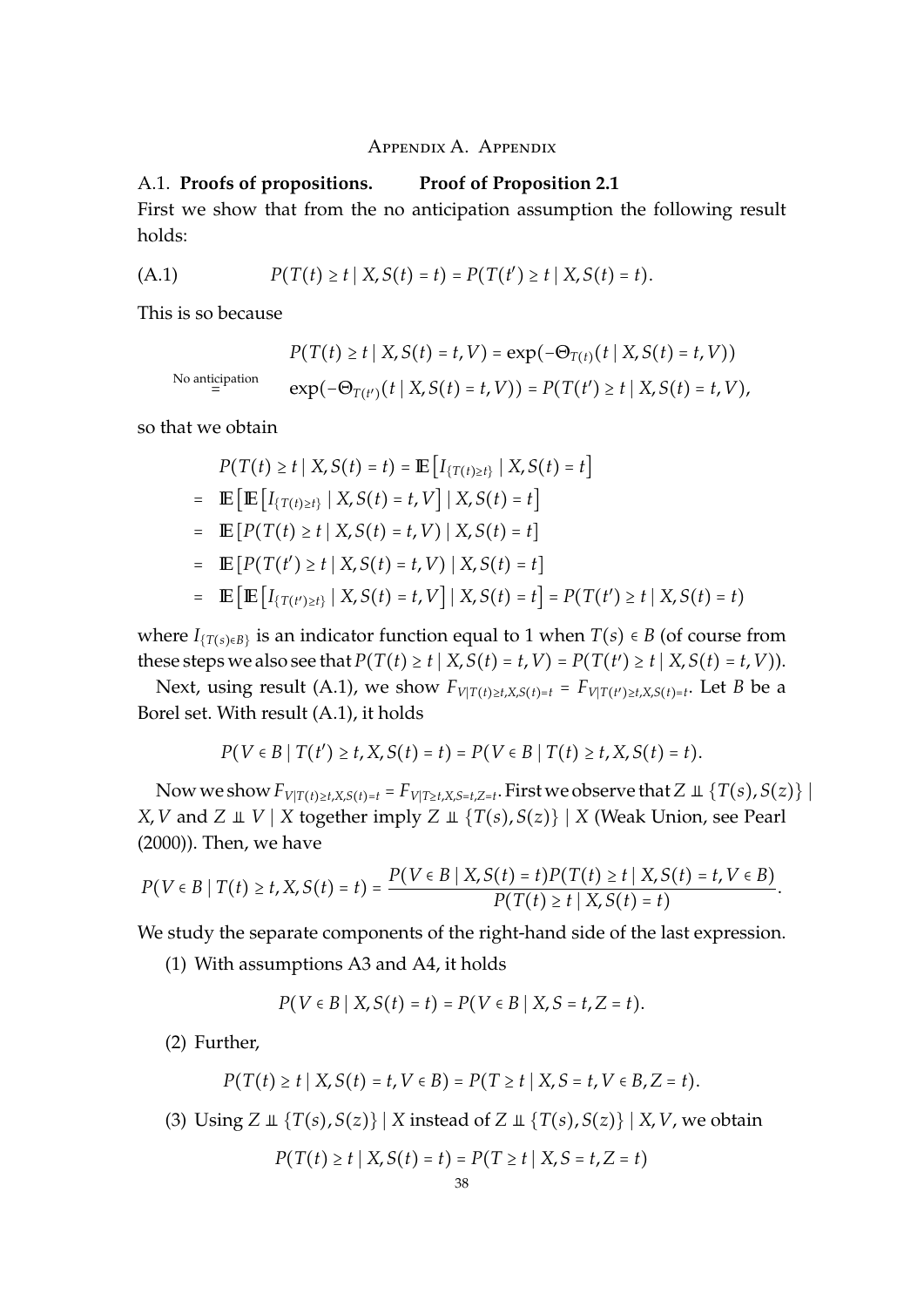So finally we get the equality

$$
P(V \in B | T(t) \ge t, X, S(t) = t)
$$
  
= 
$$
\frac{P(V \in B | X, S = t, Z = t)P(T \ge t | X, S = t, V \in B, Z = t)}{P(T \ge t | X, S = t, Z = t)}
$$
  
= 
$$
P(V \in B | T \ge t, X, S = t, Z = t)
$$

$$
\Box
$$

## **Proof of corollary 2.1**

With proposition 2.1,

$$
TE(t, t', a) = \mathbb{E}\Big[P(T(t) \in [t, t + a) | T(t) \ge t, X, V, S(t) = t) | T(t) \ge t, X, S(t) = t\Big]
$$
  
-  $\mathbb{E}\Big[P(T(t') \in [t, t + a) | T(t') \ge t, X, V, S(t) = t) | T(t') \ge t, X, S(t) = t\Big]$   
=  $P(T(t) \in [t, t + a) | T(t) \ge t, X, S(t) = t) - P(T(t') \in [t, t + a) | T(t') \ge t, X, S(t) = t).$ 

**Lemma A.1.** *Set B* =  $[t, t + a)$  *where a*  $\le t' - t$ *. Under Assumptions A1-A4, it holds for all* ∞  $\geq t' \geq t \geq 0$  *that* 

(A.2)

$$
P(T(t) \in B | T(t) \ge t, X, S(t) = t) = P(T \in B | T \ge t, X, S = t, Z = t),
$$

(A.3)

*P*(*T*(*t*<sup>*'*</sup>) ∈ *B* | *T*(*t'*) ≥ *t*, *X*, *S*(*t*) = ∞) = *P*(*T* ∈ *B* | *T* ≥ *t*, *X*, *S* = ∞, *Z* = *t*) *and* (A.4)

 $P(T(t') \in B | T(t') \ge t, X) = P(T \in B | T \ge t, X, Z = t').$ 

#### **Proof**

First, observe that with randomization and consistency, it holds

$$
P(T(t) \in B | X, S(t) = t) = P(T \in B | X, S = t, Z = t),
$$
  
 
$$
P(T(t) \ge t | X, S(t) = t) = P(T \ge t | X, S = t, Z = t),
$$

so that

$$
P(T(t) \in B | T(t) \ge t, X, S(t) = t) = P(T \in B | T \ge t, X, S = t, Z = t)
$$

where the r.h.s of the equality consists only of observables.

Next, we have

$$
P(T \in B | X, S = \infty, Z = t) = P(T(\infty) \in B | X, S = \infty, Z = t)
$$
  
= 
$$
P(T(\infty) \in B | X, S(t) = \infty, Z = t) = P(T(\infty) \in B | X, S(t) = \infty)
$$
  
= 
$$
P(T(t') \in B | X, S(t) = \infty),
$$
  
<sub>39</sub>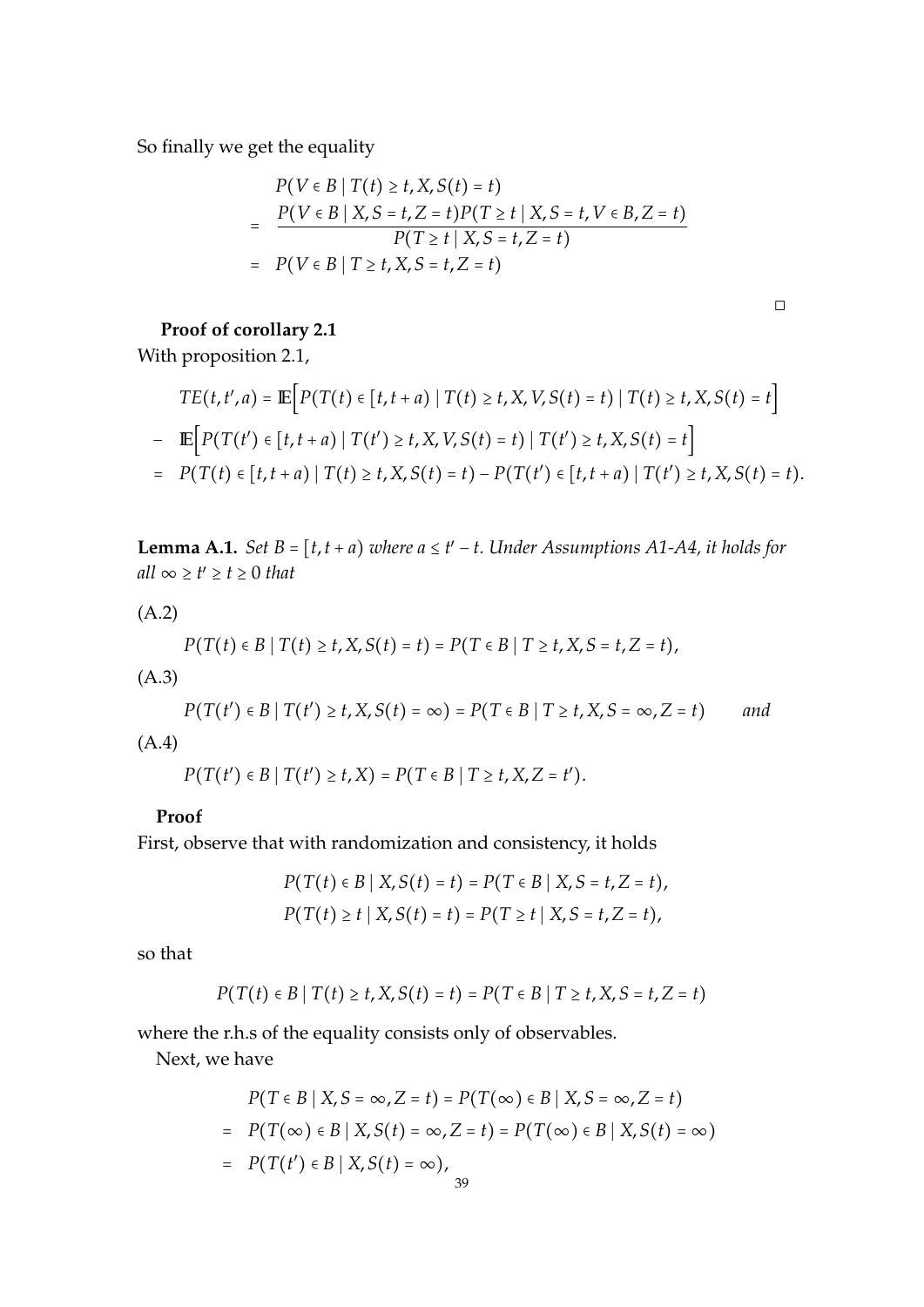where the first and the second equalities follow due to consistency, the third due to randomisation and the fourth due to no anticipation. Equality (A.4) follows analogically.

**Lemma A.2.** *Under Assumptions A1-A4, it holds for all*  $\infty \ge t' \ge t \ge 0$  *that* 

(A.5) 
$$
P(S(t) = t | T(t) \ge t, X) = P(S = t | T \ge t, X, Z = t),
$$

(A.6) 
$$
P(S(t) = t | T(t') \ge t, X) = P(S(t) = t | T(t) \ge t, X).
$$

#### **Proof**

First, it holds

$$
P(S = t | T \ge t, X, Z = t) = \frac{P(T \ge t | S = t, X, Z = t)P(S = t | X, Z = t)}{P(T \ge t | X, Z = t)}
$$
  
= 
$$
\frac{P(T(t) \ge t | S(t) = t, X)P(S(t) = t | X)}{P(T(t) \ge t | X)} = P(S(t) = t | T(t) \ge t, X),
$$

where the second equality follows with assumptions A1-A4.

Next,

$$
P(S(t) = t | T(t') \ge t, X) = \frac{P(S(t) = t, T(t') \ge t | X)}{P(T(t') \ge t | X)}
$$
  
= 
$$
\frac{P(T(t') \ge t | S(t) = t, X)P(S(t) = t | X)}{P(T(t) \ge t | X)} = \frac{P(T(t) \ge t | S(t) = t, X)P(S(t) = t | X)}{P(T(t) \ge t | X)}
$$
  
= 
$$
P(S(t) = t | T(t) \ge t, X),
$$

where the second equality holds due to no anticipation.

#### **Proof of proposition 2.2**

First, write

(A.7) 
$$
P(T(t') \in [t, t + a) | T(t') \ge t, X)
$$
  
= 
$$
P(T(t') \in [t, t + a) | T(t') \ge t, X, S(t) = t) P(S(t) = t | T(t') \ge t, X)
$$
  
+ 
$$
P(T(t') \in [t, t + a) | T(t') \ge t, X, S(t) = \infty) P(S(t) = \infty | T(t') \ge t, X),
$$

and then express  $P(T(t') \in [t, t + a) | T(t') \geq t, X, S(t) = t)$  in terms of the other three components of equality (A.7). Plugging in the results of lemma A.1 and lemma A.2, we obtain for  $F_{C,0} := P(T(t') \in B | T(t') \ge t, X, S(t) = t)$ 

$$
P(T(t') \in B | T(t') \ge t, X, S(t) = t)
$$
  
= 
$$
\frac{P(T \in B | T \ge t, X, Z = t') - P(T \in B | T \ge t, X, Z = t, S = \infty) P(S = \infty | T \ge t, X, Z = t)}{P(S = t | T \ge t, X, Z = t)}.
$$

Finally, with  $F_{C,1} := P(T(t) \in B | T(t) \ge t, X, S(t) = t)$ , the treatment effect is equal to  $F_{C,1} - F_{C,0}$  which after simplification is equal to

$$
\frac{P(T \in B \mid T \ge t, X, Z = t) - P(T \in B \mid T \ge t, X, Z = t')}{P(S = t \mid T \ge t, X, Z = t)}.
$$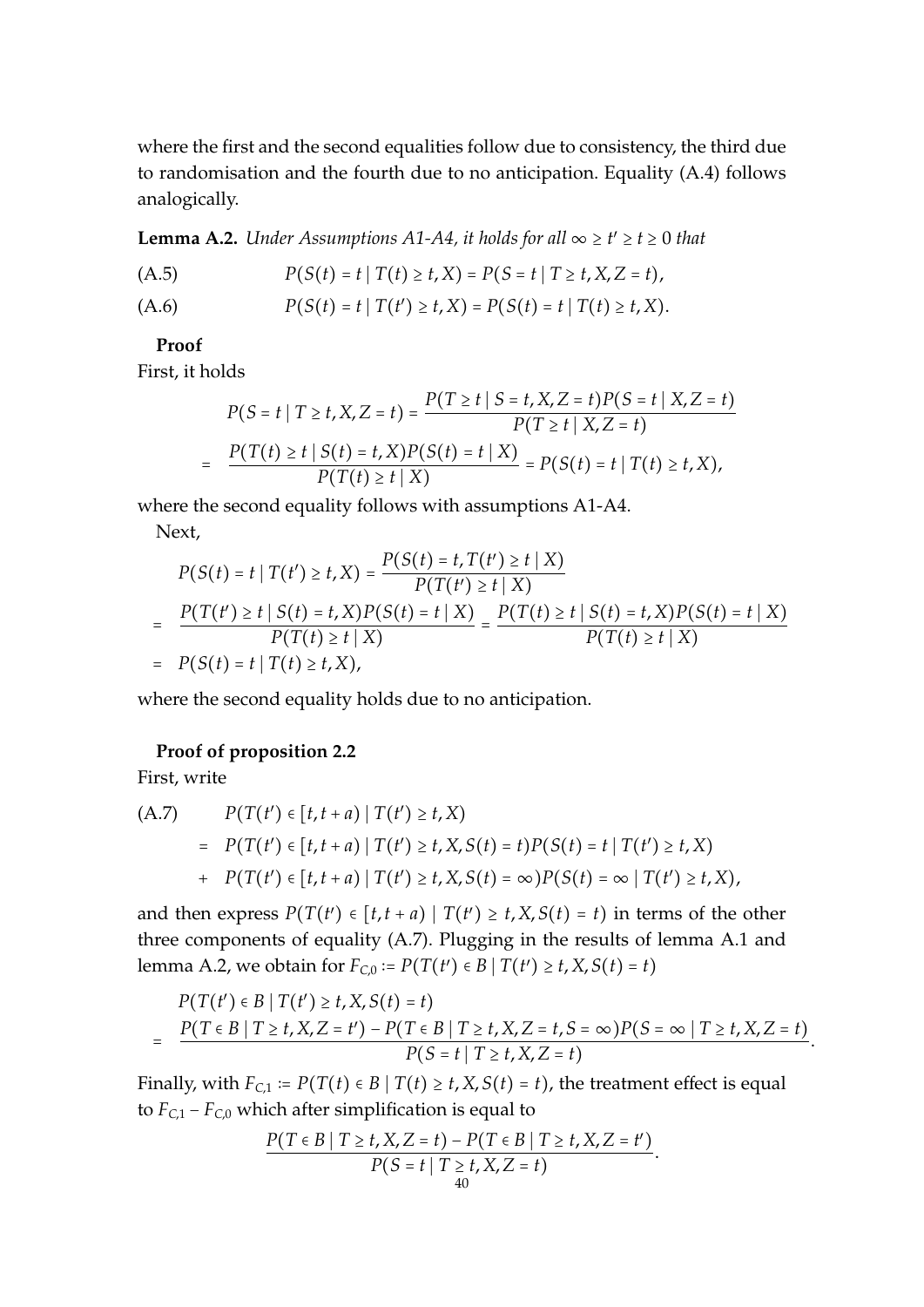#### **Proof of proposition 2.7**

For notational simplicity we drop the dependence on 0 and  $x_0$ . First note, that the results of Theorem 1 Nielsen and Linton (1995) remain valid at the boundary when we replace the symmetric kernel  $k$  with its boundary counterpart  $k_{+}$  and when we replace the symmetric kerner k with its boundary counterpart  $\kappa_{+}$  and adapt the constants. The validity of proposition 2.7 i) follows from  $\sqrt{nb^{q+1}}((\hat{\Psi} - \hat{\Psi}))$  $(\Psi^*) = \frac{\sqrt{nb^{q+1}}}{\widehat{p}_1}$  $\frac{n b^{q+1}}{\widehat{p_1}}((\widehat{\theta_1}-\theta_1^*)-(\widehat{\theta_2}-\theta_2^*))$ , the independence of  $(\widehat{\theta_1}-\theta_1^*)$  and  $(\widehat{\theta_2}-\theta_2^*)$ , and the adapted proof of Theorem 1 i) in Nielsen and Linton (1995). Next, it holds

$$
(A.8) \t b^{-2}( \Psi^* - \Psi) = \frac{b^{-2}}{\widehat{p_1}}((\theta_1^* - \theta_1) - (\theta_2^* - \theta_2)) + b^{-2}(\theta_1 - \theta_2)(\frac{1}{\widehat{p_1}} - \frac{1}{p_1}).
$$

The second term on the right-hand side of  $(A.8)$  is equal to  $o_p(1)$  when *b* is of order  $O(n^{-1/(q+5)})$  or  $o(n^{-1/(q+5)})$ . Proposition 2.7 ii) follows with Theorem 1 b) in Nielsen and Linton (1995). Finally, proposition 2.7 iii) follows directly from the adapted proof of Theorem 1 c) Nielsen and Linton (1995) and the continuous mapping theorem.

A.2. **Description of variables.** The variables used in our application have been constructed in the following way:

- The variable **age** gives the age at the begin of the unemployment spell and is defined as the year in which the spells begins minus the year of birth.
- **Marital status** consists of four categories: single, married, divorced and widowed.
- the variable for **educational level** summarizes the 31 categories used in the administrative data set into 6 categories according to the highest degree attained. The correspondence is roughly as follows: value 1 if the degree is in niveau I and II (university degree, maîtrise and licence), value 2 if the degree is in niveau III - BTS and DUT (brevet de technicier supérieur and diplôme univeritaire de technologie, respectively, both technical degrees obtained in 2 years after high school), value 3 for all Baccalauréat (high school degree, the general part of lycée) diplomas and for all dropouts from niveau III, 4 for all BEP ,CEP (professional Baccalauréat, specialised part of lycée) and all dropouts from Baccalauréat, 5 for BEPC (brevet d'etudes du premier cycle, junior high school), and 6 ´ for below.
- The variable **experience** states the number of years of experience in the job (type and position), which the individual is looking for. The types of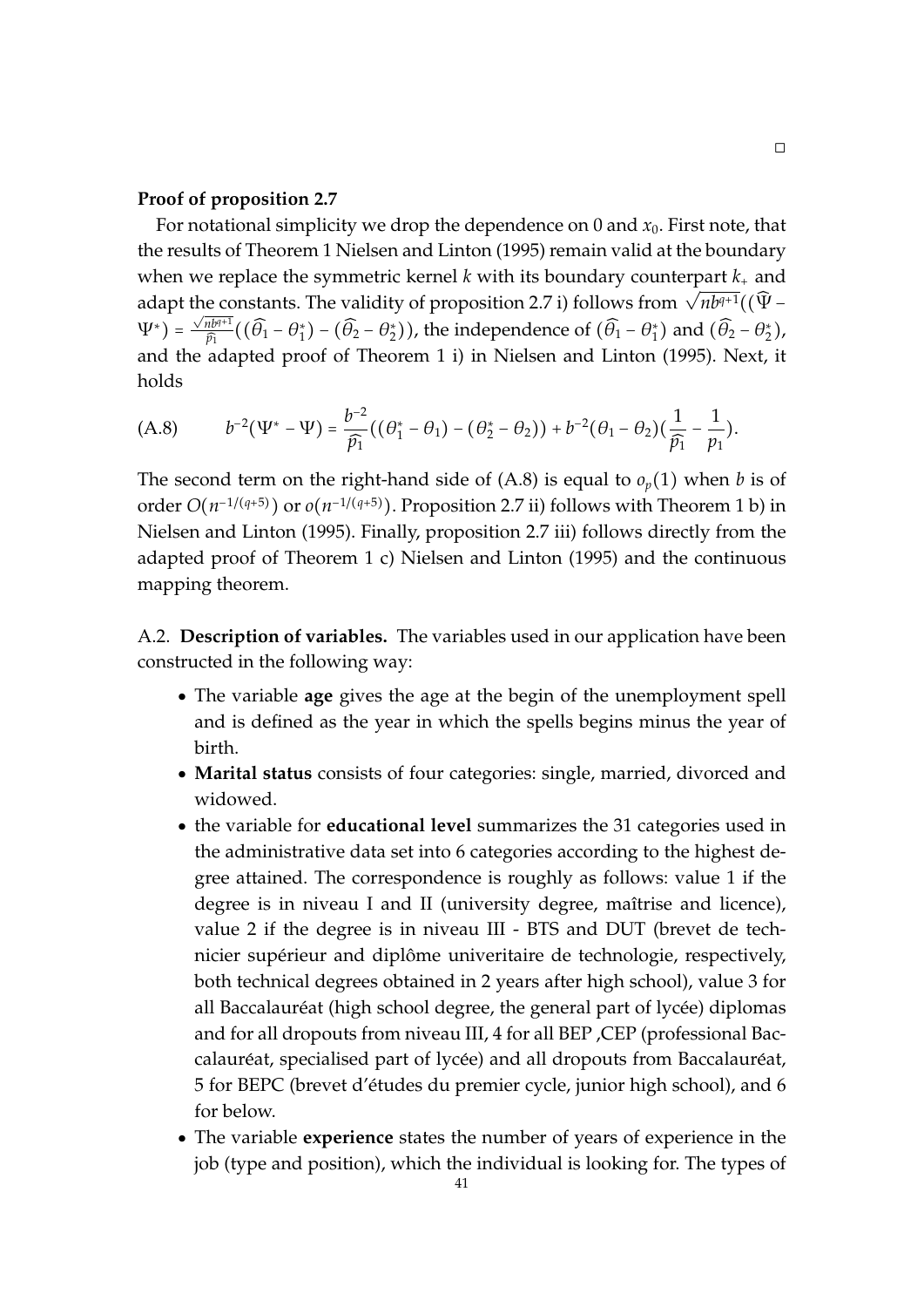jobs are specified in an administrative nomenclature table (ROME table). There are several hundred different types.

- The **job type** variable contains general information about the type of the activity in the job preceding the current unemployment spell. It summarizes the 9 administrative categories into 6 categories: white collar skilled, white collar unskilled, technical, supervisor (a production team leader) and manager. This summarized categorization is in line with existing literature, see for example Crépon et al. (2010). The initial administrative variable is contained in the FH data set. This holds also for the variable, which states which job is the unemployed looking for, while the following employment type and position is contained in the DADS data set. Unfortunately, there is no clear matching between the variables from the two different data sets, which leads to some unclarity regarding the question whether the unemployed actually found the job he/she was looking for. This restricts our definition of censoring. Therefore, in this application each observation with known job destination is considered uncensored.
- **Censoring indicator**: there are several possibilities, when an observation is considered as censored. These are:
	- **–** when the unemployment spell in the data set is not finished at the time of the data collection, or
	- **–** when the individual exits the labor market. This includes exits to maternity, accident, illness or invalidity, invalidity pension, military service, administrative change of insurance status, attrition because of insufficient administrative control, dropout because of irregular notifications, and other, unspecified reasons. While reasons such as maternity, military services and invalidity pension are normally known well in advance by the unemployed and can therefore be related to search activity (as well as to compliance behavior), they represent a small fraction of the observations.
- **Unemployment history**: it is constructed as a binary variable which equals 1 if the individual had been already unemployed before the last employment spell. There are various ways to define unemployment history. One example is the total length of previous unemployment spells. Alternatively, one could take the number of unemployment spells, or both. All possibilities suffer from disadvantages. The last possibility seems to provide the most complete information, but it also demands more data, since it provides many different categories. The total length of previous unemployment lacks any information about the lengths of the separate spells, and the number of spells alone doesn't give any information about the length of unemployment. The binary indicator also does not provide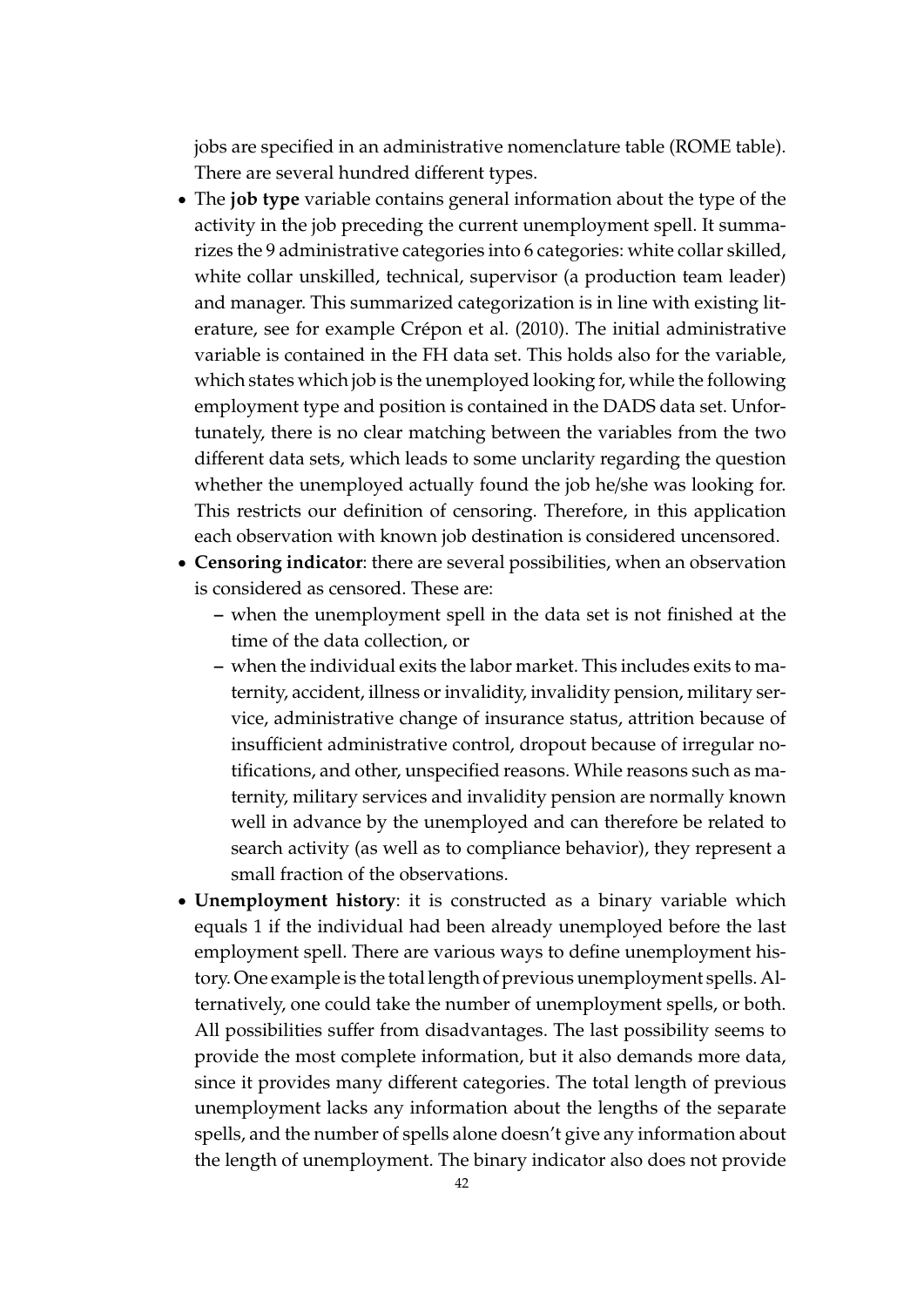any information at all about the dispersion of previous unemployment, but it is easy to understand and requires only two categories, which makes it computationally attractive. Additional, more serious drawback for the other two indicators is, that the data set is left censored: the earliest information about employment is from 1993. This problem is less severe, if one only looks at the indicator of having been unemployed.

#### A.3. **Analysis of endogeneity.**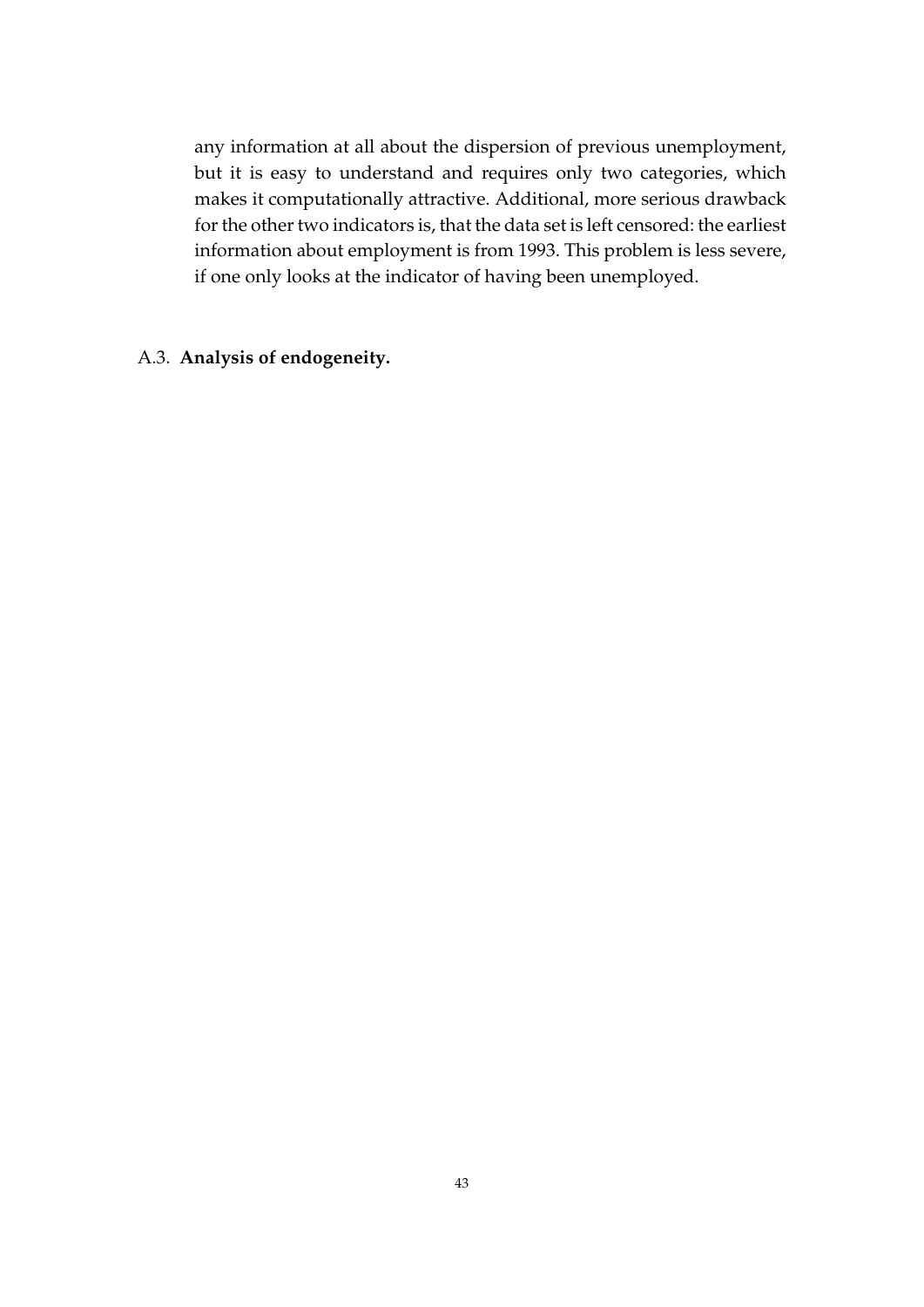

Figure 14. A naive estimator. Male vs. Female. Time measured in days.

Figure 15. A naive estimator for subgroups

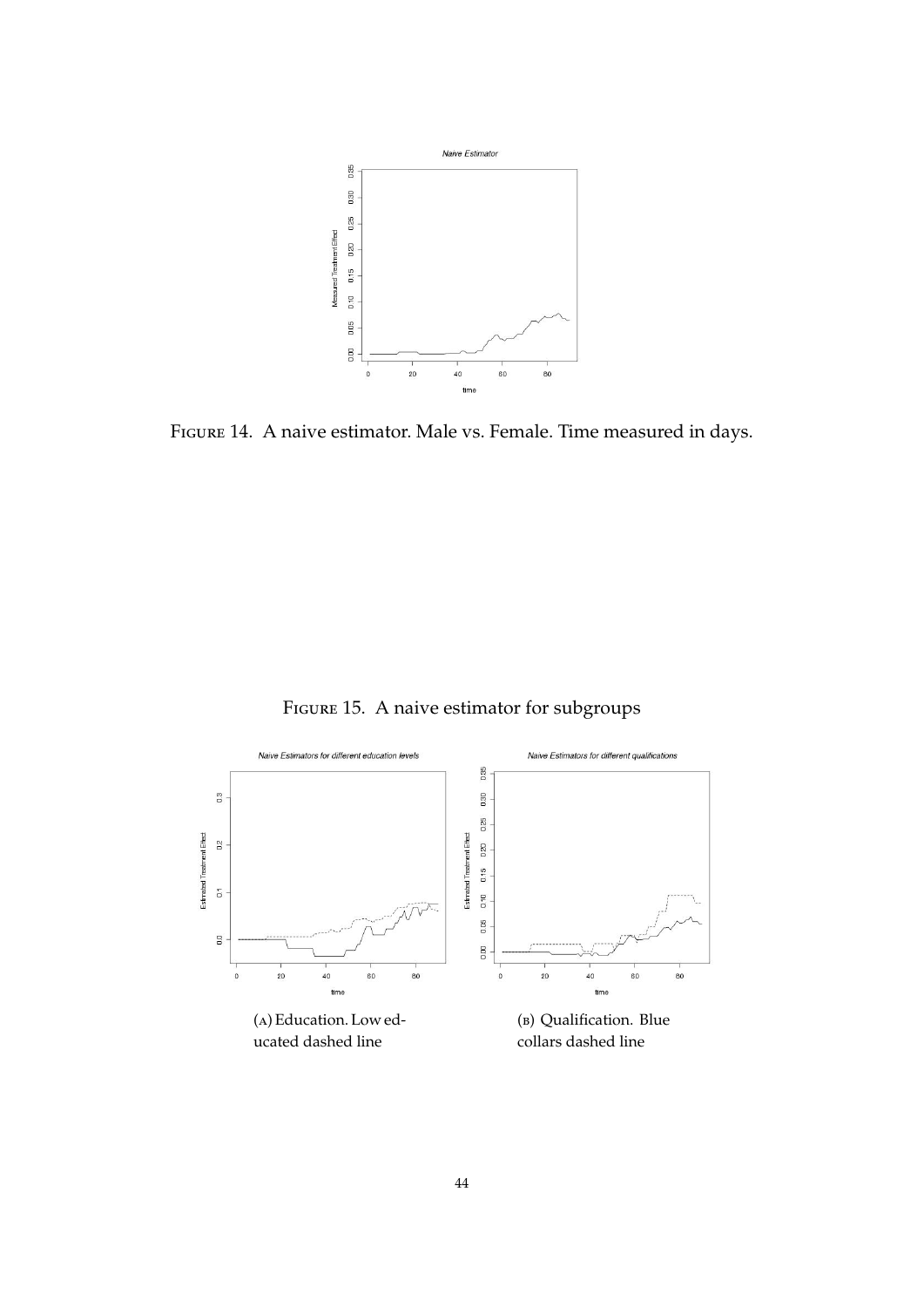#### **REFERENCES**

- Abbring, J. H. and van den Berg, G. J. (2003). The non-parametric identification of treatment effects in duration models. *Econometrica*, 71(5):1491–1517.
- Abbring, J. H. and van den Berg, G. J. (2005). Social experiments and instrumental variables with duration outcomes. Tinbergen Institute Discussion Paper 05 - 047/3, Tinbergen Institute, The Netherlands.
- Andersen, P., Borgan, Ø., Gill, R., and Keiding, N. (1997). *Statistical Models Based on Counting Processes*. Springer Series in Statistics. Springer New York.
- Bijwaard, G. (2008). Instrumental variable estimation for duration data. Tinbergen Institute Discussion Paper 08-032/4, Tinbergen Institute, The Netherlands.
- Bijwaard, G. and Ridder, G. (2005). Correcting for selective compliance in a re-employment bonus experiment. *Journal of Econometrics*, 125:77–111.
- Blasco, S. (2009). Do people forgo extra money to avoid job search assistance? Discussion paper, CREST, Paris, France.
- Bloom, H. S. (1984). Estimating the effect of job-training programs, using longitudinal data: Ashenfelter's findings reconsidered. *The journal of human resources*, 19:544–556.
- Blundell, R., Costa Dias, M., Meghir, C., and Van Reenen, J. (2004). Evaluating the employment impact of a mandatory job search program. *Journal of the European Economic Association*, 2(4):569–606.
- Chesher, A. (2002). Semiparametric identification in duration models. CeMMAP working paper CWP20/02, Centre for Microdata Methods and Practice, London, UK.
- Cox, D. (1962). *Renewal Theory*. Methuen, London, UK.
- Crépon, B., Dejemeppe, M., and Gurgand, M. (2005). Counseling the unemployed: does it lower unemployment duration and recurrence? IZA Discussion paper 1796, Institute for the Study of Labor (IZA), Bonn, Germany.
- Crépon, B., Ferracci, M., and Fougère, D. (2012). Training the unemployed in France: how does it affect unemployment duration and recurrence? *Annales d'Economie et de Statistique*, (107-108):175???–199.
- Crépon, B., Ferracci, M., Jolivet, G., and Van den Berg, G. J. (2010). Analyzing the anticipation of treatments using data on notification dates. IZA Discussion paper 5265, Institute for the Study of Labor (IZA), Bonn, Germany.
- Currie, J. (2004). The take-up of social benefits. Technical report, Conférence an l'honneur de Eugène Smolensky.
- Debauche, E. and Jugnot, S. (2007). Les effets du projet d'action personalise sur ´ les sorties des listes de l'ANPE. Working paper, DARES, Paris, France.
- Dormont, B., Fougère, D., and Prieto, A. (2001). L'effet de l'allocation unique dégressive sur la reprise d'emploi. *Économie et Statistique*, 343(1):3–28.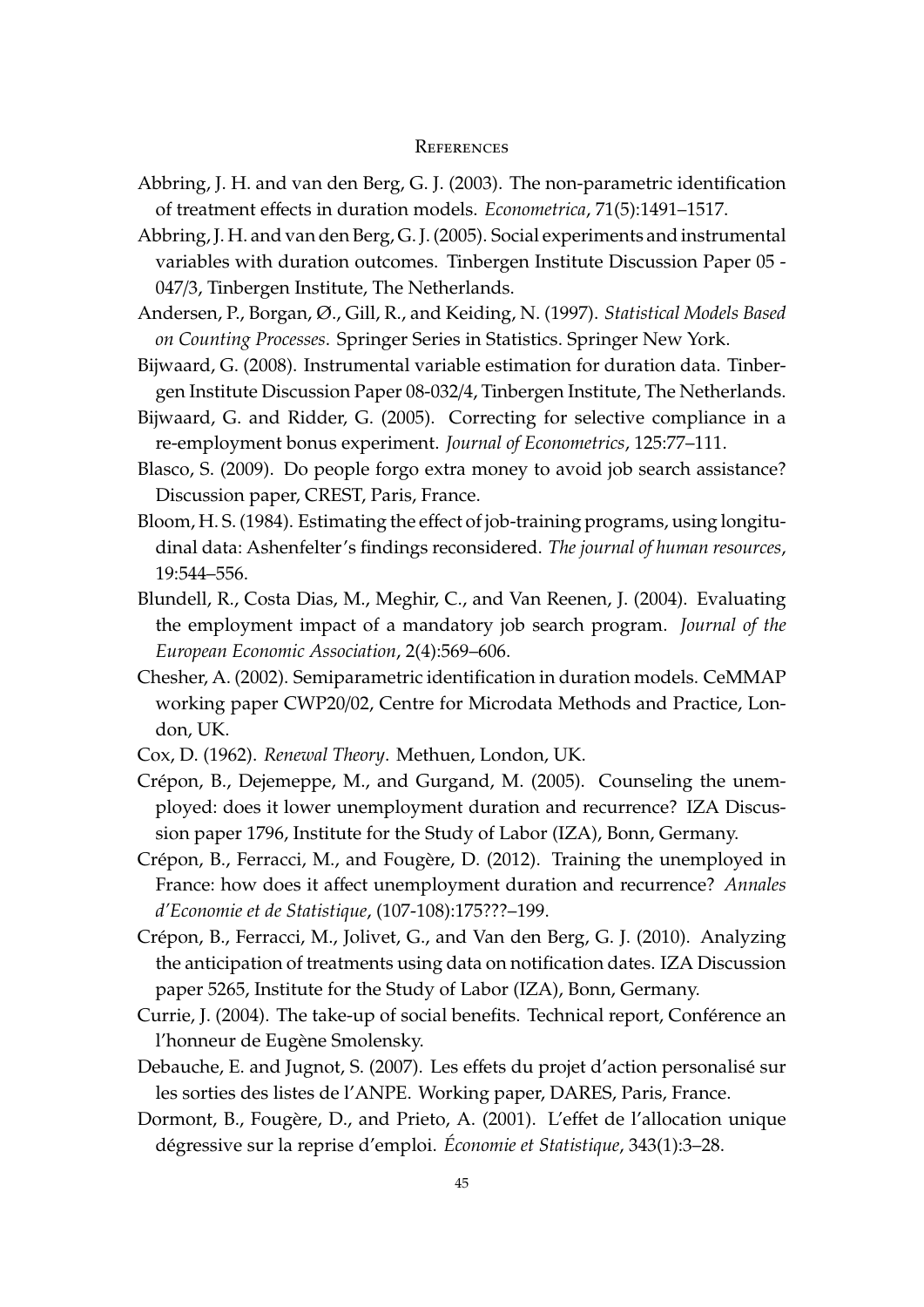- Eberwein, C., Ham, J. C., and LaLonde, R. J. (1997). The impact of being offered and receiving classroom training on the employment histories of disadvantaged women: evidence from experimental data. *Review of Economic Studies*, 64(4):655–682.
- Fougère, D., Kamionka, T., and Prieto, A. (2010). L'efficacité des mesures d'accompagnement sur le retour a l'emploi. ` *Review Economique ´* , 61(3):599– 612.
- Freyssinet, J. (2002). La réform de l'indemnisation du chômage en france. IRES Document de Travail 02.01, IRES.
- Gonzalez-Manteiga, W. and Cadarso-Suarez, C. (2007). Asymptotic properties of a generalized Kaplan-Meier estimator with some applications. *Journal of Nonparametric Statistics*, 4:65–78.
- Ham, J. C. and LaLonde, R. J. (1996). The effect of sample selection and initial conditions in duration models: Evidence from experimental data on training. *Econometrica*, 64(1):175–205.
- Heckman, J. J., LaLonde, R. J., and Smith, J. A. (1999). The economics and econometrics of active labor market programs. In Ashenfelter, O. and Card, D., editors,*Handbook of Labor Economics*, volume 3 of*Hanbook of Labor Economics*, chapter 31, pages 1865–2097. Elsevier.
- Heckman, J. J. and Navarro, S. (2007). Dynamic discrete choice and dynamic treatment effects. *Journal of Econometrics*, 136(2):341–396.
- Heckman, J. J. and Vytlacil, E. J. (2007). Econometric evaluation of social programs, part I: causal models, structural models and econometric policy evaluation. In Heckman, J. and Leamer, E., editors, *Handbook of Econometrics*, volume 6 of *Handbook of Econometrics*, chapter 70. Elsevier.
- Imbens, G. W. and Angrist, J. D. (1994). Identification and estimation of local average treatment effects. *Econometrica*, 62(2):467–475.
- Kalbfleisch, J. D. and Prentice, R. L. (2002). *The statistical analysis of failure time data*. John Wiley & Sons, New York.
- Karunamuni, R. J. and Alberts, T. (2005). A generalized reflection method of boundary correction in kernel density estimation. *Canadian Journal of Statistics*, 33(4):497–509.
- Kluve, J. (2010). The effectiveness of European active labor market programs. *Labour Economics*, 17:904–918.
- Lancaster, T. (1990). *The Econometric Analysis of Transition Data*. Cambridge University Press.
- Le Barbanchon, T. (2012). The effect of the potential duration of unemployment benefits on unemployment exists and match quality in France. Working paper, Crest.